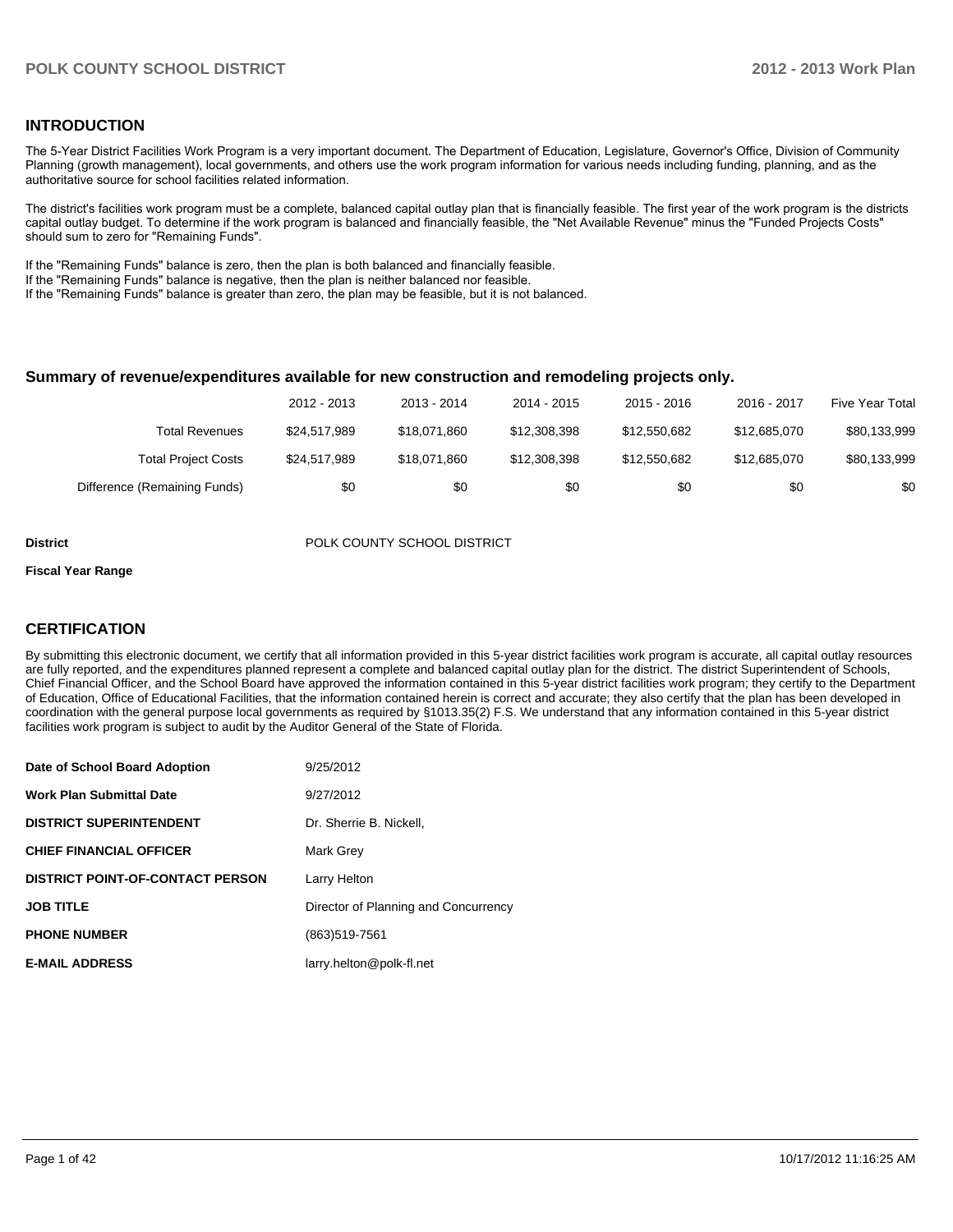# **Expenditures**

#### **Expenditure for Maintenance, Repair and Renovation from 1.50-Mills and PECO**

Annually, prior to the adoption of the district school budget, each school board must prepare a tentative district facilities work program that includes a schedule of major repair and renovation projects necessary to maintain the educational and ancillary facilities of the district.

| Item                                                                                                                                                                                                                                                                                                                                                                                                                                                                                                                                                                                                                                                                                                                                                                                                                                                                                                                                                                                                                                                                                                                                                                                                                                                                                                                                                                                                                                                                                                                                                                                                                                                                                                                                                                                                                                                                                                                                                                                                                                                                                                                                                                                                                                                                                                                                                                                                                                                                                                                                                                                                                                                                                                                                                                                                                                                                                                                                                                                                                                                                                                                                                                                                                                                                                                                                                                                                                                                                                                                                                                                                                                                                                                                                                                                                                                                                                                                                                                                                                                                                                                                                                                                                                                                                                        | $2012 - 2013$<br><b>Actual Budget</b> | 2013 - 2014<br>Projected | 2014 - 2015<br>Projected | 2015 - 2016<br>Projected | 2016 - 2017<br>Projected | <b>Total</b> |
|---------------------------------------------------------------------------------------------------------------------------------------------------------------------------------------------------------------------------------------------------------------------------------------------------------------------------------------------------------------------------------------------------------------------------------------------------------------------------------------------------------------------------------------------------------------------------------------------------------------------------------------------------------------------------------------------------------------------------------------------------------------------------------------------------------------------------------------------------------------------------------------------------------------------------------------------------------------------------------------------------------------------------------------------------------------------------------------------------------------------------------------------------------------------------------------------------------------------------------------------------------------------------------------------------------------------------------------------------------------------------------------------------------------------------------------------------------------------------------------------------------------------------------------------------------------------------------------------------------------------------------------------------------------------------------------------------------------------------------------------------------------------------------------------------------------------------------------------------------------------------------------------------------------------------------------------------------------------------------------------------------------------------------------------------------------------------------------------------------------------------------------------------------------------------------------------------------------------------------------------------------------------------------------------------------------------------------------------------------------------------------------------------------------------------------------------------------------------------------------------------------------------------------------------------------------------------------------------------------------------------------------------------------------------------------------------------------------------------------------------------------------------------------------------------------------------------------------------------------------------------------------------------------------------------------------------------------------------------------------------------------------------------------------------------------------------------------------------------------------------------------------------------------------------------------------------------------------------------------------------------------------------------------------------------------------------------------------------------------------------------------------------------------------------------------------------------------------------------------------------------------------------------------------------------------------------------------------------------------------------------------------------------------------------------------------------------------------------------------------------------------------------------------------------------------------------------------------------------------------------------------------------------------------------------------------------------------------------------------------------------------------------------------------------------------------------------------------------------------------------------------------------------------------------------------------------------------------------------------------------------------------------------------------------|---------------------------------------|--------------------------|--------------------------|--------------------------|--------------------------|--------------|
| <b>IHVAC</b>                                                                                                                                                                                                                                                                                                                                                                                                                                                                                                                                                                                                                                                                                                                                                                                                                                                                                                                                                                                                                                                                                                                                                                                                                                                                                                                                                                                                                                                                                                                                                                                                                                                                                                                                                                                                                                                                                                                                                                                                                                                                                                                                                                                                                                                                                                                                                                                                                                                                                                                                                                                                                                                                                                                                                                                                                                                                                                                                                                                                                                                                                                                                                                                                                                                                                                                                                                                                                                                                                                                                                                                                                                                                                                                                                                                                                                                                                                                                                                                                                                                                                                                                                                                                                                                                                | \$300,000                             | \$696.572                | \$0 <sub>1</sub>         | \$0                      | \$0                      | \$996.572    |
| ALTA VISTA ELEMENTARY, ALTURAS ELEMENTARY, ANNA WOODBURY ELEMENTARY, AUBURNDALE CENTRAL ELEMENTARY,<br>Locations:<br>AUBURNDALE SENIOR HIGH, BABSON PARK ELEMENTARY, BARTOW ACADEMY, BARTOW MIDDLE, BARTOW SENIOR HIGH,<br>BARTOW SERVICE FACILITY (TRANSPORTATION), BEN HILL GRIFFIN ELEMENTARY, BERKLEY ELEMENTARY, BETHUNE ACADEMY,<br>BILL DUNCAN OPPORTUNITY CENTER, BRIGHAM ACADEMY, CARLTON PALMORE ELEMENTARY, CENTRAL WAREHOUSE/B-1, B-2,<br>B-3 & B-4 MAINT SHOPS, CHAIN OF LAKES ELEMENTARY, CLARENCE BOSWELL ELEMENTARY, CLEVELAND COURT ELEMENTARY,<br>COMBEE ELEMENTARY, CRYSTAL LAKE ELEMENTARY, CRYSTAL LAKE MIDDLE, DANIEL JENKINS ACADEMY OF TECHNOLOGY,<br>Davenport School of the Arts (New), DAVENPORT SCHOOL OF THE ARTS (OLD), DENISON MIDDLE, DISCOVERY ACADEMY, DIXIELAND<br>ELEMENTARY, DONALD E WOODS CENTER, DORIS A SANDERS LEARNING CENTER, DR N E ROBERTS ELEMENTARY, DUNDEE<br>ELEMENTARY, DUNDEE RIDGE MIDDLE, DWIGHT C SMITH CENTER, EAGLE LAKE ELEMENTARY, EAST AREA ADULT & COMMUNITY<br>SCHOOL, EASTSIDE ELEMENTARY, EDGAR L PADGETT ELEMENTARY, ELBERT ELEMENTARY, FLORAL AVENUE ELEMENTARY,<br>FORT MEADE MIDDLE SENIOR HIGH, FRED G GARNER ELEMENTARY, FROSTPROOF ELEMENTARY, FROSTPROOF MIDDLE<br>SENIOR HIGH, GARDEN GROVE ELEMENTARY, GAUSE ACADEMY OF APPLIED TECHNOLOGY, GAUSE RIVERSIDE ACADEMY,<br>GEORGE JENKINS SENIOR HIGH, GIBBONS STREET ELEMENTARY, GRIFFIN ELEMENTARY, Haines City Fueling Facility, HAINES CITY<br>SENIOR HIGH, High School CCC, Highland City Baseball Park, HIGHLAND CITY ELEMENTARY, HIGHLANDS GROVE ELEMENTARY,<br>HILLCREST ELEMENTARY, HORIZONS ELEMENTARY SCHOOL, INWOOD ELEMENTARY, JAMES E STEPHENS ELEMENTARY, JAMES<br>W SIKES ELEMENTARY, JANIE HOWARD WILSON ELEMENTARY, JEAN O'DELL LIFE AND LEARNING CENTER, JERE L STAMBAUGH<br>MIDDLE, JESSE KEEN ELEMENTARY, JEWETT MIDDLE ACADEMY, JEWETT SCHOOL OF THE ARTS, JIM MILES PROFESSIONAL<br>DEVELOPMENT CENTER, JOHN SNIVELY ELEMENTARY, KAREN M SIEGEL CENTER, KATHLEEN ELEMENTARY, KATHLEEN MIDDLE,<br>KATHLEEN SENIOR HIGH, KINGSFORD ELEMENTARY, LAKE ALFRED BEST AT FRUITLAND PARK, LAKE ALFRED ELEMENTARY,<br>LAKE ALFRED FUELING FACILITY, LAKE ALFRED-ADDAIR MIDDLE, LAKE GIBSON MIDDLE, LAKE GIBSON SENIOR HIGH, Lake<br>Hamilton Drive Warehouse, LAKE MARION CREEK SCHOOL, LAKE REGION SENIOR HIGH, LAKE SHIPP ELEMENTARY, LAKE WALES<br>SENIOR HIGH, LAKE WALES SERVICE FACILITY/LW-9 MAINT SHOP, LAKELAND ALTERNATIVE ED CTR & L-7 MAINT SHOP,<br>LAKELAND HIGHLANDS MIDDLE. LAKELAND SENIOR HIGH. LAKELAND SERVICE FACILITY/TRANSPORTATION. LAUREL<br>ELEMENTARY, LAWTON CHILES MIDDLE ACADEMY, LENA VISTA ELEMENTARY, LEWIS ELEMENTARY, LINCOLN ACADEMY, LOIS<br>COWLES HARRISON CENTER FOR THE ARTS, LOUGHMAN OAKS ELEMENTARY, MARK WILCOX CENTER, MAYNARD E TRAVISS<br>CAREER CENTER, MCKEEL ACADEMY FOR APPLIED TECHNOLOGY, MCLAUGHLIN MIDDLE SCHOOL AND FINE ARTS ACADEMY,<br>MEDULLA ELEMENTARY, MULBERRY MIDDLE, MULBERRY SENIOR HIGH, NORTH CENTRAL SUPPORT SERVICES, NORTH<br>LAKELAND ELEMENTARY, NORTH LAKELAND MAINTENANCE SHOP, L-4, OSCAR J POPE ELEMENTARY, PALMETTO ELEMENTARY<br>SCHOOL, PEER CENTER, PHILIP O'BRIEN ELEMENTARY, PINEWOOD ELEMENTARY, POLK AVENUE ELEMENTARY, POLK CITY<br>ELEMENTARY, POLK SUPERINTENDENT'S OFFICE, POLK SUPERINTENDENT'S OFFICE - FOOD SERVICES, PURCELL ELEMENTARY,<br>R BRUCE WAGNER ELEMENTARY. R CLEM CHURCHWELL ELEMENTARY. RIDGE CAREER CENTER. RIDGE COMMUNITY HIGH<br>SCHOOL, RIDGEVIEW GLOBAL STUDIES ACADEMY, ROCHELLE SCHOOL OF THE ARTS, ROOSEVELT ACADEMY OF APPLIED<br>TECHNOLOGY, ROSABELLE W BLAKE ACADEMY, SANDHILL ELEMENTARY, SCOTT LAKE ELEMENTARY, SHELLEY S BOONE<br>MIDDLE, SLEEPY HILL ELEMENTARY, SLEEPY HILL MIDDLE, SOCRUM ELEMENTARY, SOUTH CENTRAL ADULT & COMMUNITY<br>SCHOOL, SOUTH LAKELAND MAINTENANCE SHOP, L-6, SOUTHWEST ELEMENTARY, SOUTHWEST MIDDLE, SPESSARD HOLLAND<br>ELEMENTARY, SPOOK HILL ELEMENTARY, TENOROC SENIOR, Tenoroc Service Facility, UA-1 SHOP/SC AREA, UNION ACADEMY,<br>VALLEYVIEW ELEMENTARY, WAHNETA ELEMENTARY, WALTER CALDWELL ELEMENTARY, WENDELL H WATSON ELEMENTARY,<br>WEST AREA ADULT SCHOOL, WESTWOOD MIDDLE, WH-5 MAINTENANCE SHOP, WINSTON ELEMENTARY, WINTER HAVEN SENIOR<br>HIGH, WOODLAKE CENTER<br>Flooring | \$50,000                              | \$221,463                | \$0                      | \$0                      | \$0                      | \$271,463    |
|                                                                                                                                                                                                                                                                                                                                                                                                                                                                                                                                                                                                                                                                                                                                                                                                                                                                                                                                                                                                                                                                                                                                                                                                                                                                                                                                                                                                                                                                                                                                                                                                                                                                                                                                                                                                                                                                                                                                                                                                                                                                                                                                                                                                                                                                                                                                                                                                                                                                                                                                                                                                                                                                                                                                                                                                                                                                                                                                                                                                                                                                                                                                                                                                                                                                                                                                                                                                                                                                                                                                                                                                                                                                                                                                                                                                                                                                                                                                                                                                                                                                                                                                                                                                                                                                                             |                                       |                          |                          |                          |                          |              |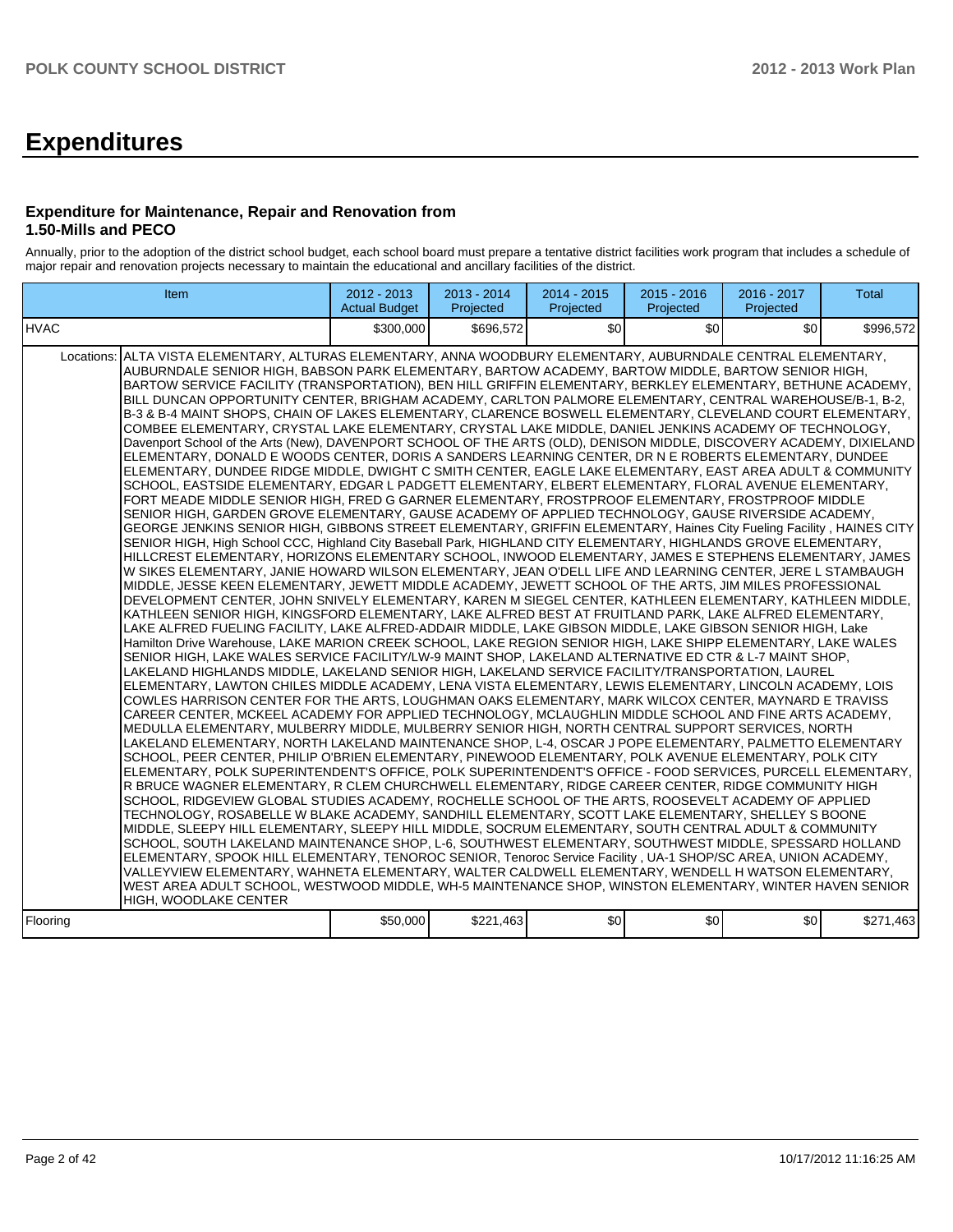|         | Locations: ALTA VISTA ELEMENTARY, ALTURAS ELEMENTARY, ANNA WOODBURY ELEMENTARY, AUBURNDALE CENTRAL ELEMENTARY,<br>AUBURNDALE SENIOR HIGH, BABSON PARK ELEMENTARY, BARTOW ACADEMY, BARTOW MIDDLE, BARTOW SENIOR HIGH,<br>BARTOW SERVICE FACILITY (TRANSPORTATION), BEN HILL GRIFFIN ELEMENTARY, BERKLEY ELEMENTARY, BETHUNE ACADEMY,<br>BILL DUNCAN OPPORTUNITY CENTER, BRIGHAM ACADEMY, CARLTON PALMORE ELEMENTARY, CENTRAL WAREHOUSE/B-1, B-2,<br>B-3 & B-4 MAINT SHOPS. CHAIN OF LAKES ELEMENTARY. CLARENCE BOSWELL ELEMENTARY. CLEVELAND COURT ELEMENTARY.<br>COMBEE ELEMENTARY, CRYSTAL LAKE ELEMENTARY, CRYSTAL LAKE MIDDLE, DANIEL JENKINS ACADEMY OF TECHNOLOGY,<br>DAVENPORT SCHOOL OF THE ARTS (OLD), DENISON MIDDLE, DISCOVERY ACADEMY, DIXIELAND ELEMENTARY, DONALD E<br>WOODS CENTER, DORIS A SANDERS LEARNING CENTER, DR N E ROBERTS ELEMENTARY, DUNDEE ELEMENTARY, DUNDEE<br>RIDGE MIDDLE, DWIGHT C SMITH CENTER, EAGLE LAKE ELEMENTARY, EAST AREA ADULT & COMMUNITY SCHOOL, EASTSIDE<br>ELEMENTARY, EDGAR L PADGETT ELEMENTARY, ELBERT ELEMENTARY, FLORAL AVENUE ELEMENTARY, FORT MEADE MIDDLE<br>SENIOR HIGH, FRED G GARNER ELEMENTARY, FROSTPROOF ELEMENTARY, FROSTPROOF MIDDLE SENIOR HIGH, GARDEN<br>GROVE ELEMENTARY, GAUSE ACADEMY OF APPLIED TECHNOLOGY, GAUSE RIVERSIDE ACADEMY, GEORGE JENKINS SENIOR<br>HIGH, GIBBONS STREET ELEMENTARY, GRIFFIN ELEMENTARY, Haines City Fueling Facility, HAINES CITY SENIOR HIGH, HIGHLAND<br>CITY ELEMENTARY, HIGHLANDS GROVE ELEMENTARY, HILLCREST ELEMENTARY, HORIZONS ELEMENTARY SCHOOL, INWOOD<br>ELEMENTARY, JAMES E STEPHENS ELEMENTARY, JAMES W SIKES ELEMENTARY, JANIE HOWARD WILSON ELEMENTARY, JEAN<br>O'DELL LIFE AND LEARNING CENTER. JERE L STAMBAUGH MIDDLE. JESSE KEEN ELEMENTARY. JEWETT MIDDLE ACADEMY.<br>JEWETT SCHOOL OF THE ARTS, JIM MILES PROFESSIONAL DEVELOPMENT CENTER, JOHN SNIVELY ELEMENTARY, KAREN M<br>SIEGEL CENTER. KATHLEEN ELEMENTARY, KATHLEEN MIDDLE, KATHLEEN SENIOR HIGH, KINGSFORD ELEMENTARY, LAKE<br>ALFRED BEST AT FRUITLAND PARK, LAKE ALFRED ELEMENTARY, LAKE ALFRED FUELING FACILITY, LAKE ALFRED-ADDAIR<br>MIDDLE, LAKE GIBSON MIDDLE, LAKE GIBSON SENIOR HIGH, LAKE MARION CREEK SCHOOL, LAKE REGION SENIOR HIGH, LAKE<br>SHIPP ELEMENTARY, LAKE WALES SENIOR HIGH, LAKE WALES SERVICE FACILITY/LW-9 MAINT SHOP, LAKELAND ALTERNATIVE<br>ED CTR & L-7 MAINT SHOP, LAKELAND HIGHLANDS MIDDLE, LAKELAND SENIOR HIGH, LAKELAND SERVICE<br>FACILITY/TRANSPORTATION, LAUREL ELEMENTARY, LAWTON CHILES MIDDLE ACADEMY, LENA VISTA ELEMENTARY, LEWIS<br>ELEMENTARY, LINCOLN ACADEMY, LOIS COWLES HARRISON CENTER FOR THE ARTS, LOUGHMAN OAKS ELEMENTARY, MARK<br>WILCOX CENTER. MAYNARD E TRAVISS CAREER CENTER. MCKEEL ACADEMY FOR APPLIED TECHNOLOGY. MCLAUGHLIN MIDDLE<br>SCHOOL AND FINE ARTS ACADEMY, MEDULLA ELEMENTARY, MULBERRY MIDDLE, MULBERRY SENIOR HIGH, NORTH CENTRAL<br>SUPPORT SERVICES. NORTH LAKELAND ELEMENTARY. NORTH LAKELAND MAINTENANCE SHOP. L-4. OSCAR J POPE<br>ELEMENTARY, PALMETTO ELEMENTARY SCHOOL, PEER CENTER, PHILIP O'BRIEN ELEMENTARY, PINEWOOD ELEMENTARY, POLK<br>AVENUE ELEMENTARY. POLK CITY ELEMENTARY. POLK SUPERINTENDENT'S OFFICE. POLK SUPERINTENDENT'S OFFICE - FOOD<br>SERVICES, PURCELL ELEMENTARY, R BRUCE WAGNER ELEMENTARY, R CLEM CHURCHWELL ELEMENTARY, RIDGE CAREER<br>CENTER, RIDGE COMMUNITY HIGH SCHOOL, RIDGEVIEW GLOBAL STUDIES ACADEMY, ROCHELLE SCHOOL OF THE ARTS,<br>ROOSEVELT ACADEMY OF APPLIED TECHNOLOGY, ROSABELLE W BLAKE ACADEMY, SANDHILL ELEMENTARY, SCOTT LAKE<br>ELEMENTARY, SHELLEY S BOONE MIDDLE, SLEEPY HILL ELEMENTARY, SLEEPY HILL MIDDLE, SOCRUM ELEMENTARY, SOUTH<br>CENTRAL ADULT & COMMUNITY SCHOOL, SOUTH LAKELAND MAINTENANCE SHOP, L-6, SOUTHWEST ELEMENTARY, SOUTHWEST<br>MIDDLE, SPESSARD HOLLAND ELEMENTARY, SPOOK HILL ELEMENTARY, TENOROC SENIOR, Tenoroc Service Facility, UA-1<br>SHOP/SC AREA, UNION ACADEMY, VALLEYVIEW ELEMENTARY, WAHNETA ELEMENTARY, WALTER CALDWELL ELEMENTARY, |           |             |     |      |     |             |
|---------|-----------------------------------------------------------------------------------------------------------------------------------------------------------------------------------------------------------------------------------------------------------------------------------------------------------------------------------------------------------------------------------------------------------------------------------------------------------------------------------------------------------------------------------------------------------------------------------------------------------------------------------------------------------------------------------------------------------------------------------------------------------------------------------------------------------------------------------------------------------------------------------------------------------------------------------------------------------------------------------------------------------------------------------------------------------------------------------------------------------------------------------------------------------------------------------------------------------------------------------------------------------------------------------------------------------------------------------------------------------------------------------------------------------------------------------------------------------------------------------------------------------------------------------------------------------------------------------------------------------------------------------------------------------------------------------------------------------------------------------------------------------------------------------------------------------------------------------------------------------------------------------------------------------------------------------------------------------------------------------------------------------------------------------------------------------------------------------------------------------------------------------------------------------------------------------------------------------------------------------------------------------------------------------------------------------------------------------------------------------------------------------------------------------------------------------------------------------------------------------------------------------------------------------------------------------------------------------------------------------------------------------------------------------------------------------------------------------------------------------------------------------------------------------------------------------------------------------------------------------------------------------------------------------------------------------------------------------------------------------------------------------------------------------------------------------------------------------------------------------------------------------------------------------------------------------------------------------------------------------------------------------------------------------------------------------------------------------------------------------------------------------------------------------------------------------------------------------------------------------------------------------------------------------------------------------------------------------------------------------------------------------------------------------------------------------------------------------------------------------------------------------------------------------------------------------------------------------------------------------------------------------------------------------------------------------------------------------------------------------------|-----------|-------------|-----|------|-----|-------------|
|         | WENDELL H WATSON ELEMENTARY, WEST AREA ADULT SCHOOL, WESTWOOD MIDDLE, WH-5 MAINTENANCE SHOP, WINSTON                                                                                                                                                                                                                                                                                                                                                                                                                                                                                                                                                                                                                                                                                                                                                                                                                                                                                                                                                                                                                                                                                                                                                                                                                                                                                                                                                                                                                                                                                                                                                                                                                                                                                                                                                                                                                                                                                                                                                                                                                                                                                                                                                                                                                                                                                                                                                                                                                                                                                                                                                                                                                                                                                                                                                                                                                                                                                                                                                                                                                                                                                                                                                                                                                                                                                                                                                                                                                                                                                                                                                                                                                                                                                                                                                                                                                                                                                    |           |             |     |      |     |             |
|         | ELEMENTARY, WINTER HAVEN SENIOR HIGH, WOODLAKE CENTER                                                                                                                                                                                                                                                                                                                                                                                                                                                                                                                                                                                                                                                                                                                                                                                                                                                                                                                                                                                                                                                                                                                                                                                                                                                                                                                                                                                                                                                                                                                                                                                                                                                                                                                                                                                                                                                                                                                                                                                                                                                                                                                                                                                                                                                                                                                                                                                                                                                                                                                                                                                                                                                                                                                                                                                                                                                                                                                                                                                                                                                                                                                                                                                                                                                                                                                                                                                                                                                                                                                                                                                                                                                                                                                                                                                                                                                                                                                                   |           |             |     |      |     |             |
|         |                                                                                                                                                                                                                                                                                                                                                                                                                                                                                                                                                                                                                                                                                                                                                                                                                                                                                                                                                                                                                                                                                                                                                                                                                                                                                                                                                                                                                                                                                                                                                                                                                                                                                                                                                                                                                                                                                                                                                                                                                                                                                                                                                                                                                                                                                                                                                                                                                                                                                                                                                                                                                                                                                                                                                                                                                                                                                                                                                                                                                                                                                                                                                                                                                                                                                                                                                                                                                                                                                                                                                                                                                                                                                                                                                                                                                                                                                                                                                                                         |           |             |     |      |     |             |
| Roofing |                                                                                                                                                                                                                                                                                                                                                                                                                                                                                                                                                                                                                                                                                                                                                                                                                                                                                                                                                                                                                                                                                                                                                                                                                                                                                                                                                                                                                                                                                                                                                                                                                                                                                                                                                                                                                                                                                                                                                                                                                                                                                                                                                                                                                                                                                                                                                                                                                                                                                                                                                                                                                                                                                                                                                                                                                                                                                                                                                                                                                                                                                                                                                                                                                                                                                                                                                                                                                                                                                                                                                                                                                                                                                                                                                                                                                                                                                                                                                                                         | \$634,045 | \$1,180,704 | \$0 | \$0] | \$0 | \$1.814.749 |
|         |                                                                                                                                                                                                                                                                                                                                                                                                                                                                                                                                                                                                                                                                                                                                                                                                                                                                                                                                                                                                                                                                                                                                                                                                                                                                                                                                                                                                                                                                                                                                                                                                                                                                                                                                                                                                                                                                                                                                                                                                                                                                                                                                                                                                                                                                                                                                                                                                                                                                                                                                                                                                                                                                                                                                                                                                                                                                                                                                                                                                                                                                                                                                                                                                                                                                                                                                                                                                                                                                                                                                                                                                                                                                                                                                                                                                                                                                                                                                                                                         |           |             |     |      |     |             |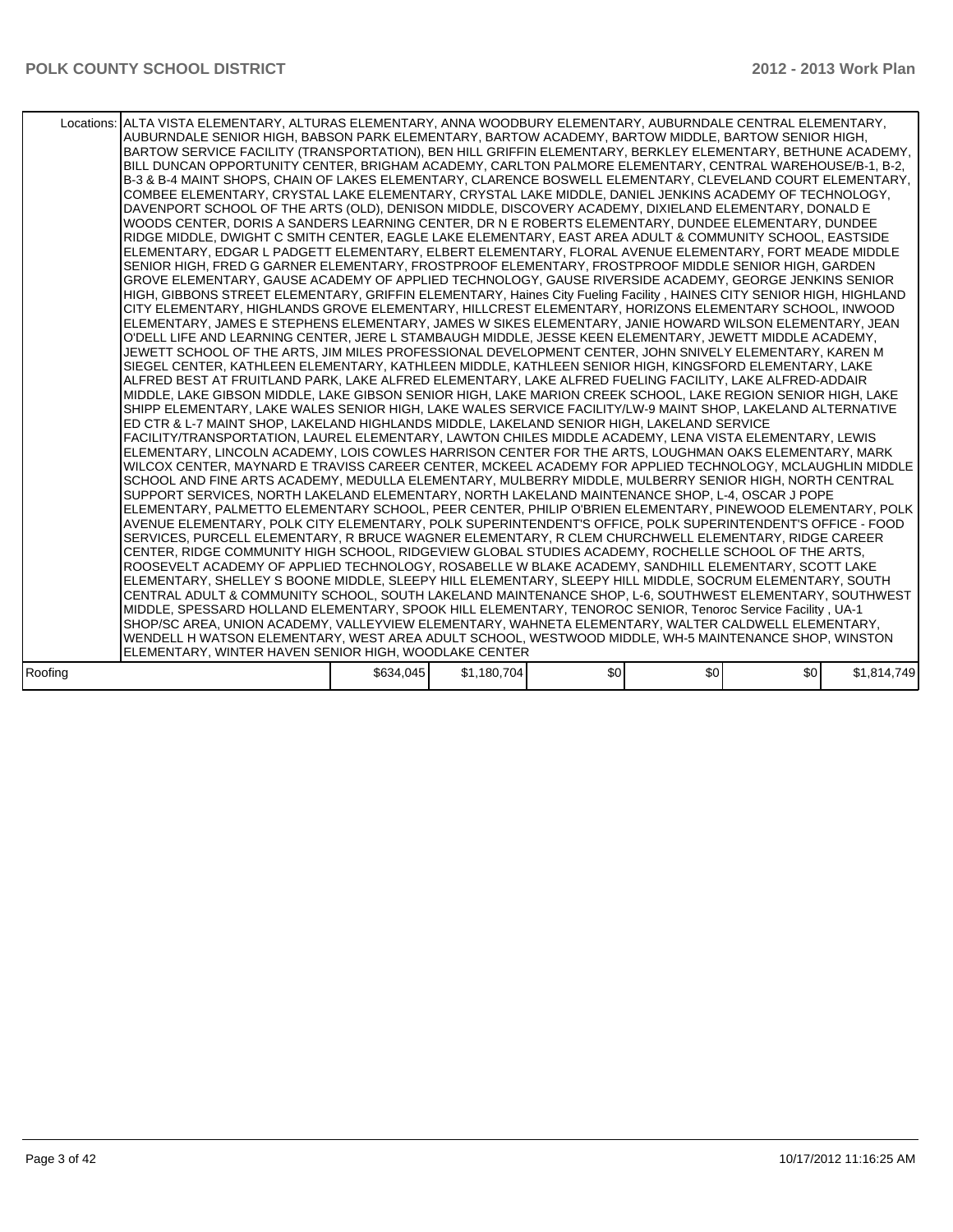|                | Locations: ALTA VISTA ELEMENTARY, ALTURAS ELEMENTARY, ANNA WOODBURY ELEMENTARY, AUBURNDALE CENTRAL ELEMENTARY,<br>AUBURNDALE SENIOR HIGH, BABSON PARK ELEMENTARY, BARTOW ACADEMY, BARTOW MIDDLE, BARTOW SENIOR HIGH,<br>BARTOW SERVICE FACILITY (TRANSPORTATION), BEN HILL GRIFFIN ELEMENTARY, BERKLEY ELEMENTARY, BETHUNE ACADEMY,<br>BILL DUNCAN OPPORTUNITY CENTER, BRIGHAM ACADEMY, CARLTON PALMORE ELEMENTARY, CENTRAL WAREHOUSE/B-1, B-2,<br>B-3 & B-4 MAINT SHOPS. CHAIN OF LAKES ELEMENTARY. CLARENCE BOSWELL ELEMENTARY. CLEVELAND COURT ELEMENTARY.<br>COMBEE ELEMENTARY, CRYSTAL LAKE ELEMENTARY, CRYSTAL LAKE MIDDLE, DANIEL JENKINS ACADEMY OF TECHNOLOGY,<br>DAVENPORT SCHOOL OF THE ARTS (OLD), DENISON MIDDLE, DISCOVERY ACADEMY, DIXIELAND ELEMENTARY, DONALD E<br>WOODS CENTER, DORIS A SANDERS LEARNING CENTER, DR N E ROBERTS ELEMENTARY, DUNDEE ELEMENTARY, DUNDEE<br>RIDGE MIDDLE, DWIGHT C SMITH CENTER, EAGLE LAKE ELEMENTARY, EAST AREA ADULT & COMMUNITY SCHOOL, EASTSIDE<br>ELEMENTARY, EDGAR L PADGETT ELEMENTARY, ELBERT ELEMENTARY, FLORAL AVENUE ELEMENTARY, FORT MEADE MIDDLE<br>SENIOR HIGH, FRED G GARNER ELEMENTARY, FROSTPROOF ELEMENTARY, FROSTPROOF MIDDLE SENIOR HIGH, GARDEN<br>GROVE ELEMENTARY, GAUSE ACADEMY OF APPLIED TECHNOLOGY, GAUSE RIVERSIDE ACADEMY, GEORGE JENKINS SENIOR<br>HIGH, GIBBONS STREET ELEMENTARY, GRIFFIN ELEMENTARY, Haines City Fueling Facility, HAINES CITY SENIOR HIGH, HIGHLAND<br>CITY ELEMENTARY, HIGHLANDS GROVE ELEMENTARY, HILLCREST ELEMENTARY, HORIZONS ELEMENTARY SCHOOL, INWOOD<br>ELEMENTARY, JAMES E STEPHENS ELEMENTARY, JAMES W SIKES ELEMENTARY, JANIE HOWARD WILSON ELEMENTARY, JEAN<br>O'DELL LIFE AND LEARNING CENTER, JERE L STAMBAUGH MIDDLE, JESSE KEEN ELEMENTARY, JEWETT MIDDLE ACADEMY,<br>JEWETT SCHOOL OF THE ARTS, JIM MILES PROFESSIONAL DEVELOPMENT CENTER, JOHN SNIVELY ELEMENTARY, KAREN M<br>SIEGEL CENTER, KATHLEEN ELEMENTARY, KATHLEEN MIDDLE, KATHLEEN SENIOR HIGH, KINGSFORD ELEMENTARY, LAKE<br>ALFRED BEST AT FRUITLAND PARK, LAKE ALFRED ELEMENTARY, LAKE ALFRED FUELING FACILITY, LAKE ALFRED-ADDAIR<br>MIDDLE, LAKE GIBSON MIDDLE, LAKE GIBSON SENIOR HIGH, LAKE MARION CREEK SCHOOL, LAKE REGION SENIOR HIGH, LAKE<br>SHIPP ELEMENTARY, LAKE WALES SENIOR HIGH, LAKE WALES SERVICE FACILITY/LW-9 MAINT SHOP, LAKELAND ALTERNATIVE<br>ED CTR & L-7 MAINT SHOP, LAKELAND HIGHLANDS MIDDLE, LAKELAND SENIOR HIGH, LAKELAND SERVICE<br>FACILITY/TRANSPORTATION, LAUREL ELEMENTARY, LAWTON CHILES MIDDLE ACADEMY, LENA VISTA ELEMENTARY, LEWIS<br>ELEMENTARY, LINCOLN ACADEMY, LOIS COWLES HARRISON CENTER FOR THE ARTS, LOUGHMAN OAKS ELEMENTARY, MARK<br>WILCOX CENTER, MAYNARD E TRAVISS CAREER CENTER, MCKEEL ACADEMY FOR APPLIED TECHNOLOGY, MCLAUGHLIN MIDDLE<br>SCHOOL AND FINE ARTS ACADEMY, MEDULLA ELEMENTARY, MULBERRY MIDDLE, MULBERRY SENIOR HIGH, NORTH CENTRAL<br>SUPPORT SERVICES, NORTH LAKELAND ELEMENTARY, NORTH LAKELAND MAINTENANCE SHOP, L-4, OSCAR J POPE<br>ELEMENTARY, PALMETTO ELEMENTARY SCHOOL, PEER CENTER, PHILIP O'BRIEN ELEMENTARY, PINEWOOD ELEMENTARY, POLK<br>AVENUE ELEMENTARY, POLK CITY ELEMENTARY, POLK SUPERINTENDENT'S OFFICE, POLK SUPERINTENDENT'S OFFICE - FOOD<br>SERVICES, PURCELL ELEMENTARY, R BRUCE WAGNER ELEMENTARY, R CLEM CHURCHWELL ELEMENTARY, RIDGE CAREER<br>CENTER, RIDGE COMMUNITY HIGH SCHOOL, RIDGEVIEW GLOBAL STUDIES ACADEMY, ROCHELLE SCHOOL OF THE ARTS,<br>ROOSEVELT ACADEMY OF APPLIED TECHNOLOGY. ROSABELLE W BLAKE ACADEMY. SANDHILL ELEMENTARY. SCOTT LAKE<br>ELEMENTARY, SHELLEY S BOONE MIDDLE, SLEEPY HILL ELEMENTARY, SLEEPY HILL MIDDLE, SOCRUM ELEMENTARY, SOUTH<br>CENTRAL ADULT & COMMUNITY SCHOOL, SOUTH LAKELAND MAINTENANCE SHOP, L-6, SOUTHWEST ELEMENTARY, SOUTHWEST<br>MIDDLE, SPESSARD HOLLAND ELEMENTARY, SPOOK HILL ELEMENTARY, TENOROC SENIOR, Tenoroc Service Facility, UA-1<br>SHOP/SC AREA, UNION ACADEMY, VALLEYVIEW ELEMENTARY, WAHNETA ELEMENTARY, WALTER CALDWELL ELEMENTARY,<br>WENDELL H WATSON ELEMENTARY, WEST AREA ADULT SCHOOL, WESTWOOD MIDDLE, WH-5 MAINTENANCE SHOP, WINSTON |           |           |     |      |                  |           |
|----------------|-------------------------------------------------------------------------------------------------------------------------------------------------------------------------------------------------------------------------------------------------------------------------------------------------------------------------------------------------------------------------------------------------------------------------------------------------------------------------------------------------------------------------------------------------------------------------------------------------------------------------------------------------------------------------------------------------------------------------------------------------------------------------------------------------------------------------------------------------------------------------------------------------------------------------------------------------------------------------------------------------------------------------------------------------------------------------------------------------------------------------------------------------------------------------------------------------------------------------------------------------------------------------------------------------------------------------------------------------------------------------------------------------------------------------------------------------------------------------------------------------------------------------------------------------------------------------------------------------------------------------------------------------------------------------------------------------------------------------------------------------------------------------------------------------------------------------------------------------------------------------------------------------------------------------------------------------------------------------------------------------------------------------------------------------------------------------------------------------------------------------------------------------------------------------------------------------------------------------------------------------------------------------------------------------------------------------------------------------------------------------------------------------------------------------------------------------------------------------------------------------------------------------------------------------------------------------------------------------------------------------------------------------------------------------------------------------------------------------------------------------------------------------------------------------------------------------------------------------------------------------------------------------------------------------------------------------------------------------------------------------------------------------------------------------------------------------------------------------------------------------------------------------------------------------------------------------------------------------------------------------------------------------------------------------------------------------------------------------------------------------------------------------------------------------------------------------------------------------------------------------------------------------------------------------------------------------------------------------------------------------------------------------------------------------------------------------------------------------------------------------------------------------------------------------------------------------------------------------------------------------------------------------------------------------------------------------------------------------------------------------------------------------------------------------------------------------------------------------|-----------|-----------|-----|------|------------------|-----------|
|                |                                                                                                                                                                                                                                                                                                                                                                                                                                                                                                                                                                                                                                                                                                                                                                                                                                                                                                                                                                                                                                                                                                                                                                                                                                                                                                                                                                                                                                                                                                                                                                                                                                                                                                                                                                                                                                                                                                                                                                                                                                                                                                                                                                                                                                                                                                                                                                                                                                                                                                                                                                                                                                                                                                                                                                                                                                                                                                                                                                                                                                                                                                                                                                                                                                                                                                                                                                                                                                                                                                                                                                                                                                                                                                                                                                                                                                                                                                                                                                                                                                                                                                 |           |           |     |      |                  |           |
|                | ELEMENTARY, WINTER HAVEN SENIOR HIGH, WOODLAKE CENTER                                                                                                                                                                                                                                                                                                                                                                                                                                                                                                                                                                                                                                                                                                                                                                                                                                                                                                                                                                                                                                                                                                                                                                                                                                                                                                                                                                                                                                                                                                                                                                                                                                                                                                                                                                                                                                                                                                                                                                                                                                                                                                                                                                                                                                                                                                                                                                                                                                                                                                                                                                                                                                                                                                                                                                                                                                                                                                                                                                                                                                                                                                                                                                                                                                                                                                                                                                                                                                                                                                                                                                                                                                                                                                                                                                                                                                                                                                                                                                                                                                           |           |           |     |      |                  |           |
|                |                                                                                                                                                                                                                                                                                                                                                                                                                                                                                                                                                                                                                                                                                                                                                                                                                                                                                                                                                                                                                                                                                                                                                                                                                                                                                                                                                                                                                                                                                                                                                                                                                                                                                                                                                                                                                                                                                                                                                                                                                                                                                                                                                                                                                                                                                                                                                                                                                                                                                                                                                                                                                                                                                                                                                                                                                                                                                                                                                                                                                                                                                                                                                                                                                                                                                                                                                                                                                                                                                                                                                                                                                                                                                                                                                                                                                                                                                                                                                                                                                                                                                                 |           |           |     |      |                  |           |
| Safety to Life |                                                                                                                                                                                                                                                                                                                                                                                                                                                                                                                                                                                                                                                                                                                                                                                                                                                                                                                                                                                                                                                                                                                                                                                                                                                                                                                                                                                                                                                                                                                                                                                                                                                                                                                                                                                                                                                                                                                                                                                                                                                                                                                                                                                                                                                                                                                                                                                                                                                                                                                                                                                                                                                                                                                                                                                                                                                                                                                                                                                                                                                                                                                                                                                                                                                                                                                                                                                                                                                                                                                                                                                                                                                                                                                                                                                                                                                                                                                                                                                                                                                                                                 | \$125,000 | \$537,847 | \$0 | \$0] | \$0 <sub>1</sub> | \$662,847 |
|                |                                                                                                                                                                                                                                                                                                                                                                                                                                                                                                                                                                                                                                                                                                                                                                                                                                                                                                                                                                                                                                                                                                                                                                                                                                                                                                                                                                                                                                                                                                                                                                                                                                                                                                                                                                                                                                                                                                                                                                                                                                                                                                                                                                                                                                                                                                                                                                                                                                                                                                                                                                                                                                                                                                                                                                                                                                                                                                                                                                                                                                                                                                                                                                                                                                                                                                                                                                                                                                                                                                                                                                                                                                                                                                                                                                                                                                                                                                                                                                                                                                                                                                 |           |           |     |      |                  |           |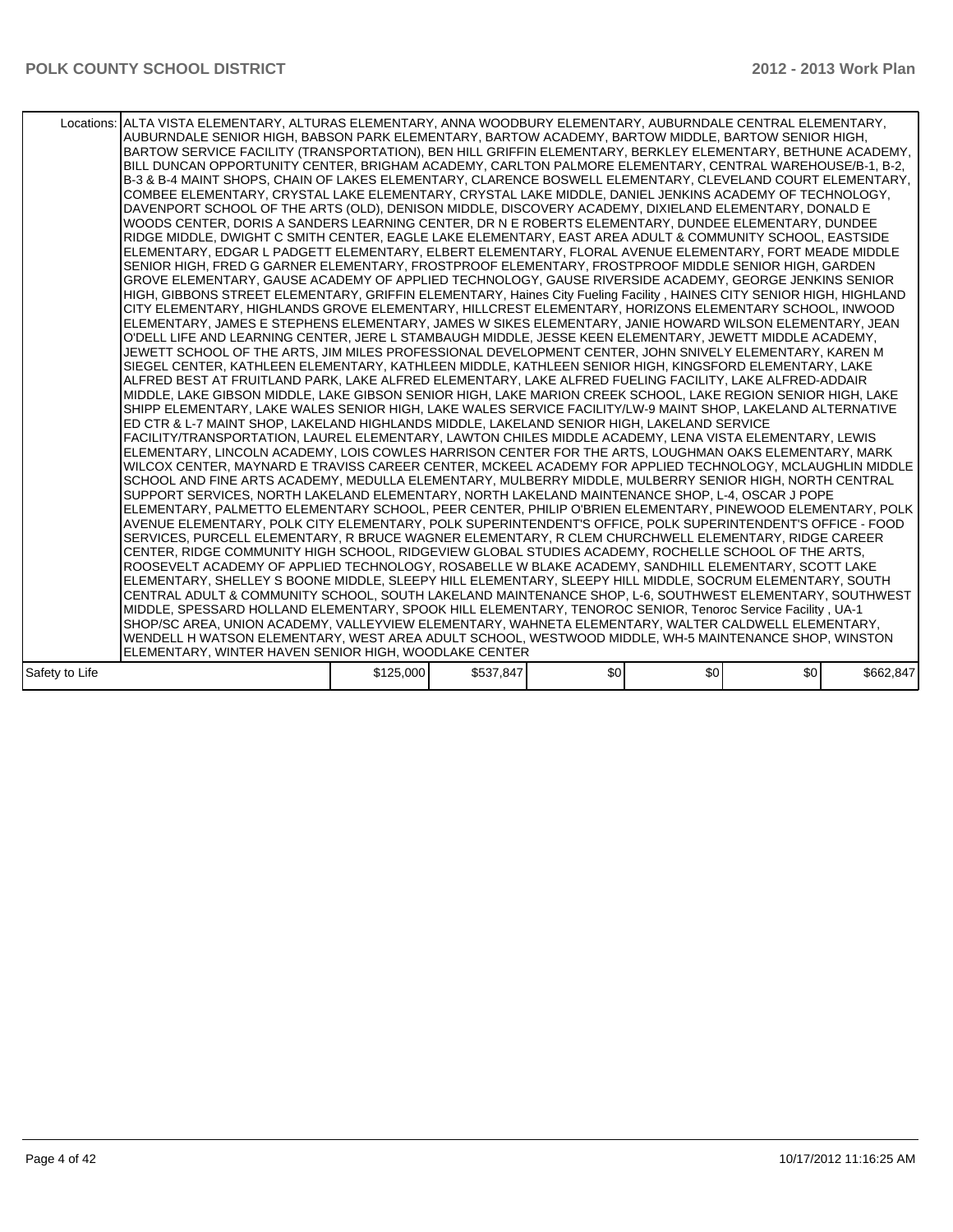|         | Locations: ALTA VISTA ELEMENTARY, ALTURAS ELEMENTARY, ANNA WOODBURY ELEMENTARY, AUBURNDALE CENTRAL ELEMENTARY,<br>AUBURNDALE SENIOR HIGH, BABSON PARK ELEMENTARY, BARTOW ACADEMY, BARTOW MIDDLE, BARTOW SENIOR HIGH,<br>BARTOW SERVICE FACILITY (TRANSPORTATION), BEN HILL GRIFFIN ELEMENTARY, BERKLEY ELEMENTARY, BETHUNE ACADEMY,<br>BILL DUNCAN OPPORTUNITY CENTER, BRIGHAM ACADEMY, CARLTON PALMORE ELEMENTARY, CENTRAL WAREHOUSE/B-1, B-2,<br>B-3 & B-4 MAINT SHOPS. CHAIN OF LAKES ELEMENTARY. CLARENCE BOSWELL ELEMENTARY. CLEVELAND COURT ELEMENTARY.<br>COMBEE ELEMENTARY, CRYSTAL LAKE ELEMENTARY, CRYSTAL LAKE MIDDLE, DANIEL JENKINS ACADEMY OF TECHNOLOGY,<br>DAVENPORT SCHOOL OF THE ARTS (OLD), DENISON MIDDLE, DISCOVERY ACADEMY, DIXIELAND ELEMENTARY, DONALD E<br>WOODS CENTER, DORIS A SANDERS LEARNING CENTER, DR N E ROBERTS ELEMENTARY, DUNDEE ELEMENTARY, DUNDEE<br>RIDGE MIDDLE, DWIGHT C SMITH CENTER, EAGLE LAKE ELEMENTARY, EAST AREA ADULT & COMMUNITY SCHOOL, EASTSIDE<br>IELEMENTARY. EDGAR L PADGETT ELEMENTARY. ELBERT ELEMENTARY. FLORAL AVENUE ELEMENTARY. FORT MEADE MIDDLE<br>SENIOR HIGH, FRED G GARNER ELEMENTARY, FROSTPROOF ELEMENTARY, FROSTPROOF MIDDLE SENIOR HIGH, GARDEN<br>GROVE ELEMENTARY, GAUSE ACADEMY OF APPLIED TECHNOLOGY, GAUSE RIVERSIDE ACADEMY, GEORGE JENKINS SENIOR<br>HIGH, GIBBONS STREET ELEMENTARY, GRIFFIN ELEMENTARY, Haines City Fueling Facility, HAINES CITY SENIOR HIGH, HIGHLAND<br>CITY ELEMENTARY, HIGHLANDS GROVE ELEMENTARY, HILLCREST ELEMENTARY, HORIZONS ELEMENTARY SCHOOL, INWOOD<br>ELEMENTARY, JAMES E STEPHENS ELEMENTARY, JAMES W SIKES ELEMENTARY, JANIE HOWARD WILSON ELEMENTARY, JEAN<br>O'DELL LIFE AND LEARNING CENTER, JERE L STAMBAUGH MIDDLE, JESSE KEEN ELEMENTARY, JEWETT MIDDLE ACADEMY,<br>JEWETT SCHOOL OF THE ARTS, JIM MILES PROFESSIONAL DEVELOPMENT CENTER, JOHN SNIVELY ELEMENTARY, KAREN M<br>SIEGEL CENTER, KATHLEEN ELEMENTARY, KATHLEEN MIDDLE, KATHLEEN SENIOR HIGH, KINGSFORD ELEMENTARY, LAKE<br>ALFRED BEST AT FRUITLAND PARK, LAKE ALFRED ELEMENTARY, LAKE ALFRED FUELING FACILITY, LAKE ALFRED-ADDAIR<br>MIDDLE, LAKE GIBSON MIDDLE, LAKE GIBSON SENIOR HIGH, LAKE MARION CREEK SCHOOL, LAKE REGION SENIOR HIGH, LAKE<br>SHIPP ELEMENTARY, LAKE WALES SENIOR HIGH, LAKE WALES SERVICE FACILITY/LW-9 MAINT SHOP, LAKELAND ALTERNATIVE<br>ED CTR & L-7 MAINT SHOP, LAKELAND HIGHLANDS MIDDLE, LAKELAND SENIOR HIGH, LAKELAND SERVICE<br>FACILITY/TRANSPORTATION, LAUREL ELEMENTARY, LAWTON CHILES MIDDLE ACADEMY, LENA VISTA ELEMENTARY, LEWIS<br>ELEMENTARY, LINCOLN ACADEMY, LOIS COWLES HARRISON CENTER FOR THE ARTS, LOUGHMAN OAKS ELEMENTARY, MARK<br>WILCOX CENTER, MAYNARD E TRAVISS CAREER CENTER, MCKEEL ACADEMY FOR APPLIED TECHNOLOGY, MCLAUGHLIN MIDDLE<br>SCHOOL AND FINE ARTS ACADEMY, MEDULLA ELEMENTARY, MULBERRY MIDDLE, MULBERRY SENIOR HIGH, NORTH CENTRAL<br>SUPPORT SERVICES, NORTH LAKELAND ELEMENTARY, NORTH LAKELAND MAINTENANCE SHOP, L-4, OSCAR J POPE<br>ELEMENTARY, PALMETTO ELEMENTARY SCHOOL, PEER CENTER, PHILIP O'BRIEN ELEMENTARY, PINEWOOD ELEMENTARY, POLK<br>AVENUE ELEMENTARY, POLK CITY ELEMENTARY, POLK SUPERINTENDENT'S OFFICE, POLK SUPERINTENDENT'S OFFICE - FOOD<br>SERVICES, PURCELL ELEMENTARY, R BRUCE WAGNER ELEMENTARY, R CLEM CHURCHWELL ELEMENTARY, RIDGE CAREER<br>CENTER, RIDGE COMMUNITY HIGH SCHOOL, RIDGEVIEW GLOBAL STUDIES ACADEMY, ROCHELLE SCHOOL OF THE ARTS,<br>ROOSEVELT ACADEMY OF APPLIED TECHNOLOGY, ROSABELLE W BLAKE ACADEMY, SANDHILL ELEMENTARY, SCOTT LAKE<br>ELEMENTARY, SHELLEY S BOONE MIDDLE, SLEEPY HILL ELEMENTARY, SLEEPY HILL MIDDLE, SOCRUM ELEMENTARY, SOUTH<br>CENTRAL ADULT & COMMUNITY SCHOOL, SOUTH LAKELAND MAINTENANCE SHOP, L-6, SOUTHWEST ELEMENTARY, SOUTHWEST<br>MIDDLE, SPESSARD HOLLAND ELEMENTARY, SPOOK HILL ELEMENTARY, TENOROC SENIOR, Tenoroc Service Facility, UA-1<br>SHOP/SC AREA, UNION ACADEMY, VALLEYVIEW ELEMENTARY, WAHNETA ELEMENTARY, WALTER CALDWELL ELEMENTARY,<br>WENDELL H WATSON ELEMENTARY, WEST AREA ADULT SCHOOL, WESTWOOD MIDDLE, WH-5 MAINTENANCE SHOP, WINSTON<br>ELEMENTARY, WINTER HAVEN SENIOR HIGH, WOODLAKE CENTER |          |           |     |      |     |           |
|---------|-----------------------------------------------------------------------------------------------------------------------------------------------------------------------------------------------------------------------------------------------------------------------------------------------------------------------------------------------------------------------------------------------------------------------------------------------------------------------------------------------------------------------------------------------------------------------------------------------------------------------------------------------------------------------------------------------------------------------------------------------------------------------------------------------------------------------------------------------------------------------------------------------------------------------------------------------------------------------------------------------------------------------------------------------------------------------------------------------------------------------------------------------------------------------------------------------------------------------------------------------------------------------------------------------------------------------------------------------------------------------------------------------------------------------------------------------------------------------------------------------------------------------------------------------------------------------------------------------------------------------------------------------------------------------------------------------------------------------------------------------------------------------------------------------------------------------------------------------------------------------------------------------------------------------------------------------------------------------------------------------------------------------------------------------------------------------------------------------------------------------------------------------------------------------------------------------------------------------------------------------------------------------------------------------------------------------------------------------------------------------------------------------------------------------------------------------------------------------------------------------------------------------------------------------------------------------------------------------------------------------------------------------------------------------------------------------------------------------------------------------------------------------------------------------------------------------------------------------------------------------------------------------------------------------------------------------------------------------------------------------------------------------------------------------------------------------------------------------------------------------------------------------------------------------------------------------------------------------------------------------------------------------------------------------------------------------------------------------------------------------------------------------------------------------------------------------------------------------------------------------------------------------------------------------------------------------------------------------------------------------------------------------------------------------------------------------------------------------------------------------------------------------------------------------------------------------------------------------------------------------------------------------------------------------------------------------------------------------------------------------------------------------------------------------------------------------------------------------------------------------------------------------------------|----------|-----------|-----|------|-----|-----------|
|         |                                                                                                                                                                                                                                                                                                                                                                                                                                                                                                                                                                                                                                                                                                                                                                                                                                                                                                                                                                                                                                                                                                                                                                                                                                                                                                                                                                                                                                                                                                                                                                                                                                                                                                                                                                                                                                                                                                                                                                                                                                                                                                                                                                                                                                                                                                                                                                                                                                                                                                                                                                                                                                                                                                                                                                                                                                                                                                                                                                                                                                                                                                                                                                                                                                                                                                                                                                                                                                                                                                                                                                                                                                                                                                                                                                                                                                                                                                                                                                                                                                                                                                                                                           |          |           |     |      |     |           |
| Fencing |                                                                                                                                                                                                                                                                                                                                                                                                                                                                                                                                                                                                                                                                                                                                                                                                                                                                                                                                                                                                                                                                                                                                                                                                                                                                                                                                                                                                                                                                                                                                                                                                                                                                                                                                                                                                                                                                                                                                                                                                                                                                                                                                                                                                                                                                                                                                                                                                                                                                                                                                                                                                                                                                                                                                                                                                                                                                                                                                                                                                                                                                                                                                                                                                                                                                                                                                                                                                                                                                                                                                                                                                                                                                                                                                                                                                                                                                                                                                                                                                                                                                                                                                                           | \$75,000 | \$230,579 | \$0 | \$0] | \$0 | \$305.579 |
|         |                                                                                                                                                                                                                                                                                                                                                                                                                                                                                                                                                                                                                                                                                                                                                                                                                                                                                                                                                                                                                                                                                                                                                                                                                                                                                                                                                                                                                                                                                                                                                                                                                                                                                                                                                                                                                                                                                                                                                                                                                                                                                                                                                                                                                                                                                                                                                                                                                                                                                                                                                                                                                                                                                                                                                                                                                                                                                                                                                                                                                                                                                                                                                                                                                                                                                                                                                                                                                                                                                                                                                                                                                                                                                                                                                                                                                                                                                                                                                                                                                                                                                                                                                           |          |           |     |      |     |           |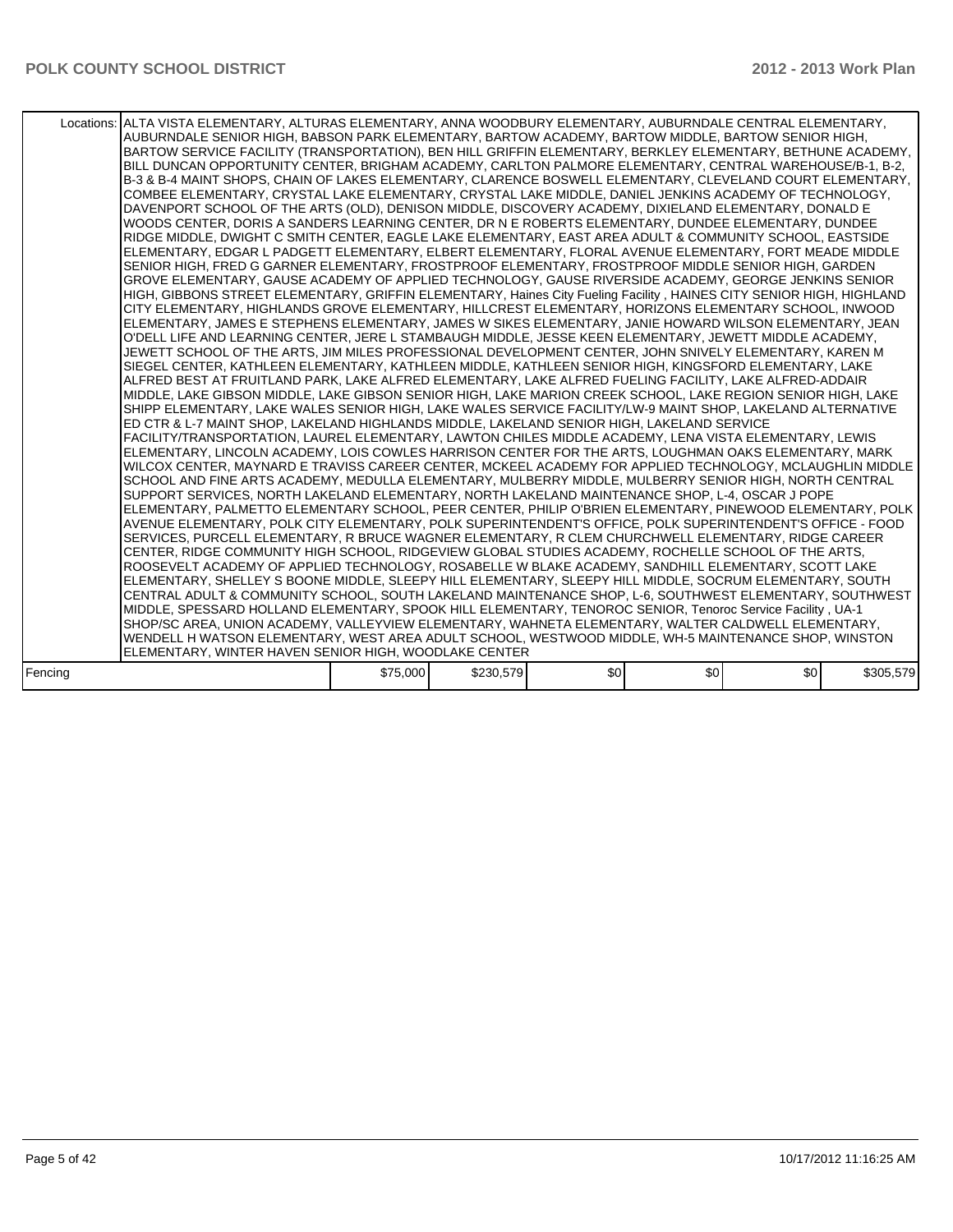|            | Locations: ALTA VISTA ELEMENTARY, ALTURAS ELEMENTARY, ANNA WOODBURY ELEMENTARY, AUBURNDALE CENTRAL ELEMENTARY,<br>AUBURNDALE SENIOR HIGH, BABSON PARK ELEMENTARY, BARTOW ACADEMY, BARTOW MIDDLE, BARTOW SENIOR HIGH,<br>BARTOW SERVICE FACILITY (TRANSPORTATION), BEN HILL GRIFFIN ELEMENTARY, BERKLEY ELEMENTARY, BETHUNE ACADEMY,<br>BILL DUNCAN OPPORTUNITY CENTER, BRIGHAM ACADEMY, CARLTON PALMORE ELEMENTARY, CENTRAL WAREHOUSE/B-1, B-2,<br>B-3 & B-4 MAINT SHOPS, CHAIN OF LAKES ELEMENTARY, CLARENCE BOSWELL ELEMENTARY, CLEVELAND COURT ELEMENTARY,<br>COMBEE ELEMENTARY, CRYSTAL LAKE ELEMENTARY, CRYSTAL LAKE MIDDLE, DANIEL JENKINS ACADEMY OF TECHNOLOGY,<br>DAVENPORT SCHOOL OF THE ARTS (OLD), DENISON MIDDLE, DISCOVERY ACADEMY, DIXIELAND ELEMENTARY, DONALD E<br>WOODS CENTER, DORIS A SANDERS LEARNING CENTER, DR N E ROBERTS ELEMENTARY, DUNDEE ELEMENTARY, DUNDEE<br>RIDGE MIDDLE, DWIGHT C SMITH CENTER, EAGLE LAKE ELEMENTARY, EAST AREA ADULT & COMMUNITY SCHOOL, EASTSIDE<br>ELEMENTARY, EDGAR L PADGETT ELEMENTARY, ELBERT ELEMENTARY, FLORAL AVENUE ELEMENTARY, FORT MEADE MIDDLE<br>SENIOR HIGH, FRED G GARNER ELEMENTARY, FROSTPROOF ELEMENTARY, FROSTPROOF MIDDLE SENIOR HIGH, GARDEN<br>GROVE ELEMENTARY, GAUSE ACADEMY OF APPLIED TECHNOLOGY, GAUSE RIVERSIDE ACADEMY, GEORGE JENKINS SENIOR<br>HIGH, GIBBONS STREET ELEMENTARY, GRIFFIN ELEMENTARY, Haines City Fueling Facility, HAINES CITY SENIOR HIGH, HIGHLAND<br>CITY ELEMENTARY, HIGHLANDS GROVE ELEMENTARY, HILLCREST ELEMENTARY, HORIZONS ELEMENTARY SCHOOL, INWOOD<br>ELEMENTARY, JAMES E STEPHENS ELEMENTARY, JAMES W SIKES ELEMENTARY, JANIE HOWARD WILSON ELEMENTARY, JEAN<br>O'DELL LIFE AND LEARNING CENTER, JERE L STAMBAUGH MIDDLE, JESSE KEEN ELEMENTARY, JEWETT MIDDLE ACADEMY,<br>JEWETT SCHOOL OF THE ARTS, JIM MILES PROFESSIONAL DEVELOPMENT CENTER, JOHN SNIVELY ELEMENTARY, KAREN M<br>SIEGEL CENTER, KATHLEEN ELEMENTARY, KATHLEEN MIDDLE, KATHLEEN SENIOR HIGH, KINGSFORD ELEMENTARY, LAKE<br>ALFRED BEST AT FRUITLAND PARK. LAKE ALFRED ELEMENTARY. LAKE ALFRED FUELING FACILITY. LAKE ALFRED-ADDAIR<br>MIDDLE, LAKE GIBSON MIDDLE, LAKE GIBSON SENIOR HIGH, LAKE MARION CREEK SCHOOL, LAKE REGION SENIOR HIGH, LAKE<br>SHIPP ELEMENTARY, LAKE WALES SENIOR HIGH, LAKE WALES SERVICE FACILITY/LW-9 MAINT SHOP, LAKELAND ALTERNATIVE<br>ED CTR & L-7 MAINT SHOP, LAKELAND HIGHLANDS MIDDLE, LAKELAND SENIOR HIGH, LAKELAND SERVICE<br>FACILITY/TRANSPORTATION, LAUREL ELEMENTARY, LAWTON CHILES MIDDLE ACADEMY, LENA VISTA ELEMENTARY, LEWIS<br>ELEMENTARY, LINCOLN ACADEMY, LOIS COWLES HARRISON CENTER FOR THE ARTS, LOUGHMAN OAKS ELEMENTARY, MARK<br>WILCOX CENTER, MAYNARD E TRAVISS CAREER CENTER, MCKEEL ACADEMY FOR APPLIED TECHNOLOGY, MCLAUGHLIN MIDDLE<br>SCHOOL AND FINE ARTS ACADEMY, MEDULLA ELEMENTARY, MULBERRY MIDDLE, MULBERRY SENIOR HIGH, NORTH CENTRAL<br>SUPPORT SERVICES, NORTH LAKELAND ELEMENTARY, NORTH LAKELAND MAINTENANCE SHOP, L-4, OSCAR J POPE<br>ELEMENTARY, PALMETTO ELEMENTARY SCHOOL, PEER CENTER, PHILIP O'BRIEN ELEMENTARY, PINEWOOD ELEMENTARY, POLK<br>AVENUE ELEMENTARY, POLK CITY ELEMENTARY, POLK SUPERINTENDENT'S OFFICE, POLK SUPERINTENDENT'S OFFICE - FOOD<br>SERVICES, PURCELL ELEMENTARY, R BRUCE WAGNER ELEMENTARY, R CLEM CHURCHWELL ELEMENTARY, RIDGE CAREER<br>CENTER, RIDGE COMMUNITY HIGH SCHOOL, RIDGEVIEW GLOBAL STUDIES ACADEMY, ROCHELLE SCHOOL OF THE ARTS,<br>ROOSEVELT ACADEMY OF APPLIED TECHNOLOGY, ROSABELLE W BLAKE ACADEMY, SANDHILL ELEMENTARY, SCOTT LAKE<br>ELEMENTARY, SHELLEY S BOONE MIDDLE, SLEEPY HILL ELEMENTARY, SLEEPY HILL MIDDLE, SOCRUM ELEMENTARY, SOUTH<br>CENTRAL ADULT & COMMUNITY SCHOOL, SOUTH LAKELAND MAINTENANCE SHOP, L-6, SOUTHWEST ELEMENTARY, SOUTHWEST<br>MIDDLE, SPESSARD HOLLAND ELEMENTARY, SPOOK HILL ELEMENTARY, TENOROC SENIOR, Tenoroc Service Facility, UA-1<br>SHOP/SC AREA, UNION ACADEMY, VALLEYVIEW ELEMENTARY, WAHNETA ELEMENTARY, WALTER CALDWELL ELEMENTARY,<br>WENDELL H WATSON ELEMENTARY, WEST AREA ADULT SCHOOL, WESTWOOD MIDDLE, WH-5 MAINTENANCE SHOP, WINSTON<br>ELEMENTARY, WINTER HAVEN SENIOR HIGH, WOODLAKE CENTER |          |          |     |     |     |           |
|------------|----------------------------------------------------------------------------------------------------------------------------------------------------------------------------------------------------------------------------------------------------------------------------------------------------------------------------------------------------------------------------------------------------------------------------------------------------------------------------------------------------------------------------------------------------------------------------------------------------------------------------------------------------------------------------------------------------------------------------------------------------------------------------------------------------------------------------------------------------------------------------------------------------------------------------------------------------------------------------------------------------------------------------------------------------------------------------------------------------------------------------------------------------------------------------------------------------------------------------------------------------------------------------------------------------------------------------------------------------------------------------------------------------------------------------------------------------------------------------------------------------------------------------------------------------------------------------------------------------------------------------------------------------------------------------------------------------------------------------------------------------------------------------------------------------------------------------------------------------------------------------------------------------------------------------------------------------------------------------------------------------------------------------------------------------------------------------------------------------------------------------------------------------------------------------------------------------------------------------------------------------------------------------------------------------------------------------------------------------------------------------------------------------------------------------------------------------------------------------------------------------------------------------------------------------------------------------------------------------------------------------------------------------------------------------------------------------------------------------------------------------------------------------------------------------------------------------------------------------------------------------------------------------------------------------------------------------------------------------------------------------------------------------------------------------------------------------------------------------------------------------------------------------------------------------------------------------------------------------------------------------------------------------------------------------------------------------------------------------------------------------------------------------------------------------------------------------------------------------------------------------------------------------------------------------------------------------------------------------------------------------------------------------------------------------------------------------------------------------------------------------------------------------------------------------------------------------------------------------------------------------------------------------------------------------------------------------------------------------------------------------------------------------------------------------------------------------------------------------------------------------------------------------------|----------|----------|-----|-----|-----|-----------|
| Parking    |                                                                                                                                                                                                                                                                                                                                                                                                                                                                                                                                                                                                                                                                                                                                                                                                                                                                                                                                                                                                                                                                                                                                                                                                                                                                                                                                                                                                                                                                                                                                                                                                                                                                                                                                                                                                                                                                                                                                                                                                                                                                                                                                                                                                                                                                                                                                                                                                                                                                                                                                                                                                                                                                                                                                                                                                                                                                                                                                                                                                                                                                                                                                                                                                                                                                                                                                                                                                                                                                                                                                                                                                                                                                                                                                                                                                                                                                                                                                                                                                                                                                                                                                                          | \$0      | \$0      | \$0 | \$0 | \$0 | \$0       |
|            | Locations: No Locations for this expenditure.                                                                                                                                                                                                                                                                                                                                                                                                                                                                                                                                                                                                                                                                                                                                                                                                                                                                                                                                                                                                                                                                                                                                                                                                                                                                                                                                                                                                                                                                                                                                                                                                                                                                                                                                                                                                                                                                                                                                                                                                                                                                                                                                                                                                                                                                                                                                                                                                                                                                                                                                                                                                                                                                                                                                                                                                                                                                                                                                                                                                                                                                                                                                                                                                                                                                                                                                                                                                                                                                                                                                                                                                                                                                                                                                                                                                                                                                                                                                                                                                                                                                                                            |          |          |     |     |     |           |
| Electrical |                                                                                                                                                                                                                                                                                                                                                                                                                                                                                                                                                                                                                                                                                                                                                                                                                                                                                                                                                                                                                                                                                                                                                                                                                                                                                                                                                                                                                                                                                                                                                                                                                                                                                                                                                                                                                                                                                                                                                                                                                                                                                                                                                                                                                                                                                                                                                                                                                                                                                                                                                                                                                                                                                                                                                                                                                                                                                                                                                                                                                                                                                                                                                                                                                                                                                                                                                                                                                                                                                                                                                                                                                                                                                                                                                                                                                                                                                                                                                                                                                                                                                                                                                          | \$50,000 | \$50,000 | \$0 | \$0 | \$0 | \$100,000 |
|            |                                                                                                                                                                                                                                                                                                                                                                                                                                                                                                                                                                                                                                                                                                                                                                                                                                                                                                                                                                                                                                                                                                                                                                                                                                                                                                                                                                                                                                                                                                                                                                                                                                                                                                                                                                                                                                                                                                                                                                                                                                                                                                                                                                                                                                                                                                                                                                                                                                                                                                                                                                                                                                                                                                                                                                                                                                                                                                                                                                                                                                                                                                                                                                                                                                                                                                                                                                                                                                                                                                                                                                                                                                                                                                                                                                                                                                                                                                                                                                                                                                                                                                                                                          |          |          |     |     |     |           |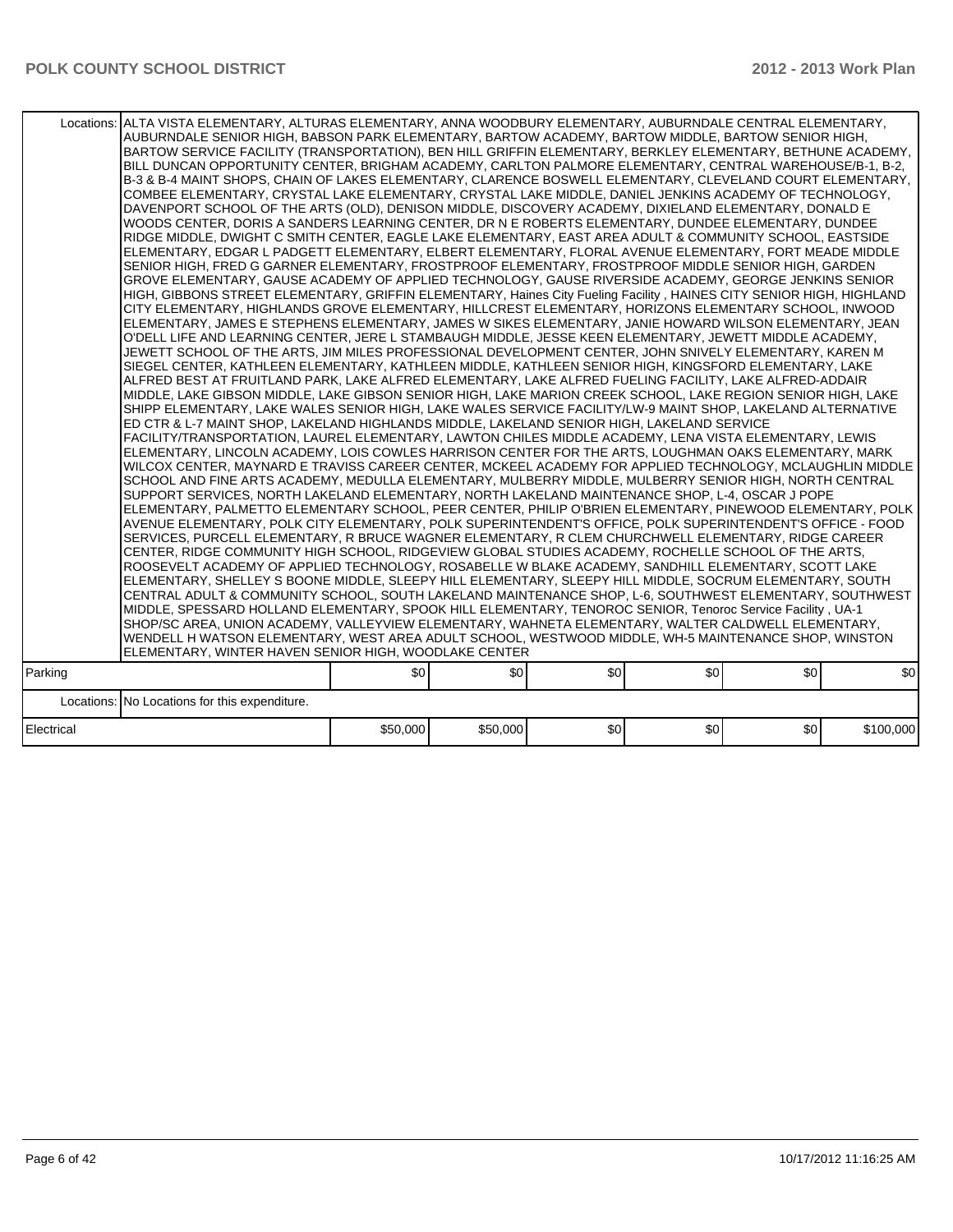|            | Locations: ALTA VISTA ELEMENTARY, ALTURAS ELEMENTARY, ANNA WOODBURY ELEMENTARY, AUBURNDALE CENTRAL ELEMENTARY,<br>AUBURNDALE SENIOR HIGH, BABSON PARK ELEMENTARY, BARTOW ACADEMY, BARTOW MIDDLE, BARTOW SENIOR HIGH,<br>BARTOW SERVICE FACILITY (TRANSPORTATION), BEN HILL GRIFFIN ELEMENTARY, BERKLEY ELEMENTARY, BETHUNE ACADEMY,<br>BILL DUNCAN OPPORTUNITY CENTER, BRIGHAM ACADEMY, CARLTON PALMORE ELEMENTARY, CENTRAL WAREHOUSE/B-1, B-2,<br>B-3 & B-4 MAINT SHOPS. CHAIN OF LAKES ELEMENTARY. CLARENCE BOSWELL ELEMENTARY. CLEVELAND COURT ELEMENTARY.<br>COMBEE ELEMENTARY, CRYSTAL LAKE ELEMENTARY, CRYSTAL LAKE MIDDLE, DANIEL JENKINS ACADEMY OF TECHNOLOGY,<br>DAVENPORT SCHOOL OF THE ARTS (OLD), DENISON MIDDLE, DISCOVERY ACADEMY, DIXIELAND ELEMENTARY, DONALD E<br>WOODS CENTER, DORIS A SANDERS LEARNING CENTER, DR N E ROBERTS ELEMENTARY, DUNDEE ELEMENTARY, DUNDEE<br>RIDGE MIDDLE, DWIGHT C SMITH CENTER, EAGLE LAKE ELEMENTARY, EAST AREA ADULT & COMMUNITY SCHOOL, EASTSIDE<br>ELEMENTARY, EDGAR L PADGETT ELEMENTARY, ELBERT ELEMENTARY, FLORAL AVENUE ELEMENTARY, FORT MEADE MIDDLE<br>SENIOR HIGH, FRED G GARNER ELEMENTARY, FROSTPROOF ELEMENTARY, FROSTPROOF MIDDLE SENIOR HIGH, GARDEN<br>GROVE ELEMENTARY, GAUSE ACADEMY OF APPLIED TECHNOLOGY, GAUSE RIVERSIDE ACADEMY, GEORGE JENKINS SENIOR<br>HIGH, GIBBONS STREET ELEMENTARY, GRIFFIN ELEMENTARY, Haines City Fueling Facility, HAINES CITY SENIOR HIGH, HIGHLAND<br>CITY ELEMENTARY. HIGHLANDS GROVE ELEMENTARY. HILLCREST ELEMENTARY. HORIZONS ELEMENTARY SCHOOL. INWOOD<br>ELEMENTARY, JAMES E STEPHENS ELEMENTARY, JAMES W SIKES ELEMENTARY, JANIE HOWARD WILSON ELEMENTARY, JEAN<br>O'DELL LIFE AND LEARNING CENTER, JERE L STAMBAUGH MIDDLE, JESSE KEEN ELEMENTARY, JEWETT MIDDLE ACADEMY,<br>JEWETT SCHOOL OF THE ARTS, JIM MILES PROFESSIONAL DEVELOPMENT CENTER, JOHN SNIVELY ELEMENTARY, KAREN M<br>SIEGEL CENTER, KATHLEEN ELEMENTARY, KATHLEEN MIDDLE, KATHLEEN SENIOR HIGH, KINGSFORD ELEMENTARY, LAKE<br>ALFRED BEST AT FRUITLAND PARK, LAKE ALFRED ELEMENTARY, LAKE ALFRED FUELING FACILITY, LAKE ALFRED-ADDAIR<br>MIDDLE, LAKE GIBSON MIDDLE, LAKE GIBSON SENIOR HIGH, LAKE MARION CREEK SCHOOL, LAKE REGION SENIOR HIGH, LAKE<br>SHIPP ELEMENTARY, LAKE WALES SENIOR HIGH, LAKE WALES SERVICE FACILITY/LW-9 MAINT SHOP, LAKELAND ALTERNATIVE<br>ED CTR & L-7 MAINT SHOP, LAKELAND HIGHLANDS MIDDLE, LAKELAND SENIOR HIGH, LAKELAND SERVICE<br>FACILITY/TRANSPORTATION, LAUREL ELEMENTARY, LAWTON CHILES MIDDLE ACADEMY, LENA VISTA ELEMENTARY, LEWIS<br>ELEMENTARY, LINCOLN ACADEMY, LOIS COWLES HARRISON CENTER FOR THE ARTS, LOUGHMAN OAKS ELEMENTARY, MARK<br>WILCOX CENTER. MAYNARD E TRAVISS CAREER CENTER. MCKEEL ACADEMY FOR APPLIED TECHNOLOGY. MCLAUGHLIN MIDDLE<br>SCHOOL AND FINE ARTS ACADEMY, MEDULLA ELEMENTARY, MULBERRY MIDDLE, MULBERRY SENIOR HIGH, NORTH CENTRAL<br>SUPPORT SERVICES, NORTH LAKELAND ELEMENTARY, NORTH LAKELAND MAINTENANCE SHOP, L-4, OSCAR J POPE<br>ELEMENTARY, PALMETTO ELEMENTARY SCHOOL, PEER CENTER, PHILIP O'BRIEN ELEMENTARY, PINEWOOD ELEMENTARY, POLK<br>AVENUE ELEMENTARY, POLK CITY ELEMENTARY, POLK SUPERINTENDENT'S OFFICE, POLK SUPERINTENDENT'S OFFICE - FOOD<br>SERVICES, PURCELL ELEMENTARY, R BRUCE WAGNER ELEMENTARY, R CLEM CHURCHWELL ELEMENTARY, RIDGE CAREER<br>CENTER, RIDGE COMMUNITY HIGH SCHOOL, RIDGEVIEW GLOBAL STUDIES ACADEMY, ROCHELLE SCHOOL OF THE ARTS,<br>ROOSEVELT ACADEMY OF APPLIED TECHNOLOGY, ROSABELLE W BLAKE ACADEMY, SANDHILL ELEMENTARY, SCOTT LAKE<br>ELEMENTARY, SHELLEY S BOONE MIDDLE, SLEEPY HILL ELEMENTARY, SLEEPY HILL MIDDLE, SOCRUM ELEMENTARY, SOUTH<br>CENTRAL ADULT & COMMUNITY SCHOOL, SOUTH LAKELAND MAINTENANCE SHOP, L-6, SOUTHWEST ELEMENTARY, SOUTHWEST<br>MIDDLE, SPESSARD HOLLAND ELEMENTARY, SPOOK HILL ELEMENTARY, TENOROC SENIOR, Tenoroc Service Facility, UA-1<br>SHOP/SC AREA, UNION ACADEMY, VALLEYVIEW ELEMENTARY, WAHNETA ELEMENTARY, WALTER CALDWELL ELEMENTARY, |          |           |     |     |                  |           |
|------------|-----------------------------------------------------------------------------------------------------------------------------------------------------------------------------------------------------------------------------------------------------------------------------------------------------------------------------------------------------------------------------------------------------------------------------------------------------------------------------------------------------------------------------------------------------------------------------------------------------------------------------------------------------------------------------------------------------------------------------------------------------------------------------------------------------------------------------------------------------------------------------------------------------------------------------------------------------------------------------------------------------------------------------------------------------------------------------------------------------------------------------------------------------------------------------------------------------------------------------------------------------------------------------------------------------------------------------------------------------------------------------------------------------------------------------------------------------------------------------------------------------------------------------------------------------------------------------------------------------------------------------------------------------------------------------------------------------------------------------------------------------------------------------------------------------------------------------------------------------------------------------------------------------------------------------------------------------------------------------------------------------------------------------------------------------------------------------------------------------------------------------------------------------------------------------------------------------------------------------------------------------------------------------------------------------------------------------------------------------------------------------------------------------------------------------------------------------------------------------------------------------------------------------------------------------------------------------------------------------------------------------------------------------------------------------------------------------------------------------------------------------------------------------------------------------------------------------------------------------------------------------------------------------------------------------------------------------------------------------------------------------------------------------------------------------------------------------------------------------------------------------------------------------------------------------------------------------------------------------------------------------------------------------------------------------------------------------------------------------------------------------------------------------------------------------------------------------------------------------------------------------------------------------------------------------------------------------------------------------------------------------------------------------------------------------------------------------------------------------------------------------------------------------------------------------------------------------------------------------------------------------------------------------------------------------------------------------------------------------------------|----------|-----------|-----|-----|------------------|-----------|
|            |                                                                                                                                                                                                                                                                                                                                                                                                                                                                                                                                                                                                                                                                                                                                                                                                                                                                                                                                                                                                                                                                                                                                                                                                                                                                                                                                                                                                                                                                                                                                                                                                                                                                                                                                                                                                                                                                                                                                                                                                                                                                                                                                                                                                                                                                                                                                                                                                                                                                                                                                                                                                                                                                                                                                                                                                                                                                                                                                                                                                                                                                                                                                                                                                                                                                                                                                                                                                                                                                                                                                                                                                                                                                                                                                                                                                                                                                                                                                                                                         |          |           |     |     |                  |           |
|            | WENDELL H WATSON ELEMENTARY, WEST AREA ADULT SCHOOL, WESTWOOD MIDDLE, WH-5 MAINTENANCE SHOP, WINSTON                                                                                                                                                                                                                                                                                                                                                                                                                                                                                                                                                                                                                                                                                                                                                                                                                                                                                                                                                                                                                                                                                                                                                                                                                                                                                                                                                                                                                                                                                                                                                                                                                                                                                                                                                                                                                                                                                                                                                                                                                                                                                                                                                                                                                                                                                                                                                                                                                                                                                                                                                                                                                                                                                                                                                                                                                                                                                                                                                                                                                                                                                                                                                                                                                                                                                                                                                                                                                                                                                                                                                                                                                                                                                                                                                                                                                                                                                    |          |           |     |     |                  |           |
|            | ELEMENTARY, WINTER HAVEN SENIOR HIGH, WOODLAKE CENTER                                                                                                                                                                                                                                                                                                                                                                                                                                                                                                                                                                                                                                                                                                                                                                                                                                                                                                                                                                                                                                                                                                                                                                                                                                                                                                                                                                                                                                                                                                                                                                                                                                                                                                                                                                                                                                                                                                                                                                                                                                                                                                                                                                                                                                                                                                                                                                                                                                                                                                                                                                                                                                                                                                                                                                                                                                                                                                                                                                                                                                                                                                                                                                                                                                                                                                                                                                                                                                                                                                                                                                                                                                                                                                                                                                                                                                                                                                                                   |          |           |     |     |                  |           |
| Fire Alarm |                                                                                                                                                                                                                                                                                                                                                                                                                                                                                                                                                                                                                                                                                                                                                                                                                                                                                                                                                                                                                                                                                                                                                                                                                                                                                                                                                                                                                                                                                                                                                                                                                                                                                                                                                                                                                                                                                                                                                                                                                                                                                                                                                                                                                                                                                                                                                                                                                                                                                                                                                                                                                                                                                                                                                                                                                                                                                                                                                                                                                                                                                                                                                                                                                                                                                                                                                                                                                                                                                                                                                                                                                                                                                                                                                                                                                                                                                                                                                                                         | \$75,000 | \$694,005 | \$0 | \$0 | \$0 <sub>1</sub> | \$769,005 |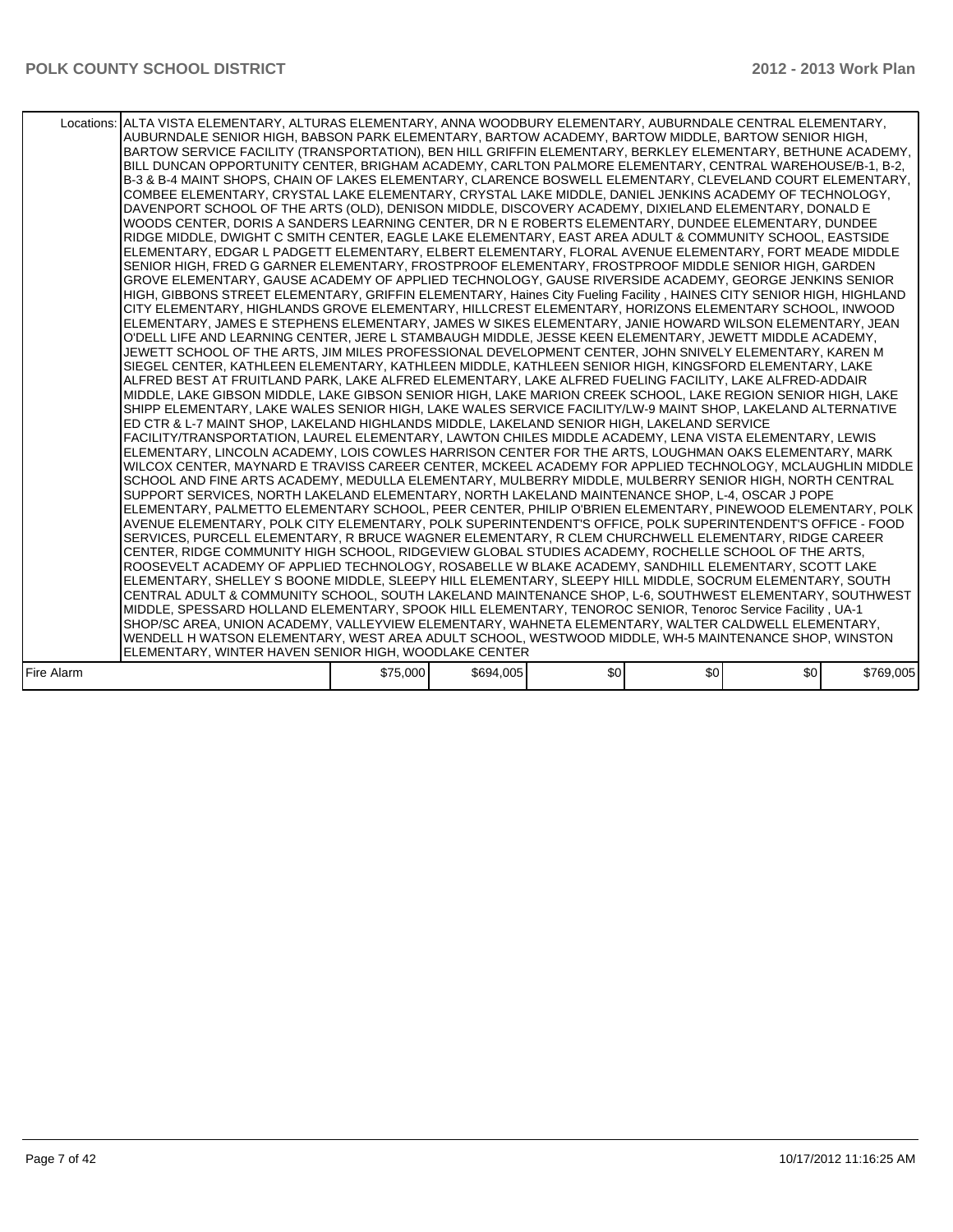|                           | Locations: ALTA VISTA ELEMENTARY, ALTURAS ELEMENTARY, ANNA WOODBURY ELEMENTARY, AUBURNDALE CENTRAL ELEMENTARY,<br>AUBURNDALE SENIOR HIGH, BABSON PARK ELEMENTARY, BARTOW ACADEMY, BARTOW MIDDLE, BARTOW SENIOR HIGH,<br>BARTOW SERVICE FACILITY (TRANSPORTATION), BEN HILL GRIFFIN ELEMENTARY, BERKLEY ELEMENTARY, BETHUNE ACADEMY,<br>BILL DUNCAN OPPORTUNITY CENTER, BRIGHAM ACADEMY, CARLTON PALMORE ELEMENTARY, CENTRAL WAREHOUSE/B-1, B-2,<br>B-3 & B-4 MAINT SHOPS, CHAIN OF LAKES ELEMENTARY, CLARENCE BOSWELL ELEMENTARY, CLEVELAND COURT ELEMENTARY,<br>COMBEE ELEMENTARY, CRYSTAL LAKE ELEMENTARY, CRYSTAL LAKE MIDDLE, DANIEL JENKINS ACADEMY OF TECHNOLOGY,<br>DAVENPORT SCHOOL OF THE ARTS (OLD), DENISON MIDDLE, DISCOVERY ACADEMY, DIXIELAND ELEMENTARY, DONALD E<br>WOODS CENTER, DORIS A SANDERS LEARNING CENTER, DR N E ROBERTS ELEMENTARY, DUNDEE ELEMENTARY, DUNDEE<br>RIDGE MIDDLE, DWIGHT C SMITH CENTER, EAGLE LAKE ELEMENTARY, EAST AREA ADULT & COMMUNITY SCHOOL, EASTSIDE<br>ELEMENTARY, EDGAR L PADGETT ELEMENTARY, ELBERT ELEMENTARY, FLORAL AVENUE ELEMENTARY, FORT MEADE MIDDLE<br>SENIOR HIGH, FRED G GARNER ELEMENTARY, FROSTPROOF ELEMENTARY, FROSTPROOF MIDDLE SENIOR HIGH, GARDEN<br>GROVE ELEMENTARY, GAUSE ACADEMY OF APPLIED TECHNOLOGY, GAUSE RIVERSIDE ACADEMY, GEORGE JENKINS SENIOR<br>HIGH, GIBBONS STREET ELEMENTARY, GRIFFIN ELEMENTARY, Haines City Fueling Facility, HAINES CITY SENIOR HIGH, HIGHLAND<br>CITY ELEMENTARY, HIGHLANDS GROVE ELEMENTARY, HILLCREST ELEMENTARY, HORIZONS ELEMENTARY SCHOOL, INWOOD<br>ELEMENTARY, JAMES E STEPHENS ELEMENTARY, JAMES W SIKES ELEMENTARY, JANIE HOWARD WILSON ELEMENTARY, JEAN<br>O'DELL LIFE AND LEARNING CENTER, JERE L STAMBAUGH MIDDLE, JESSE KEEN ELEMENTARY, JEWETT MIDDLE ACADEMY,<br>JEWETT SCHOOL OF THE ARTS, JIM MILES PROFESSIONAL DEVELOPMENT CENTER, JOHN SNIVELY ELEMENTARY, KAREN M<br>SIEGEL CENTER, KATHLEEN ELEMENTARY, KATHLEEN MIDDLE, KATHLEEN SENIOR HIGH, KINGSFORD ELEMENTARY, LAKE<br>ALFRED BEST AT FRUITLAND PARK. LAKE ALFRED ELEMENTARY. LAKE ALFRED FUELING FACILITY. LAKE ALFRED-ADDAIR<br>MIDDLE, LAKE GIBSON MIDDLE, LAKE GIBSON SENIOR HIGH, LAKE MARION CREEK SCHOOL, LAKE REGION SENIOR HIGH, LAKE<br>SHIPP ELEMENTARY, LAKE WALES SENIOR HIGH, LAKE WALES SERVICE FACILITY/LW-9 MAINT SHOP, LAKELAND ALTERNATIVE<br>ED CTR & L-7 MAINT SHOP, LAKELAND HIGHLANDS MIDDLE, LAKELAND SENIOR HIGH, LAKELAND SERVICE<br>FACILITY/TRANSPORTATION, LAUREL ELEMENTARY, LAWTON CHILES MIDDLE ACADEMY, LENA VISTA ELEMENTARY, LEWIS<br>ELEMENTARY, LINCOLN ACADEMY, LOIS COWLES HARRISON CENTER FOR THE ARTS, LOUGHMAN OAKS ELEMENTARY, MARK<br>WILCOX CENTER, MAYNARD E TRAVISS CAREER CENTER, MCKEEL ACADEMY FOR APPLIED TECHNOLOGY, MCLAUGHLIN MIDDLE<br>SCHOOL AND FINE ARTS ACADEMY, MEDULLA ELEMENTARY, MULBERRY MIDDLE, MULBERRY SENIOR HIGH, NORTH CENTRAL<br>SUPPORT SERVICES. NORTH LAKELAND ELEMENTARY. NORTH LAKELAND MAINTENANCE SHOP. L-4. OSCAR J POPE<br>ELEMENTARY, PALMETTO ELEMENTARY SCHOOL, PEER CENTER, PHILIP O'BRIEN ELEMENTARY, PINEWOOD ELEMENTARY, POLK<br>AVENUE ELEMENTARY, POLK CITY ELEMENTARY, POLK SUPERINTENDENT'S OFFICE, POLK SUPERINTENDENT'S OFFICE - FOOD<br>SERVICES, PURCELL ELEMENTARY, R BRUCE WAGNER ELEMENTARY, R CLEM CHURCHWELL ELEMENTARY, RIDGE CAREER<br>CENTER, RIDGE COMMUNITY HIGH SCHOOL, RIDGEVIEW GLOBAL STUDIES ACADEMY, ROCHELLE SCHOOL OF THE ARTS,<br>ROOSEVELT ACADEMY OF APPLIED TECHNOLOGY, ROSABELLE W BLAKE ACADEMY, SANDHILL ELEMENTARY, SCOTT LAKE<br>ELEMENTARY, SHELLEY S BOONE MIDDLE, SLEEPY HILL ELEMENTARY, SLEEPY HILL MIDDLE, SOCRUM ELEMENTARY, SOUTH<br>CENTRAL ADULT & COMMUNITY SCHOOL, SOUTH LAKELAND MAINTENANCE SHOP, L-6, SOUTHWEST ELEMENTARY, SOUTHWEST<br>MIDDLE, SPESSARD HOLLAND ELEMENTARY, SPOOK HILL ELEMENTARY, TENOROC SENIOR, Tenoroc Service Facility, UA-1<br>SHOP/SC AREA, UNION ACADEMY, VALLEYVIEW ELEMENTARY, WAHNETA ELEMENTARY, WALTER CALDWELL ELEMENTARY,<br>WENDELL H WATSON ELEMENTARY, WEST AREA ADULT SCHOOL, WESTWOOD MIDDLE, WH-5 MAINTENANCE SHOP, WINSTON |          |           |     |     |     |           |
|---------------------------|-------------------------------------------------------------------------------------------------------------------------------------------------------------------------------------------------------------------------------------------------------------------------------------------------------------------------------------------------------------------------------------------------------------------------------------------------------------------------------------------------------------------------------------------------------------------------------------------------------------------------------------------------------------------------------------------------------------------------------------------------------------------------------------------------------------------------------------------------------------------------------------------------------------------------------------------------------------------------------------------------------------------------------------------------------------------------------------------------------------------------------------------------------------------------------------------------------------------------------------------------------------------------------------------------------------------------------------------------------------------------------------------------------------------------------------------------------------------------------------------------------------------------------------------------------------------------------------------------------------------------------------------------------------------------------------------------------------------------------------------------------------------------------------------------------------------------------------------------------------------------------------------------------------------------------------------------------------------------------------------------------------------------------------------------------------------------------------------------------------------------------------------------------------------------------------------------------------------------------------------------------------------------------------------------------------------------------------------------------------------------------------------------------------------------------------------------------------------------------------------------------------------------------------------------------------------------------------------------------------------------------------------------------------------------------------------------------------------------------------------------------------------------------------------------------------------------------------------------------------------------------------------------------------------------------------------------------------------------------------------------------------------------------------------------------------------------------------------------------------------------------------------------------------------------------------------------------------------------------------------------------------------------------------------------------------------------------------------------------------------------------------------------------------------------------------------------------------------------------------------------------------------------------------------------------------------------------------------------------------------------------------------------------------------------------------------------------------------------------------------------------------------------------------------------------------------------------------------------------------------------------------------------------------------------------------------------------------------------------------------------------------------------------------------------------------------------------------------------|----------|-----------|-----|-----|-----|-----------|
|                           |                                                                                                                                                                                                                                                                                                                                                                                                                                                                                                                                                                                                                                                                                                                                                                                                                                                                                                                                                                                                                                                                                                                                                                                                                                                                                                                                                                                                                                                                                                                                                                                                                                                                                                                                                                                                                                                                                                                                                                                                                                                                                                                                                                                                                                                                                                                                                                                                                                                                                                                                                                                                                                                                                                                                                                                                                                                                                                                                                                                                                                                                                                                                                                                                                                                                                                                                                                                                                                                                                                                                                                                                                                                                                                                                                                                                                                                                                                                                                                                                                                                                                                 |          |           |     |     |     |           |
|                           | ELEMENTARY, WINTER HAVEN SENIOR HIGH, WOODLAKE CENTER                                                                                                                                                                                                                                                                                                                                                                                                                                                                                                                                                                                                                                                                                                                                                                                                                                                                                                                                                                                                                                                                                                                                                                                                                                                                                                                                                                                                                                                                                                                                                                                                                                                                                                                                                                                                                                                                                                                                                                                                                                                                                                                                                                                                                                                                                                                                                                                                                                                                                                                                                                                                                                                                                                                                                                                                                                                                                                                                                                                                                                                                                                                                                                                                                                                                                                                                                                                                                                                                                                                                                                                                                                                                                                                                                                                                                                                                                                                                                                                                                                           |          |           |     |     |     |           |
| Telephone/Intercom System |                                                                                                                                                                                                                                                                                                                                                                                                                                                                                                                                                                                                                                                                                                                                                                                                                                                                                                                                                                                                                                                                                                                                                                                                                                                                                                                                                                                                                                                                                                                                                                                                                                                                                                                                                                                                                                                                                                                                                                                                                                                                                                                                                                                                                                                                                                                                                                                                                                                                                                                                                                                                                                                                                                                                                                                                                                                                                                                                                                                                                                                                                                                                                                                                                                                                                                                                                                                                                                                                                                                                                                                                                                                                                                                                                                                                                                                                                                                                                                                                                                                                                                 | \$40,000 | \$181,298 | \$0 | \$0 | \$0 | \$221,298 |
|                           |                                                                                                                                                                                                                                                                                                                                                                                                                                                                                                                                                                                                                                                                                                                                                                                                                                                                                                                                                                                                                                                                                                                                                                                                                                                                                                                                                                                                                                                                                                                                                                                                                                                                                                                                                                                                                                                                                                                                                                                                                                                                                                                                                                                                                                                                                                                                                                                                                                                                                                                                                                                                                                                                                                                                                                                                                                                                                                                                                                                                                                                                                                                                                                                                                                                                                                                                                                                                                                                                                                                                                                                                                                                                                                                                                                                                                                                                                                                                                                                                                                                                                                 |          |           |     |     |     |           |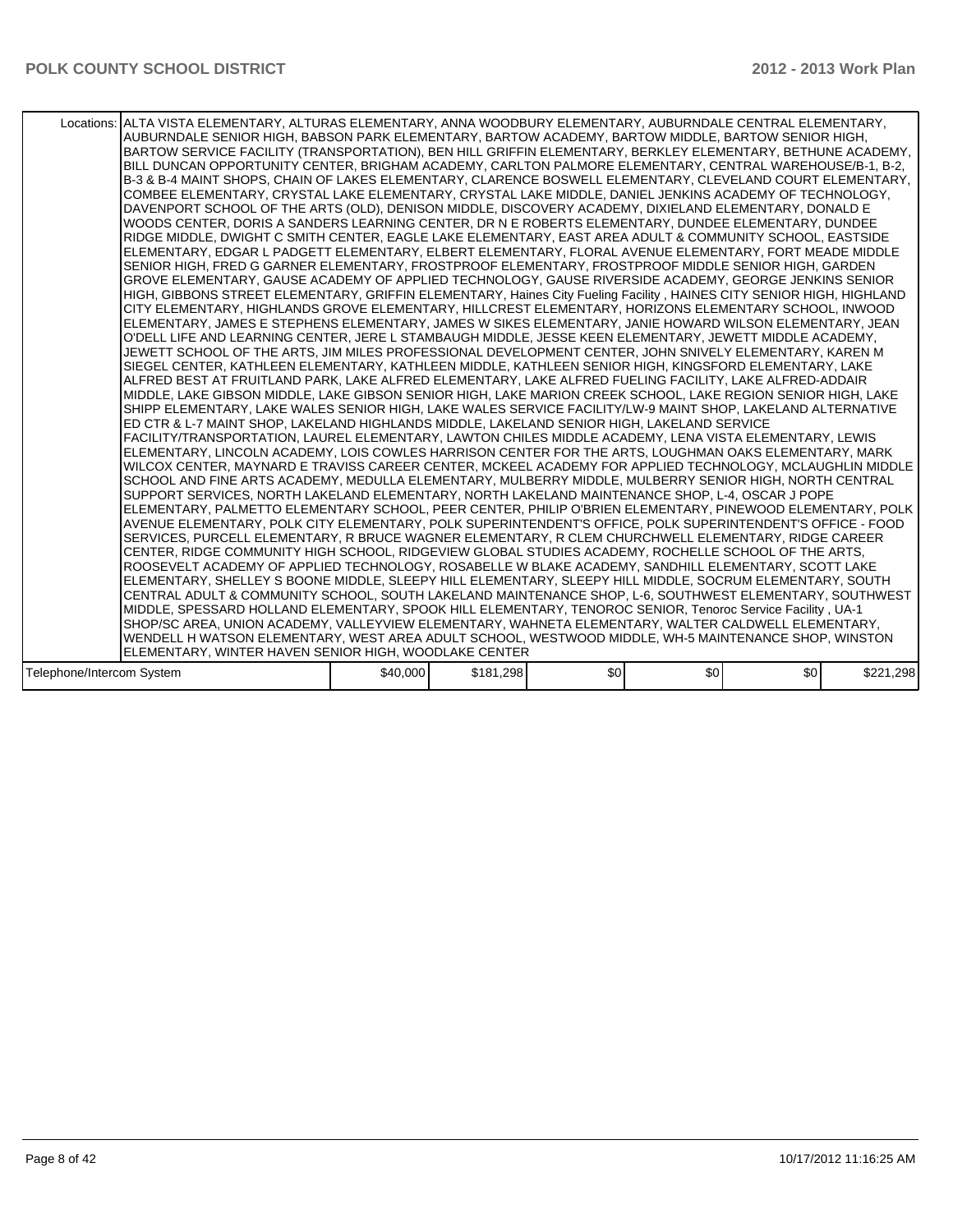|                                  | Locations: ALTA VISTA ELEMENTARY, ALTURAS ELEMENTARY, ANNA WOODBURY ELEMENTARY, AUBURNDALE CENTRAL ELEMENTARY,<br>AUBURNDALE SENIOR HIGH, BABSON PARK ELEMENTARY, BARTOW ACADEMY, BARTOW MIDDLE, BARTOW SENIOR HIGH,<br>BARTOW SERVICE FACILITY (TRANSPORTATION), BEN HILL GRIFFIN ELEMENTARY, BERKLEY ELEMENTARY, BETHUNE ACADEMY,<br>BILL DUNCAN OPPORTUNITY CENTER, BRIGHAM ACADEMY, CARLTON PALMORE ELEMENTARY, CENTRAL WAREHOUSE/B-1, B-2,<br>B-3 & B-4 MAINT SHOPS, CHAIN OF LAKES ELEMENTARY, CLARENCE BOSWELL ELEMENTARY, CLEVELAND COURT ELEMENTARY,<br>COMBEE ELEMENTARY, CRYSTAL LAKE ELEMENTARY, CRYSTAL LAKE MIDDLE, DANIEL JENKINS ACADEMY OF TECHNOLOGY,<br>DAVENPORT SCHOOL OF THE ARTS (OLD), DENISON MIDDLE, DISCOVERY ACADEMY, DIXIELAND ELEMENTARY, DONALD E<br>WOODS CENTER, DORIS A SANDERS LEARNING CENTER, DR N E ROBERTS ELEMENTARY, DUNDEE ELEMENTARY, DUNDEE<br>RIDGE MIDDLE, DWIGHT C SMITH CENTER, EAGLE LAKE ELEMENTARY, EAST AREA ADULT & COMMUNITY SCHOOL, EASTSIDE<br>ELEMENTARY, EDGAR L PADGETT ELEMENTARY, ELBERT ELEMENTARY, FLORAL AVENUE ELEMENTARY, FORT MEADE MIDDLE<br>SENIOR HIGH, FRED G GARNER ELEMENTARY, FROSTPROOF ELEMENTARY, FROSTPROOF MIDDLE SENIOR HIGH, GARDEN<br>GROVE ELEMENTARY, GAUSE ACADEMY OF APPLIED TECHNOLOGY, GAUSE RIVERSIDE ACADEMY, GEORGE JENKINS SENIOR<br>HIGH, GIBBONS STREET ELEMENTARY, GRIFFIN ELEMENTARY, Haines City Fueling Facility, HAINES CITY SENIOR HIGH, HIGHLAND<br>CITY ELEMENTARY, HIGHLANDS GROVE ELEMENTARY, HILLCREST ELEMENTARY, HORIZONS ELEMENTARY SCHOOL, INWOOD<br>ELEMENTARY, JAMES E STEPHENS ELEMENTARY, JAMES W SIKES ELEMENTARY, JANIE HOWARD WILSON ELEMENTARY, JEAN<br>O'DELL LIFE AND LEARNING CENTER, JERE L STAMBAUGH MIDDLE, JESSE KEEN ELEMENTARY, JEWETT MIDDLE ACADEMY,<br>JEWETT SCHOOL OF THE ARTS, JIM MILES PROFESSIONAL DEVELOPMENT CENTER, JOHN SNIVELY ELEMENTARY, KAREN M<br>SIEGEL CENTER, KATHLEEN ELEMENTARY, KATHLEEN MIDDLE, KATHLEEN SENIOR HIGH, KINGSFORD ELEMENTARY, LAKE<br>ALFRED BEST AT FRUITLAND PARK, LAKE ALFRED ELEMENTARY, LAKE ALFRED FUELING FACILITY, LAKE ALFRED-ADDAIR<br>MIDDLE, LAKE GIBSON MIDDLE, LAKE GIBSON SENIOR HIGH, LAKE MARION CREEK SCHOOL, LAKE REGION SENIOR HIGH, LAKE<br>SHIPP ELEMENTARY, LAKE WALES SENIOR HIGH, LAKE WALES SERVICE FACILITY/LW-9 MAINT SHOP, LAKELAND ALTERNATIVE<br>ED CTR & L-7 MAINT SHOP, LAKELAND HIGHLANDS MIDDLE, LAKELAND SENIOR HIGH, LAKELAND SERVICE<br>FACILITY/TRANSPORTATION, LAUREL ELEMENTARY, LAWTON CHILES MIDDLE ACADEMY, LENA VISTA ELEMENTARY, LEWIS<br>ELEMENTARY, LINCOLN ACADEMY, LOIS COWLES HARRISON CENTER FOR THE ARTS, LOUGHMAN OAKS ELEMENTARY, MARK<br>WILCOX CENTER, MAYNARD E TRAVISS CAREER CENTER, MCKEEL ACADEMY FOR APPLIED TECHNOLOGY, MCLAUGHLIN MIDDLE<br>SCHOOL AND FINE ARTS ACADEMY, MEDULLA ELEMENTARY, MULBERRY MIDDLE, MULBERRY SENIOR HIGH, NORTH CENTRAL<br>SUPPORT SERVICES, NORTH LAKELAND ELEMENTARY, NORTH LAKELAND MAINTENANCE SHOP, L-4, OSCAR J POPE<br>ELEMENTARY, PALMETTO ELEMENTARY SCHOOL, PEER CENTER, PHILIP O'BRIEN ELEMENTARY, PINEWOOD ELEMENTARY, POLK<br>AVENUE ELEMENTARY, POLK CITY ELEMENTARY, POLK SUPERINTENDENT'S OFFICE, POLK SUPERINTENDENT'S OFFICE - FOOD<br>SERVICES, PURCELL ELEMENTARY, R BRUCE WAGNER ELEMENTARY, R CLEM CHURCHWELL ELEMENTARY, RIDGE CAREER<br>CENTER, RIDGE COMMUNITY HIGH SCHOOL, RIDGEVIEW GLOBAL STUDIES ACADEMY, ROCHELLE SCHOOL OF THE ARTS,<br>ROOSEVELT ACADEMY OF APPLIED TECHNOLOGY, ROSABELLE W BLAKE ACADEMY, SANDHILL ELEMENTARY, SCOTT LAKE<br>ELEMENTARY, SHELLEY S BOONE MIDDLE, SLEEPY HILL ELEMENTARY, SLEEPY HILL MIDDLE, SOCRUM ELEMENTARY, SOUTH<br>CENTRAL ADULT & COMMUNITY SCHOOL, SOUTH LAKELAND MAINTENANCE SHOP, L-6, SOUTHWEST ELEMENTARY, SOUTHWEST<br>MIDDLE, SPESSARD HOLLAND ELEMENTARY, SPOOK HILL ELEMENTARY, TENOROC SENIOR, Tenoroc Service Facility, UA-1<br>SHOP/SC AREA, UNION ACADEMY, VALLEYVIEW ELEMENTARY, WAHNETA ELEMENTARY, WALTER CALDWELL ELEMENTARY,<br>WENDELL H WATSON ELEMENTARY, WEST AREA ADULT SCHOOL, WESTWOOD MIDDLE, WH-5 MAINTENANCE SHOP, WINSTON<br>ELEMENTARY, WINTER HAVEN SENIOR HIGH, WOODLAKE CENTER |          |           |     |      |     |           |
|----------------------------------|----------------------------------------------------------------------------------------------------------------------------------------------------------------------------------------------------------------------------------------------------------------------------------------------------------------------------------------------------------------------------------------------------------------------------------------------------------------------------------------------------------------------------------------------------------------------------------------------------------------------------------------------------------------------------------------------------------------------------------------------------------------------------------------------------------------------------------------------------------------------------------------------------------------------------------------------------------------------------------------------------------------------------------------------------------------------------------------------------------------------------------------------------------------------------------------------------------------------------------------------------------------------------------------------------------------------------------------------------------------------------------------------------------------------------------------------------------------------------------------------------------------------------------------------------------------------------------------------------------------------------------------------------------------------------------------------------------------------------------------------------------------------------------------------------------------------------------------------------------------------------------------------------------------------------------------------------------------------------------------------------------------------------------------------------------------------------------------------------------------------------------------------------------------------------------------------------------------------------------------------------------------------------------------------------------------------------------------------------------------------------------------------------------------------------------------------------------------------------------------------------------------------------------------------------------------------------------------------------------------------------------------------------------------------------------------------------------------------------------------------------------------------------------------------------------------------------------------------------------------------------------------------------------------------------------------------------------------------------------------------------------------------------------------------------------------------------------------------------------------------------------------------------------------------------------------------------------------------------------------------------------------------------------------------------------------------------------------------------------------------------------------------------------------------------------------------------------------------------------------------------------------------------------------------------------------------------------------------------------------------------------------------------------------------------------------------------------------------------------------------------------------------------------------------------------------------------------------------------------------------------------------------------------------------------------------------------------------------------------------------------------------------------------------------------------------------------------------------------------------------------------------------------------|----------|-----------|-----|------|-----|-----------|
| <b>Closed Circuit Television</b> |                                                                                                                                                                                                                                                                                                                                                                                                                                                                                                                                                                                                                                                                                                                                                                                                                                                                                                                                                                                                                                                                                                                                                                                                                                                                                                                                                                                                                                                                                                                                                                                                                                                                                                                                                                                                                                                                                                                                                                                                                                                                                                                                                                                                                                                                                                                                                                                                                                                                                                                                                                                                                                                                                                                                                                                                                                                                                                                                                                                                                                                                                                                                                                                                                                                                                                                                                                                                                                                                                                                                                                                                                                                                                                                                                                                                                                                                                                                                                                                                                                                                                                                                                          | \$0      | \$0       | \$0 | \$0] | \$0 | \$0       |
|                                  | Locations: No Locations for this expenditure.                                                                                                                                                                                                                                                                                                                                                                                                                                                                                                                                                                                                                                                                                                                                                                                                                                                                                                                                                                                                                                                                                                                                                                                                                                                                                                                                                                                                                                                                                                                                                                                                                                                                                                                                                                                                                                                                                                                                                                                                                                                                                                                                                                                                                                                                                                                                                                                                                                                                                                                                                                                                                                                                                                                                                                                                                                                                                                                                                                                                                                                                                                                                                                                                                                                                                                                                                                                                                                                                                                                                                                                                                                                                                                                                                                                                                                                                                                                                                                                                                                                                                                            |          |           |     |      |     |           |
| Paint                            |                                                                                                                                                                                                                                                                                                                                                                                                                                                                                                                                                                                                                                                                                                                                                                                                                                                                                                                                                                                                                                                                                                                                                                                                                                                                                                                                                                                                                                                                                                                                                                                                                                                                                                                                                                                                                                                                                                                                                                                                                                                                                                                                                                                                                                                                                                                                                                                                                                                                                                                                                                                                                                                                                                                                                                                                                                                                                                                                                                                                                                                                                                                                                                                                                                                                                                                                                                                                                                                                                                                                                                                                                                                                                                                                                                                                                                                                                                                                                                                                                                                                                                                                                          | \$65,000 | \$222,537 | \$0 | \$0  | \$0 | \$287,537 |
|                                  |                                                                                                                                                                                                                                                                                                                                                                                                                                                                                                                                                                                                                                                                                                                                                                                                                                                                                                                                                                                                                                                                                                                                                                                                                                                                                                                                                                                                                                                                                                                                                                                                                                                                                                                                                                                                                                                                                                                                                                                                                                                                                                                                                                                                                                                                                                                                                                                                                                                                                                                                                                                                                                                                                                                                                                                                                                                                                                                                                                                                                                                                                                                                                                                                                                                                                                                                                                                                                                                                                                                                                                                                                                                                                                                                                                                                                                                                                                                                                                                                                                                                                                                                                          |          |           |     |      |     |           |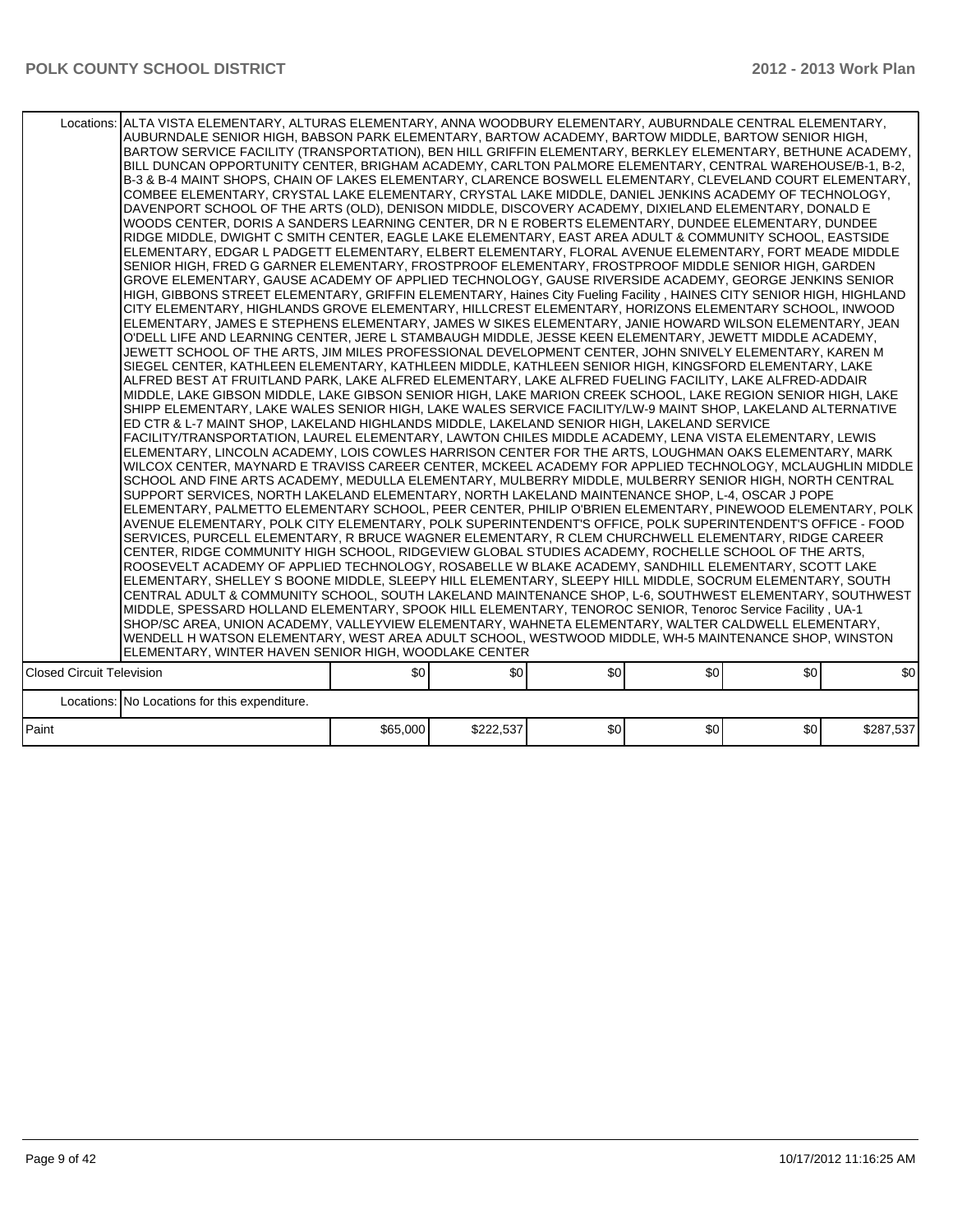|                    | Locations: ALTA VISTA ELEMENTARY, ALTURAS ELEMENTARY, ANNA WOODBURY ELEMENTARY, AUBURNDALE CENTRAL ELEMENTARY,<br>AUBURNDALE SENIOR HIGH, BABSON PARK ELEMENTARY, BARTOW ACADEMY, BARTOW MIDDLE, BARTOW SENIOR HIGH,<br>BARTOW SERVICE FACILITY (TRANSPORTATION), BEN HILL GRIFFIN ELEMENTARY, BERKLEY ELEMENTARY, BETHUNE ACADEMY,<br>BILL DUNCAN OPPORTUNITY CENTER, BRIGHAM ACADEMY, CARLTON PALMORE ELEMENTARY, CENTRAL WAREHOUSE/B-1, B-2,<br>B-3 & B-4 MAINT SHOPS, CHAIN OF LAKES ELEMENTARY, CLARENCE BOSWELL ELEMENTARY, CLEVELAND COURT ELEMENTARY,<br>COMBEE ELEMENTARY, CRYSTAL LAKE ELEMENTARY, CRYSTAL LAKE MIDDLE, DANIEL JENKINS ACADEMY OF TECHNOLOGY,<br>DAVENPORT SCHOOL OF THE ARTS (OLD), DENISON MIDDLE, DISCOVERY ACADEMY, DIXIELAND ELEMENTARY, DONALD E<br>WOODS CENTER. DORIS A SANDERS LEARNING CENTER. DR N E ROBERTS ELEMENTARY. DUNDEE ELEMENTARY. DUNDEE<br>RIDGE MIDDLE, DWIGHT C SMITH CENTER, EAGLE LAKE ELEMENTARY, EAST AREA ADULT & COMMUNITY SCHOOL, EASTSIDE<br>ELEMENTARY, EDGAR L PADGETT ELEMENTARY, ELBERT ELEMENTARY, FLORAL AVENUE ELEMENTARY, FORT MEADE MIDDLE<br>SENIOR HIGH, FRED G GARNER ELEMENTARY, FROSTPROOF ELEMENTARY, FROSTPROOF MIDDLE SENIOR HIGH, GARDEN<br>GROVE ELEMENTARY, GAUSE ACADEMY OF APPLIED TECHNOLOGY, GAUSE RIVERSIDE ACADEMY, GEORGE JENKINS SENIOR<br>HIGH, GIBBONS STREET ELEMENTARY, GRIFFIN ELEMENTARY, Haines City Fueling Facility , HAINES CITY SENIOR HIGH, HIGHLAND<br>CITY ELEMENTARY, HIGHLANDS GROVE ELEMENTARY, HILLCREST ELEMENTARY, HORIZONS ELEMENTARY SCHOOL, INWOOD<br>ELEMENTARY, JAMES E STEPHENS ELEMENTARY, JAMES W SIKES ELEMENTARY, JANIE HOWARD WILSON ELEMENTARY, JEAN<br>O'DELL LIFE AND LEARNING CENTER. JERE L STAMBAUGH MIDDLE. JESSE KEEN ELEMENTARY. JEWETT MIDDLE ACADEMY.<br>JEWETT SCHOOL OF THE ARTS, JIM MILES PROFESSIONAL DEVELOPMENT CENTER, JOHN SNIVELY ELEMENTARY, KAREN M<br>SIEGEL CENTER. KATHLEEN ELEMENTARY. KATHLEEN MIDDLE. KATHLEEN SENIOR HIGH. KINGSFORD ELEMENTARY. LAKE<br>ALFRED BEST AT FRUITLAND PARK. LAKE ALFRED ELEMENTARY. LAKE ALFRED FUELING FACILITY. LAKE ALFRED-ADDAIR<br>MIDDLE, LAKE GIBSON MIDDLE, LAKE GIBSON SENIOR HIGH, LAKE MARION CREEK SCHOOL, LAKE REGION SENIOR HIGH, LAKE<br>SHIPP ELEMENTARY, LAKE WALES SENIOR HIGH, LAKE WALES SERVICE FACILITY/LW-9 MAINT SHOP, LAKELAND ALTERNATIVE<br>ED CTR & L-7 MAINT SHOP, LAKELAND HIGHLANDS MIDDLE, LAKELAND SENIOR HIGH, LAKELAND SERVICE<br>FACILITY/TRANSPORTATION, LAUREL ELEMENTARY, LAWTON CHILES MIDDLE ACADEMY, LENA VISTA ELEMENTARY, LEWIS<br>ELEMENTARY, LINCOLN ACADEMY, LOIS COWLES HARRISON CENTER FOR THE ARTS, LOUGHMAN OAKS ELEMENTARY, MARK<br>WILCOX CENTER. MAYNARD E TRAVISS CAREER CENTER. MCKEEL ACADEMY FOR APPLIED TECHNOLOGY. MCLAUGHLIN MIDDLE<br>SCHOOL AND FINE ARTS ACADEMY, MEDULLA ELEMENTARY, MULBERRY MIDDLE, MULBERRY SENIOR HIGH, NORTH CENTRAL<br>SUPPORT SERVICES, NORTH LAKELAND ELEMENTARY, NORTH LAKELAND MAINTENANCE SHOP, L-4, OSCAR J POPE<br> ELEMENTARY, PALMETTO ELEMENTARY SCHOOL, PEER CENTER, PHILIP O'BRIEN ELEMENTARY, PINEWOOD ELEMENTARY, POLK<br>AVENUE ELEMENTARY, POLK CITY ELEMENTARY, POLK SUPERINTENDENT'S OFFICE, POLK SUPERINTENDENT'S OFFICE - FOOD<br>SERVICES, PURCELL ELEMENTARY, R BRUCE WAGNER ELEMENTARY, R CLEM CHURCHWELL ELEMENTARY, RIDGE CAREER<br>CENTER, RIDGE COMMUNITY HIGH SCHOOL, RIDGEVIEW GLOBAL STUDIES ACADEMY, ROCHELLE SCHOOL OF THE ARTS,<br>ROOSEVELT ACADEMY OF APPLIED TECHNOLOGY, ROSABELLE W BLAKE ACADEMY, SANDHILL ELEMENTARY, SCOTT LAKE<br>ELEMENTARY, SHELLEY S BOONE MIDDLE, SLEEPY HILL ELEMENTARY, SLEEPY HILL MIDDLE, SOCRUM ELEMENTARY, SOUTH<br>CENTRAL ADULT & COMMUNITY SCHOOL, SOUTH LAKELAND MAINTENANCE SHOP, L-6, SOUTHWEST ELEMENTARY, SOUTHWEST<br>MIDDLE, SPESSARD HOLLAND ELEMENTARY, SPOOK HILL ELEMENTARY, TENOROC SENIOR, Tenoroc Service Facility, UA-1<br>SHOP/SC AREA, UNION ACADEMY, VALLEYVIEW ELEMENTARY, WAHNETA ELEMENTARY, WALTER CALDWELL ELEMENTARY,<br>WENDELL H WATSON ELEMENTARY, WEST AREA ADULT SCHOOL, WESTWOOD MIDDLE, WH-5 MAINTENANCE SHOP, WINSTON |             |     |     |     |     |             |
|--------------------|---------------------------------------------------------------------------------------------------------------------------------------------------------------------------------------------------------------------------------------------------------------------------------------------------------------------------------------------------------------------------------------------------------------------------------------------------------------------------------------------------------------------------------------------------------------------------------------------------------------------------------------------------------------------------------------------------------------------------------------------------------------------------------------------------------------------------------------------------------------------------------------------------------------------------------------------------------------------------------------------------------------------------------------------------------------------------------------------------------------------------------------------------------------------------------------------------------------------------------------------------------------------------------------------------------------------------------------------------------------------------------------------------------------------------------------------------------------------------------------------------------------------------------------------------------------------------------------------------------------------------------------------------------------------------------------------------------------------------------------------------------------------------------------------------------------------------------------------------------------------------------------------------------------------------------------------------------------------------------------------------------------------------------------------------------------------------------------------------------------------------------------------------------------------------------------------------------------------------------------------------------------------------------------------------------------------------------------------------------------------------------------------------------------------------------------------------------------------------------------------------------------------------------------------------------------------------------------------------------------------------------------------------------------------------------------------------------------------------------------------------------------------------------------------------------------------------------------------------------------------------------------------------------------------------------------------------------------------------------------------------------------------------------------------------------------------------------------------------------------------------------------------------------------------------------------------------------------------------------------------------------------------------------------------------------------------------------------------------------------------------------------------------------------------------------------------------------------------------------------------------------------------------------------------------------------------------------------------------------------------------------------------------------------------------------------------------------------------------------------------------------------------------------------------------------------------------------------------------------------------------------------------------------------------------------------------------------------------------------------------------------------------------------------------------------------------------------------------------|-------------|-----|-----|-----|-----|-------------|
|                    |                                                                                                                                                                                                                                                                                                                                                                                                                                                                                                                                                                                                                                                                                                                                                                                                                                                                                                                                                                                                                                                                                                                                                                                                                                                                                                                                                                                                                                                                                                                                                                                                                                                                                                                                                                                                                                                                                                                                                                                                                                                                                                                                                                                                                                                                                                                                                                                                                                                                                                                                                                                                                                                                                                                                                                                                                                                                                                                                                                                                                                                                                                                                                                                                                                                                                                                                                                                                                                                                                                                                                                                                                                                                                                                                                                                                                                                                                                                                                                                                                                                                                                   |             |     |     |     |     |             |
|                    | ELEMENTARY, WINTER HAVEN SENIOR HIGH, WOODLAKE CENTER                                                                                                                                                                                                                                                                                                                                                                                                                                                                                                                                                                                                                                                                                                                                                                                                                                                                                                                                                                                                                                                                                                                                                                                                                                                                                                                                                                                                                                                                                                                                                                                                                                                                                                                                                                                                                                                                                                                                                                                                                                                                                                                                                                                                                                                                                                                                                                                                                                                                                                                                                                                                                                                                                                                                                                                                                                                                                                                                                                                                                                                                                                                                                                                                                                                                                                                                                                                                                                                                                                                                                                                                                                                                                                                                                                                                                                                                                                                                                                                                                                             |             |     |     |     |     |             |
| Maintenance/Repair |                                                                                                                                                                                                                                                                                                                                                                                                                                                                                                                                                                                                                                                                                                                                                                                                                                                                                                                                                                                                                                                                                                                                                                                                                                                                                                                                                                                                                                                                                                                                                                                                                                                                                                                                                                                                                                                                                                                                                                                                                                                                                                                                                                                                                                                                                                                                                                                                                                                                                                                                                                                                                                                                                                                                                                                                                                                                                                                                                                                                                                                                                                                                                                                                                                                                                                                                                                                                                                                                                                                                                                                                                                                                                                                                                                                                                                                                                                                                                                                                                                                                                                   | \$7,500,000 | \$0 | \$0 | \$0 | \$0 | \$7,500,000 |
|                    |                                                                                                                                                                                                                                                                                                                                                                                                                                                                                                                                                                                                                                                                                                                                                                                                                                                                                                                                                                                                                                                                                                                                                                                                                                                                                                                                                                                                                                                                                                                                                                                                                                                                                                                                                                                                                                                                                                                                                                                                                                                                                                                                                                                                                                                                                                                                                                                                                                                                                                                                                                                                                                                                                                                                                                                                                                                                                                                                                                                                                                                                                                                                                                                                                                                                                                                                                                                                                                                                                                                                                                                                                                                                                                                                                                                                                                                                                                                                                                                                                                                                                                   |             |     |     |     |     |             |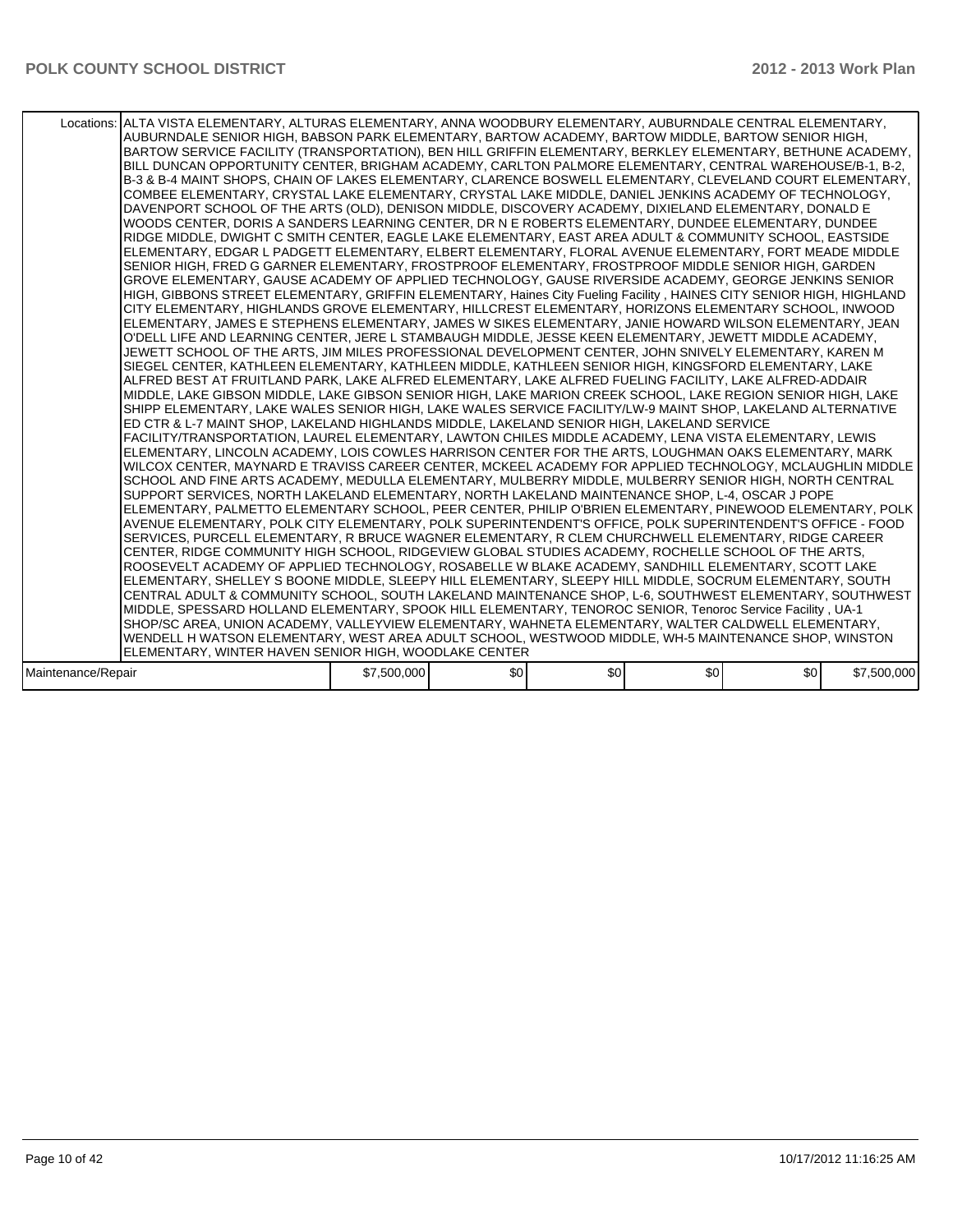| Sub Total:                                                                                                                                                                                                      | \$8,914,045 | \$4,015,005 | \$0 | \$0 | \$0 | \$12,929,050 |
|-----------------------------------------------------------------------------------------------------------------------------------------------------------------------------------------------------------------|-------------|-------------|-----|-----|-----|--------------|
| ELEMENTARY, WINTER HAVEN SENIOR HIGH, WOODLAKE CENTER                                                                                                                                                           |             |             |     |     |     |              |
| WENDELL H WATSON ELEMENTARY, WEST AREA ADULT SCHOOL, WESTWOOD MIDDLE, WH-5 MAINTENANCE SHOP, WINSTON                                                                                                            |             |             |     |     |     |              |
| SHOP/SC AREA, UNION ACADEMY, VALLEYVIEW ELEMENTARY, WAHNETA ELEMENTARY, WALTER CALDWELL ELEMENTARY,                                                                                                             |             |             |     |     |     |              |
| MIDDLE, SPESSARD HOLLAND ELEMENTARY, SPOOK HILL ELEMENTARY, TENOROC SENIOR, Tenoroc Service Facility, UA-1                                                                                                      |             |             |     |     |     |              |
| CENTRAL ADULT & COMMUNITY SCHOOL, SOUTH LAKELAND MAINTENANCE SHOP, L-6, SOUTHWEST ELEMENTARY, SOUTHWEST                                                                                                         |             |             |     |     |     |              |
| ELEMENTARY, SHELLEY S BOONE MIDDLE, SLEEPY HILL ELEMENTARY, SLEEPY HILL MIDDLE, SOCRUM ELEMENTARY, SOUTH                                                                                                        |             |             |     |     |     |              |
| ROOSEVELT ACADEMY OF APPLIED TECHNOLOGY, ROSABELLE W BLAKE ACADEMY, SANDHILL ELEMENTARY, SCOTT LAKE                                                                                                             |             |             |     |     |     |              |
| CENTER, RIDGE COMMUNITY HIGH SCHOOL, RIDGEVIEW GLOBAL STUDIES ACADEMY, ROCHELLE SCHOOL OF THE ARTS,                                                                                                             |             |             |     |     |     |              |
| SERVICES, PURCELL ELEMENTARY, R BRUCE WAGNER ELEMENTARY, R CLEM CHURCHWELL ELEMENTARY, RIDGE CAREER                                                                                                             |             |             |     |     |     |              |
| AVENUE ELEMENTARY. POLK CITY ELEMENTARY. POLK SUPERINTENDENT'S OFFICE. POLK SUPERINTENDENT'S OFFICE - FOOD                                                                                                      |             |             |     |     |     |              |
| ELEMENTARY, PALMETTO ELEMENTARY SCHOOL, PEER CENTER, PHILIP O'BRIEN ELEMENTARY, PINEWOOD ELEMENTARY, POLK                                                                                                       |             |             |     |     |     |              |
| SUPPORT SERVICES. NORTH LAKELAND ELEMENTARY. NORTH LAKELAND MAINTENANCE SHOP. L-4. OSCAR J POPE                                                                                                                 |             |             |     |     |     |              |
| SCHOOL AND FINE ARTS ACADEMY, MEDULLA ELEMENTARY, MULBERRY MIDDLE, MULBERRY SENIOR HIGH, NORTH CENTRAL                                                                                                          |             |             |     |     |     |              |
| WILCOX CENTER, MAYNARD E TRAVISS CAREER CENTER, MCKEEL ACADEMY FOR APPLIED TECHNOLOGY, MCLAUGHLIN MIDDLE                                                                                                        |             |             |     |     |     |              |
| FACILITY/TRANSPORTATION, LAUREL ELEMENTARY, LAWTON CHILES MIDDLE ACADEMY, LENA VISTA ELEMENTARY, LEWIS<br>ELEMENTARY, LINCOLN ACADEMY, LOIS COWLES HARRISON CENTER FOR THE ARTS, LOUGHMAN OAKS ELEMENTARY, MARK |             |             |     |     |     |              |
| ED CTR & L-7 MAINT SHOP, LAKELAND HIGHLANDS MIDDLE, LAKELAND SENIOR HIGH, LAKELAND SERVICE                                                                                                                      |             |             |     |     |     |              |
| SHIPP ELEMENTARY, LAKE WALES SENIOR HIGH, LAKE WALES SERVICE FACILITY/LW-9 MAINT SHOP, LAKELAND ALTERNATIVE                                                                                                     |             |             |     |     |     |              |
| MIDDLE, LAKE GIBSON MIDDLE, LAKE GIBSON SENIOR HIGH, LAKE MARION CREEK SCHOOL, LAKE REGION SENIOR HIGH, LAKE                                                                                                    |             |             |     |     |     |              |
| ALFRED BEST AT FRUITLAND PARK. LAKE ALFRED ELEMENTARY. LAKE ALFRED FUELING FACILITY. LAKE ALFRED-ADDAIR                                                                                                         |             |             |     |     |     |              |
| SIEGEL CENTER, KATHLEEN ELEMENTARY, KATHLEEN MIDDLE, KATHLEEN SENIOR HIGH, KINGSFORD ELEMENTARY, LAKE                                                                                                           |             |             |     |     |     |              |
| JEWETT SCHOOL OF THE ARTS, JIM MILES PROFESSIONAL DEVELOPMENT CENTER, JOHN SNIVELY ELEMENTARY, KAREN M                                                                                                          |             |             |     |     |     |              |
| O'DELL LIFE AND LEARNING CENTER, JERE L STAMBAUGH MIDDLE, JESSE KEEN ELEMENTARY, JEWETT MIDDLE ACADEMY,                                                                                                         |             |             |     |     |     |              |
| ELEMENTARY, JAMES E STEPHENS ELEMENTARY, JAMES W SIKES ELEMENTARY, JANIE HOWARD WILSON ELEMENTARY, JEAN                                                                                                         |             |             |     |     |     |              |
| CITY ELEMENTARY, HIGHLANDS GROVE ELEMENTARY, HILLCREST ELEMENTARY, HORIZONS ELEMENTARY SCHOOL, INWOOD                                                                                                           |             |             |     |     |     |              |
| HIGH, GIBBONS STREET ELEMENTARY, GRIFFIN ELEMENTARY, Haines City Fueling Facility, HAINES CITY SENIOR HIGH, HIGHLAND                                                                                            |             |             |     |     |     |              |
| GROVE ELEMENTARY, GAUSE ACADEMY OF APPLIED TECHNOLOGY, GAUSE RIVERSIDE ACADEMY, GEORGE JENKINS SENIOR                                                                                                           |             |             |     |     |     |              |
| SENIOR HIGH, FRED G GARNER ELEMENTARY, FROSTPROOF ELEMENTARY, FROSTPROOF MIDDLE SENIOR HIGH, GARDEN                                                                                                             |             |             |     |     |     |              |
| ELEMENTARY, EDGAR L PADGETT ELEMENTARY, ELBERT ELEMENTARY, FLORAL AVENUE ELEMENTARY, FORT MEADE MIDDLE                                                                                                          |             |             |     |     |     |              |
| RIDGE MIDDLE, DWIGHT C SMITH CENTER, EAGLE LAKE ELEMENTARY, EAST AREA ADULT & COMMUNITY SCHOOL, EASTSIDE                                                                                                        |             |             |     |     |     |              |
| WOODS CENTER, DORIS A SANDERS LEARNING CENTER, DR N E ROBERTS ELEMENTARY, DUNDEE ELEMENTARY, DUNDEE                                                                                                             |             |             |     |     |     |              |
| DAVENPORT SCHOOL OF THE ARTS (OLD), DENISON MIDDLE, DISCOVERY ACADEMY, DIXIELAND ELEMENTARY, DONALD E                                                                                                           |             |             |     |     |     |              |
| COMBEE ELEMENTARY, CRYSTAL LAKE ELEMENTARY, CRYSTAL LAKE MIDDLE, DANIEL JENKINS ACADEMY OF TECHNOLOGY,                                                                                                          |             |             |     |     |     |              |
| B-3 & B-4 MAINT SHOPS, CHAIN OF LAKES ELEMENTARY, CLARENCE BOSWELL ELEMENTARY, CLEVELAND COURT ELEMENTARY,                                                                                                      |             |             |     |     |     |              |
| BILL DUNCAN OPPORTUNITY CENTER, BRIGHAM ACADEMY, CARLTON PALMORE ELEMENTARY, CENTRAL WAREHOUSE/B-1, B-2,                                                                                                        |             |             |     |     |     |              |
| BARTOW SERVICE FACILITY (TRANSPORTATION), BEN HILL GRIFFIN ELEMENTARY, BERKLEY ELEMENTARY, BETHUNE ACADEMY,                                                                                                     |             |             |     |     |     |              |
| AUBURNDALE SENIOR HIGH, BABSON PARK ELEMENTARY, BARTOW ACADEMY, BARTOW MIDDLE, BARTOW SENIOR HIGH,                                                                                                              |             |             |     |     |     |              |
| Locations: ALTA VISTA ELEMENTARY, ALTURAS ELEMENTARY, ANNA WOODBURY ELEMENTARY, AUBURNDALE CENTRAL ELEMENTARY,                                                                                                  |             |             |     |     |     |              |
|                                                                                                                                                                                                                 |             |             |     |     |     |              |

| <b>IPECO Maintenance Expenditures</b> | $\sim$<br>υŒ | $\sim$<br>wυ | $\sim$<br>w. | <b>ጥ</b> .<br>æU. | ሖ<br>υ∪ | \$0          |
|---------------------------------------|--------------|--------------|--------------|-------------------|---------|--------------|
|                                       | \$8,914,045  | \$4,015,005  | $\sim$<br>Ψ  | \$0               | \$0     | \$12,929,050 |

No items have been specified.

| Total:<br>\$4.015.005<br>$+045$<br>\$0 <sub>1</sub><br>$\sim$<br>\$0<br>\$8.91<br>\$0<br>14. |  |  |  |  |  |  |
|----------------------------------------------------------------------------------------------|--|--|--|--|--|--|
|----------------------------------------------------------------------------------------------|--|--|--|--|--|--|

#### **Local 1.50 Mill Expenditure For Maintenance, Repair and Renovation**

Anticipated expenditures expected from local funding sources over the years covered by the current work plan.

| Item                                      | $2012 - 2013$<br><b>Actual Budget</b> | $2013 - 2014$<br>Projected | 2014 - 2015<br>Projected | $2015 - 2016$<br>Projected | 2016 - 2017<br>Projected | Total        |
|-------------------------------------------|---------------------------------------|----------------------------|--------------------------|----------------------------|--------------------------|--------------|
| Remaining Maint and Repair from 1.5 Mills | \$8.914.045                           | \$4,015,005                | \$0I                     | \$0                        | \$0                      | \$12,929,050 |
| Maintenance/Repair Salaries               | \$8,400,000                           | \$8,400,000                | \$8,400,000              | \$8,400,000                | \$8,400,000              | \$42,000,000 |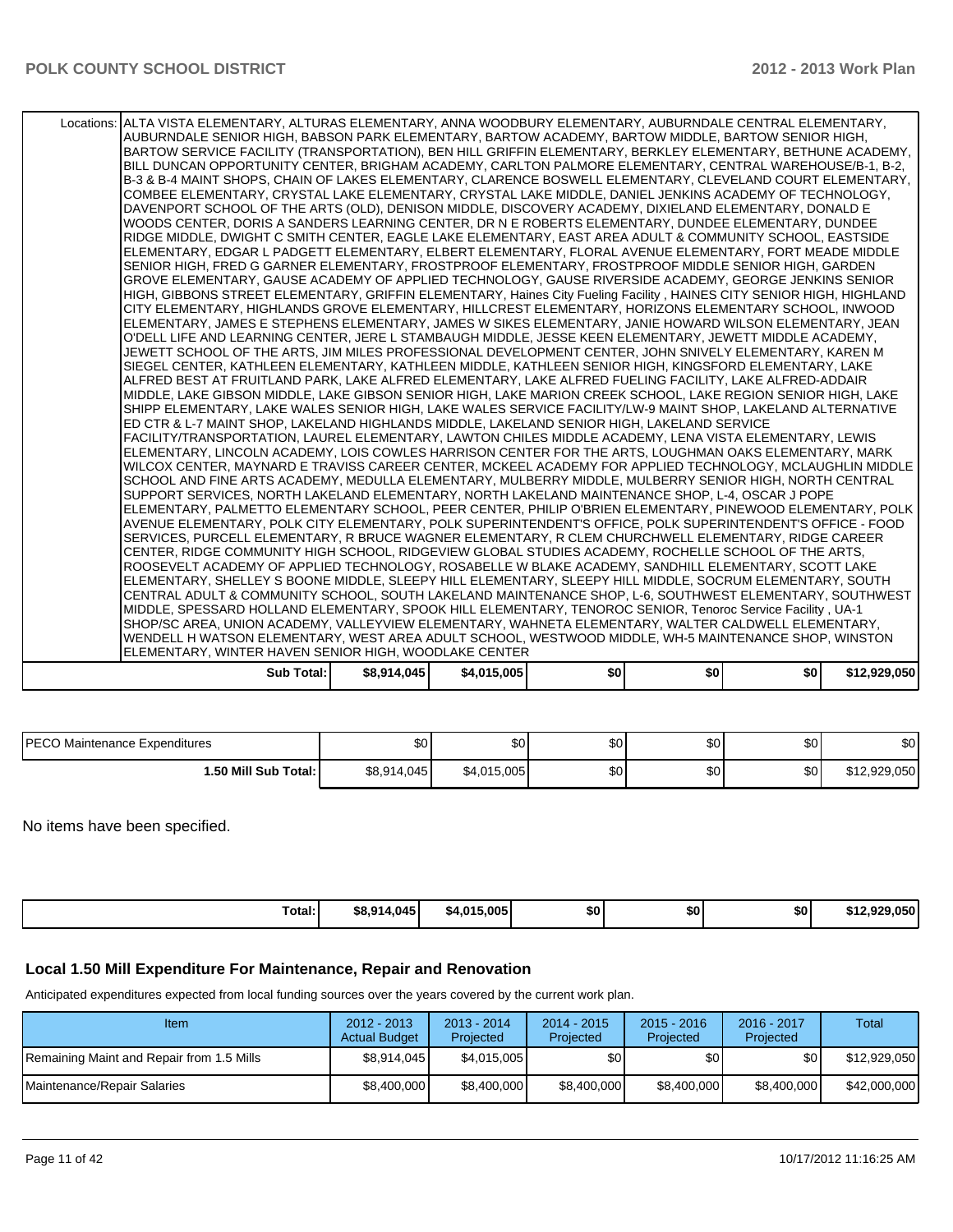| <b>School Bus Purchases</b>                                  | \$5,250,000  | \$5,250,000  | \$5,250,000  | \$5,250,000  | \$5,250,000  | \$26,250,000  |
|--------------------------------------------------------------|--------------|--------------|--------------|--------------|--------------|---------------|
| <b>IOther Vehicle Purchases</b>                              | \$0          | \$0          | \$0          | \$0          | \$0          | \$0           |
| Capital Outlay Equipment                                     | \$7,395,179  | \$7,400,000  | \$7,400,000  | \$7,400,000  | \$7,400,000  | \$36,995,179  |
| Rent/Lease Payments                                          | \$0          | \$0          | \$0          | \$0          | \$0          | \$0           |
| ICOP Debt Service                                            | \$20,611,351 | \$20,583,776 | \$20,546,210 | \$20,490,089 | \$20,537,889 | \$102,769,315 |
| Rent/Lease Relocatables                                      | \$0          | \$0          | \$0          | \$0          | \$0          | \$0           |
| <b>IEnvironmental Problems</b>                               | \$0          | \$0          | \$0          | \$0          | \$0          | \$0           |
| Is.1011.14 Debt Service                                      | \$0          | \$0          | \$0          | \$0          | \$0          | \$0           |
| Special Facilities Construction Account                      | \$0          | \$0          | \$0          | \$0          | \$0          | \$0           |
| Premiums for Property Casualty Insurance - 1011.71<br>(4a,b) | \$500,000    | \$500,000    | \$500,000    | \$500,000    | \$500,000    | \$2,500,000   |
| Qualified School Construction Bonds (QSCB)                   | \$0          | \$0          | \$0          | \$0          | \$0          | \$0           |
| Qualified Zone Academy Bonds (QZAB)                          | \$0          | \$0          | \$0          | \$0          | \$0          | \$0           |
| <b>Local Expenditure Totals:</b>                             | \$51,070,575 | \$46,148,781 | \$42,096,210 | \$42,040,089 | \$42,087,889 | \$223,443,544 |

# **Revenue**

#### **1.50 Mill Revenue Source**

Schedule of Estimated Capital Outlay Revenue from each currently approved source which is estimated to be available for expenditures on the projects included in the tentative district facilities work program. All amounts are NET after considering carryover balances, interest earned, new COP's, 1011.14 and 1011.15 loans, etc. Districts cannot use 1.5-Mill funds for salaries except for those explicitly associated with maintenance/repair projects. (1011.71 (5), F.S.)

| Item                                                                                | Fund | $2012 - 2013$<br><b>Actual Value</b> | $2013 - 2014$<br>Projected | $2014 - 2015$<br>Projected | $2015 - 2016$<br>Projected | 2016 - 2017<br>Projected | Total             |
|-------------------------------------------------------------------------------------|------|--------------------------------------|----------------------------|----------------------------|----------------------------|--------------------------|-------------------|
| $(1)$ Non-exempt property<br>assessed valuation                                     |      | \$25,439,084,096                     | \$25,566,279,516           | \$25,694,110,914           | \$25,822,581,469           | \$25,951,694,376         | \$128,473,750,371 |
| $(2)$ The Millege projected for<br>discretionary capital outlay per<br>ls.1011.71   |      | 1.50                                 | 1.50                       | 1.50                       | 1.50                       | 1.50                     |                   |
| $(3)$ Full value of the 1.50-Mill<br>discretionary capital outlay per<br>ls.1011.71 |      | \$42,737,661                         | \$42,951,350               | \$43,166,106               | \$43,381,937               | \$43,598,847             | \$215,835,901     |
| (4) Value of the portion of the 1.50<br>-Mill ACTUALLY levied                       | 370  | \$36,632,281                         | \$36,815,443               | \$36,999,520               | \$37,184,517               | \$37,370,440             | \$185,002,201     |
| $(5)$ Difference of lines $(3)$ and $(4)$                                           |      | \$6,105,380                          | \$6,135,907                | \$6,166,586                | \$6,197,420                | \$6,228,407              | \$30,833,700      |

#### **PECO Revenue Source**

The figure in the row designated "PECO Maintenance" will be subtracted from funds available for new construction because PECO maintenance dollars cannot be used for new construction.

| <b>Item</b>                   | Fund | $2012 - 2013$<br><b>Actual Budget</b> | $2013 - 2014$<br>Projected | $2014 - 2015$<br>Projected | $2015 - 2016$<br>Projected | $2016 - 2017$<br>Projected | <b>Total</b> |
|-------------------------------|------|---------------------------------------|----------------------------|----------------------------|----------------------------|----------------------------|--------------|
| IPECO New Construction        | 340  | \$0                                   | \$0 <sub>1</sub>           | \$0                        | \$0                        | \$0                        | \$0          |
| PECO Maintenance Expenditures |      | \$0                                   | \$0                        | \$0                        | \$0                        | \$0                        | \$0          |
|                               |      | \$0 I                                 | \$0                        | \$0                        | \$0                        | \$0                        | \$0          |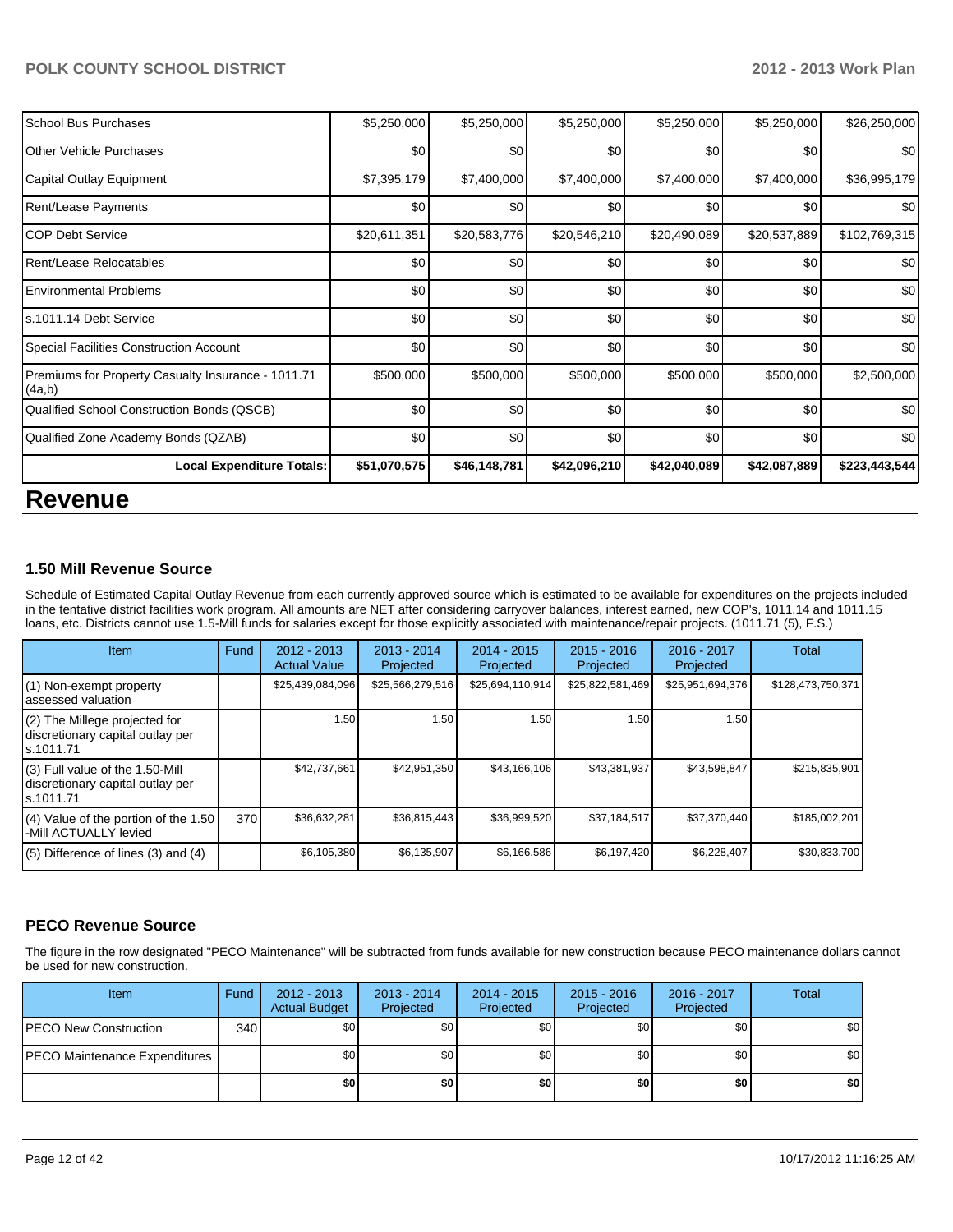#### **CO & DS Revenue Source**

Revenue from Capital Outlay and Debt Service funds.

| Item                                     | Fund | $2012 - 2013$<br><b>Actual Budget</b> | $2013 - 2014$<br>Projected | $2014 - 2015$<br>Projected | $2015 - 2016$<br>Projected | $2016 - 2017$<br>Projected | <b>Total</b> |
|------------------------------------------|------|---------------------------------------|----------------------------|----------------------------|----------------------------|----------------------------|--------------|
| CO & DS Cash Flow-through<br>Distributed | 360  | \$414.902                             | \$414,902                  | \$414.902                  | \$414.902                  | \$414.902                  | \$2,074,510  |
| CO & DS Interest on<br>Undistributed CO  | 360  | \$37.086                              | \$37.086                   | \$37.086                   | \$37.086                   | \$37.086                   | \$185.430    |
|                                          |      | \$451.988                             | \$451.988                  | \$451,988                  | \$451.988                  | \$451.988                  | \$2,259,940  |

#### **Fair Share Revenue Source**

Nothing reported for this section. All legally binding commitments for proportionate fair-share mitigation for impacts on public school facilities must be included in the 5-year district work program.

#### **Sales Surtax Referendum**

Specific information about any referendum for a 1-cent or ½-cent surtax referendum during the previous year.

**Did the school district hold a surtax referendum during the past fiscal year 2011 - 2012?**

No

#### **Additional Revenue Source**

Any additional revenue sources

| <b>Item</b>                                                                                            | 2012 - 2013<br><b>Actual Value</b> | 2013 - 2014<br>Projected | 2014 - 2015<br>Projected | $2015 - 2016$<br>Projected | 2016 - 2017<br>Projected | Total         |
|--------------------------------------------------------------------------------------------------------|------------------------------------|--------------------------|--------------------------|----------------------------|--------------------------|---------------|
| Proceeds from a s.1011.14/15 F.S. Loans                                                                | \$0                                | \$0                      | \$0                      | \$0                        | \$0                      | \$0           |
| District Bonds - Voted local bond<br>referendum proceeds per s.9, Art VII<br><b>State Constitution</b> | \$0                                | \$0                      | \$0                      | \$0                        | \$0                      | \$0           |
| Proceeds from Special Act Bonds                                                                        | \$0                                | \$0                      | \$0                      | \$0                        | \$0                      | \$0           |
| Estimated Revenue from CO & DS Bond<br>Sale                                                            | \$445,000                          | \$445,000                | \$445,000                | \$445,000                  | \$445,000                | \$2,225,000   |
| <b>Proceeds from Voted Capital</b><br>Improvements millage                                             | \$0                                | \$0                      | \$0                      | \$0                        | \$0                      | \$0           |
| Other Revenue for Other Capital Projects                                                               | \$0                                | \$0                      | \$0                      | \$0                        | \$0                      | \$0           |
| Proceeds from 1/2 cent sales surtax<br>authorized by school board                                      | \$30,000,000                       | \$30,000,000             | \$30,000,000             | \$30,000,000               | \$30,000,000             | \$150,000,000 |
| Proceeds from local governmental<br>Infrastructure sales surtax                                        | \$0                                | \$0                      | \$0                      | \$0                        | \$0                      | \$0           |
| l Proceeds from Certificates of<br>Participation (COP's) Sale                                          | \$0                                | \$0                      | \$0                      | \$0                        | \$0                      | \$0           |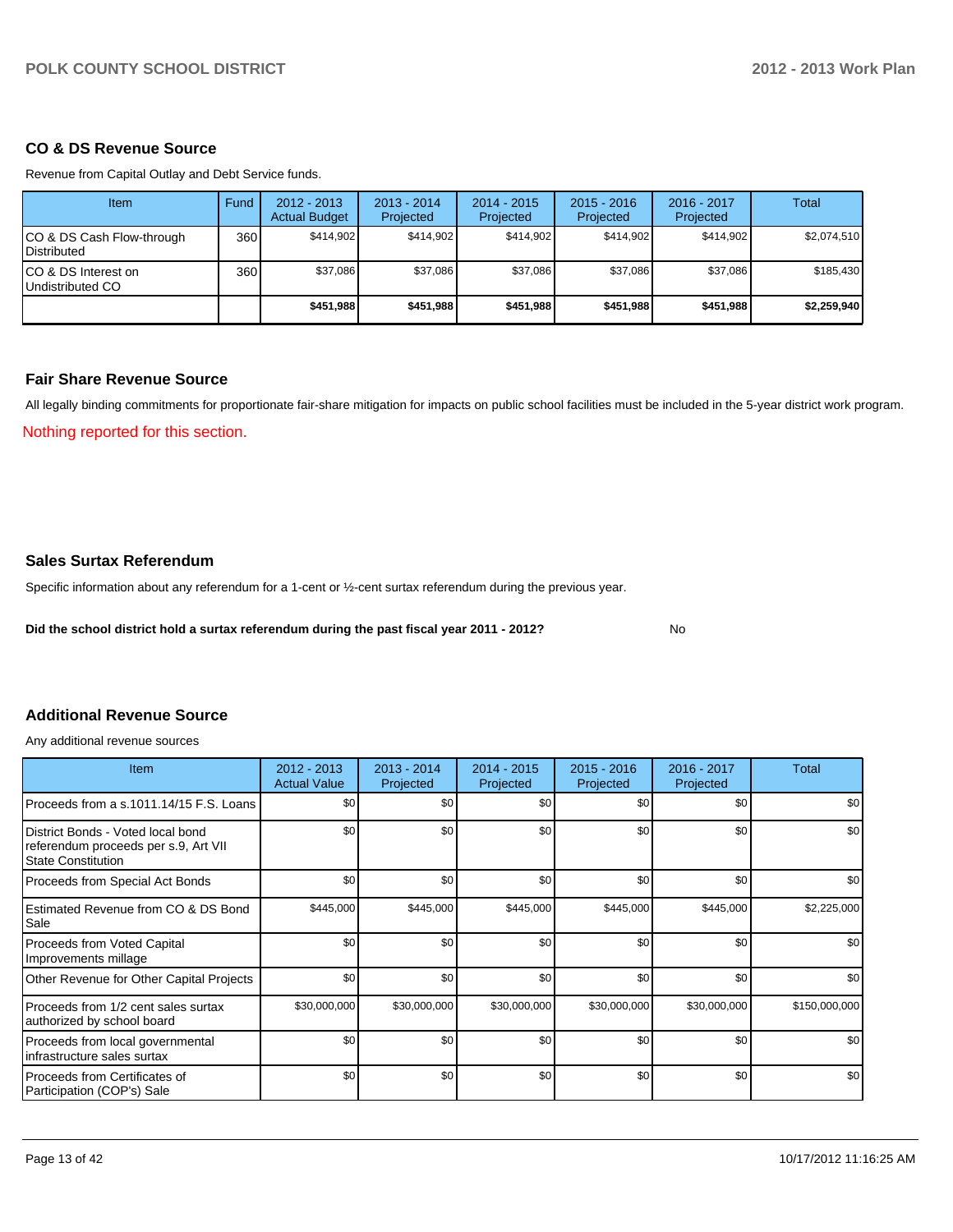| Classrooms First Bond proceeds amount<br>authorized in FY 1997-98                                                         | \$0            | \$0            | \$0            | \$0            | \$0            | \$0             |
|---------------------------------------------------------------------------------------------------------------------------|----------------|----------------|----------------|----------------|----------------|-----------------|
| <b>Classrooms for Kids</b>                                                                                                | \$0            | \$0            | \$0            | \$0            | \$0            | \$0             |
| <b>District Equity Recognition</b>                                                                                        | \$0            | \$0            | \$0            | \$0            | \$0            | \$0             |
| Federal Grants                                                                                                            | \$0            | \$0            | \$0            | \$0            | \$0            | \$0             |
| Proportionate share mitigation (actual<br>cash revenue only, not in kind donations)                                       | \$0            | \$0            | \$0            | \$0            | \$0            | \$0             |
| Impact fees received                                                                                                      | \$3,000,000    | \$3,000,000    | \$3,000,000    | \$3,000,000    | \$3,000,000    | \$15,000,000    |
| <b>Private donations</b>                                                                                                  | \$0            | \$0            | \$0            | \$0            | \$0            | \$0             |
| Grants from local governments or not-for-<br>profit organizations                                                         | \$0            | \$0            | \$0            | \$0            | \$0            | \$0             |
| Interest, Including Profit On Investment                                                                                  | \$0            | \$0            | \$0            | \$0            | \$0            | \$0             |
| Revenue from Bonds pledging proceeds<br>from 1 cent or 1/2 cent Sales Surtax                                              | \$18,079       | \$0            | \$0            | \$0            | \$0            | \$18,079        |
| <b>Total Fund Balance Carried Forward</b>                                                                                 | \$80,989,851   | \$30,000,000   | \$20,000,000   | \$20,000,000   | \$20,000,000   | \$170,989,851   |
| General Capital Outlay Obligated Fund<br><b>Balance Carried Forward From Total</b><br><b>Fund Balance Carried Forward</b> | (\$49,457,269) | (\$10,000,000) | (\$10,000,000) | (\$10,000,000) | (\$10,000,000) | (\$89,457,269)  |
| Special Facilities Construction Account                                                                                   | \$0            | \$0            | \$0            | \$0            | \$0            | \$0             |
| One Cent - 1/2 Cent Sales Surtax Debt<br>Service From Total Fund Balance Carried<br>Forward                               | (\$26,491,366) | (\$26,491,790) | (\$26,491,900) | (\$26,490,734) | (\$26,494,469) | (\$132,460,259) |
| Capital Outlay Projects Funds Balance<br>Carried Forward From Total Fund<br><b>Balance Carried Forward</b>                | \$0            | \$0            | \$0            | \$0            | \$0            | \$0             |
| <b>Subtotal</b>                                                                                                           | \$38,504,295   | \$26,953,210   | \$16,953,100   | \$16,954,266   | \$16,950,531   | \$116,315,402   |

# **Total Revenue Summary**

| <b>Item Name</b>                                                    | $2012 - 2013$<br><b>Budget</b> | $2013 - 2014$<br>Projected | $2014 - 2015$<br>Projected | $2015 - 2016$<br>Projected | $2016 - 2017$<br>Projected | <b>Five Year Total</b> |
|---------------------------------------------------------------------|--------------------------------|----------------------------|----------------------------|----------------------------|----------------------------|------------------------|
| Local 1.5 Mill Discretionary Capital Outlay  <br><b>I</b> Revenue   | \$36,632,281                   | \$36,815,443               | \$36,999,520               | \$37,184,517               | \$37,370,440               | \$185,002,201          |
| IPECO and 1.5 Mill Maint and Other 1.5<br><b>IMill Expenditures</b> | (\$51,070,575)                 | (S46.148.781)              | (\$42,096,210)             | (\$42,040,089)             | (\$42,087,889)             | $(\$223,443,544)$      |
| IPECO Maintenance Revenue                                           | \$0                            | \$0                        | \$0                        | \$0 <sub>1</sub>           | \$0 <sub>1</sub>           | \$0 <sub>1</sub>       |
| Available 1.50 Mill for New<br>l Construction                       | (\$14,438,294)                 | ( \$9,333,338)             | ( \$5,096,690)             | ( \$4,855,572]             | (\$4,717,449)              | (\$38,441,343)         |

| <b>Item Name</b>                      | $2012 - 2013$<br><b>Budget</b> | $2013 - 2014$<br>Projected | $2014 - 2015$<br>Projected | $2015 - 2016$<br>Projected | 2016 - 2017<br>Projected | <b>Five Year Total</b> |
|---------------------------------------|--------------------------------|----------------------------|----------------------------|----------------------------|--------------------------|------------------------|
| ICO & DS Revenue                      | \$451.988                      | \$451.988                  | \$451.988                  | \$451.988                  | \$451.988                | \$2,259,940            |
| <b>IPECO New Construction Revenue</b> | \$0                            | \$0                        | \$0                        | \$0                        | \$0                      | \$0                    |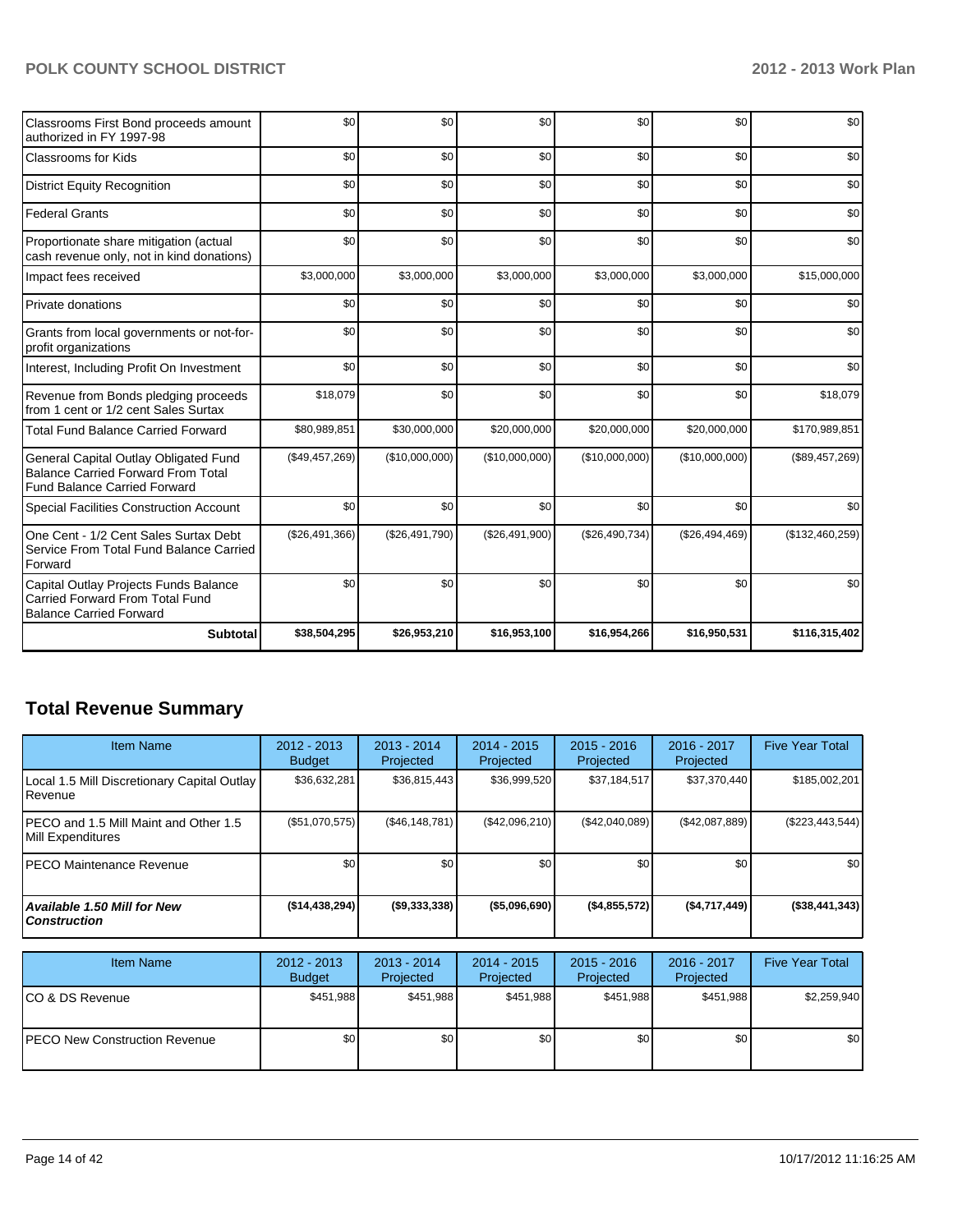| <b>IOther/Additional Revenue</b> | \$38,504,295 | \$26,953,210 | \$16,953,100 | \$16,954,266 | \$16,950,531 | \$116,315,402 |
|----------------------------------|--------------|--------------|--------------|--------------|--------------|---------------|
|                                  |              |              |              |              |              |               |
| <b>Total Additional Revenuel</b> | \$38,956,283 | \$27,405,198 | \$17,405,088 | \$17,406,254 | \$17,402,519 | \$118,575,342 |
| <b>Total Available Revenue</b>   | \$24,517,989 | \$18,071,860 | \$12,308,398 | \$12,550,682 | \$12,685,070 | \$80,133,999  |

# **Project Schedules**

#### **Capacity Project Schedules**

A schedule of capital outlay projects necessary to ensure the availability of satisfactory classrooms for the projected student enrollment in K-12 programs.

| <b>Project Description</b>                            | Location                                               |                          | 2012 - 2013  | 2013 - 2014    | 2014 - 2015    | 2015 - 2016  | 2016 - 2017    | <b>Total</b>    | Funded |
|-------------------------------------------------------|--------------------------------------------------------|--------------------------|--------------|----------------|----------------|--------------|----------------|-----------------|--------|
| Band/Chorus/Art<br>remodel, new kitchen<br>and dining | KATHLEEN MIDDLE                                        | Planned<br>Cost:         | \$0          | \$0            | \$0            | \$5,000,000  | \$0            | \$5,000,000 No  |        |
|                                                       | <b>Student Stations:</b>                               |                          | $\mathbf 0$  | $\mathbf{0}$   | $\mathbf 0$    | 106          | $\mathbf 0$    | 106             |        |
|                                                       |                                                        | <b>Total Classrooms:</b> | $\mathbf{0}$ | $\Omega$       | $\mathbf 0$    | 3            | $\Omega$       | 3               |        |
|                                                       |                                                        | Gross Sq Ft:             | $\mathbf 0$  | 0              | $\mathbf 0$    | 13,792       | $\mathbf 0$    | 13,792          |        |
| Master Plan                                           | <b>SOUTHWEST</b><br><b>MIDDLE</b>                      | Planned<br>Cost:         | \$0          | \$0            | \$0            | \$0          | \$27,800,000   | \$27,800,000 No |        |
|                                                       | <b>Student Stations:</b>                               |                          | $\mathbf 0$  | $\Omega$       | $\mathbf 0$    | $\Omega$     | 788            | 788             |        |
|                                                       | <b>Total Classrooms:</b>                               | $\mathbf 0$              | 0            | $\mathbf 0$    | 0              | 38           | 38             |                 |        |
|                                                       |                                                        | Gross Sq Ft:             | $\mathbf 0$  | 0              | $\mathbf 0$    | $\mathbf 0$  | 58,524         | 58,524          |        |
| New music and<br>visual arts suite.                   | <b>UNION ACADEMY</b><br>Planned<br>Cost:               |                          | \$0          | \$0            | \$0            | \$0          | \$6,500,000    | \$6,500,000 No  |        |
|                                                       |                                                        | <b>Student Stations:</b> | $\mathbf 0$  | $\overline{0}$ | $\overline{0}$ | $\Omega$     | 65             | 65              |        |
|                                                       |                                                        | <b>Total Classrooms:</b> | $\mathbf 0$  | $\overline{0}$ | $\pmb{0}$      | $\mathbf 0$  | $\overline{2}$ | $\overline{2}$  |        |
|                                                       |                                                        | Gross Sq Ft:             | $\mathbf 0$  | 0              | $\mathbf 0$    | $\mathbf 0$  | 7,678          | 7,678           |        |
| Master Plan                                           | FRED G GARNER<br>Planned<br><b>ELEMENTARY</b><br>Cost: |                          | \$0          | \$0            | \$0            | \$20,000,000 | \$0            | \$20,000,000 No |        |
|                                                       | <b>Student Stations:</b>                               |                          | $\mathbf 0$  | 0              | $\mathbf 0$    | 1,038        | $\mathbf 0$    | 1,038           |        |
|                                                       |                                                        | <b>Total Classrooms:</b> | $\mathbf 0$  | $\overline{0}$ | $\pmb{0}$      | 41           | 0              | 41              |        |
|                                                       |                                                        | Gross Sq Ft:             | $\mathbf 0$  | 0              | $\pmb{0}$      | 113,475      | $\mathbf 0$    | 113,475         |        |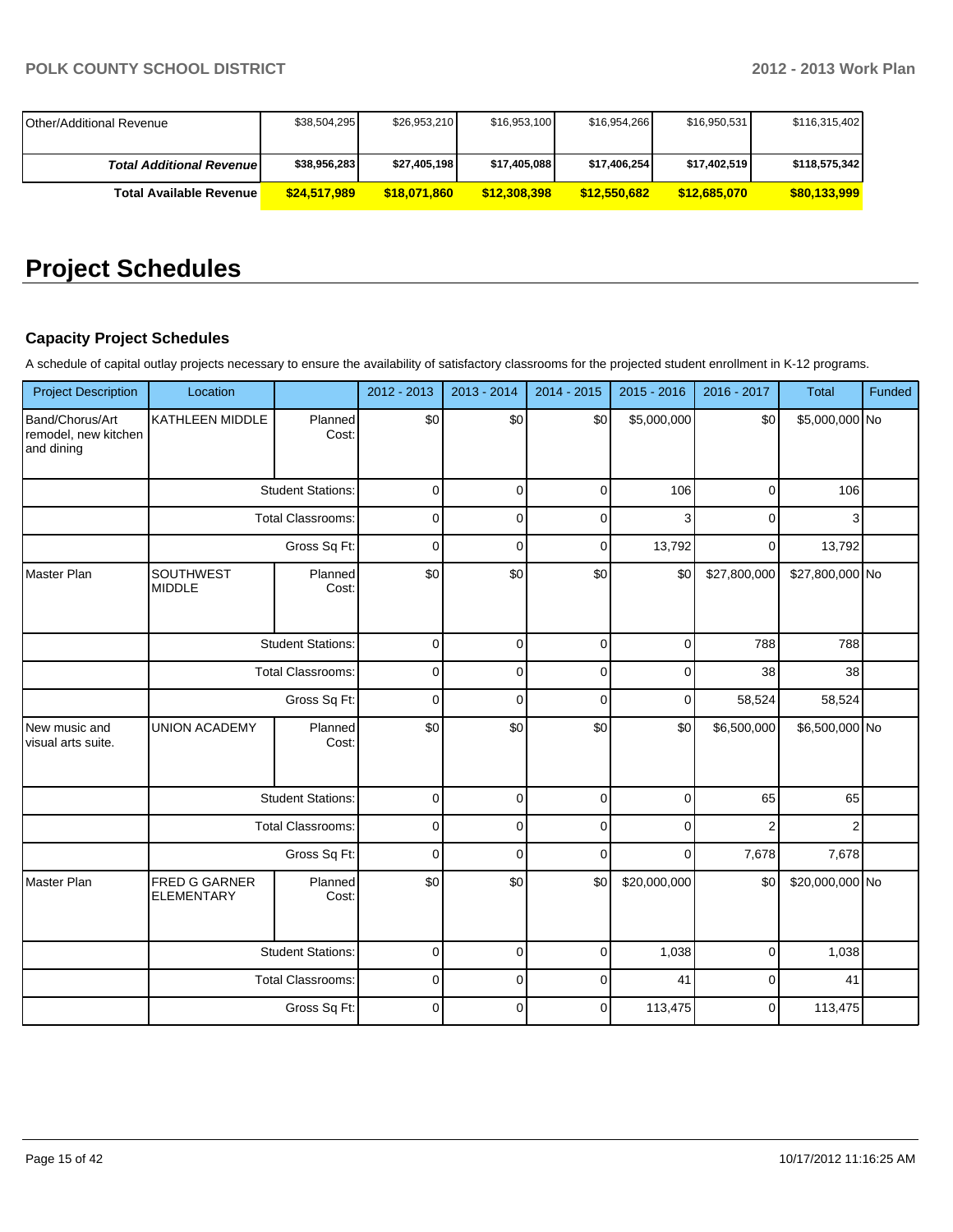| Build new Music bld,<br>Remodel old music to SENIOR HIGH<br>ROTC, Remodel Bld<br>1 rm 369 to<br>classroom, remodel<br>rm 31 to teacher<br>lounge, planning<br>(STX) | <b>LAKE WALES</b>                     | Planned<br>Cost:         | \$0         | \$0      | \$0         | \$0            | \$6,500,000  | \$6,500,000 No |  |
|---------------------------------------------------------------------------------------------------------------------------------------------------------------------|---------------------------------------|--------------------------|-------------|----------|-------------|----------------|--------------|----------------|--|
|                                                                                                                                                                     |                                       | <b>Student Stations:</b> | 0           | 0        | 0           | $\overline{0}$ | 133          | 133            |  |
|                                                                                                                                                                     | <b>Total Classrooms:</b>              |                          | 0           | 0        | 0           | 0              | 10           | 10             |  |
|                                                                                                                                                                     |                                       | Gross Sq Ft:             | $\mathbf 0$ | 0        | 0           | 0              | 15,455       | 15,455         |  |
| Freshman Academy                                                                                                                                                    | <b>LAKELAND SENIOR</b><br><b>HIGH</b> | Planned<br>Cost:         | \$0         | \$0      | \$0         | \$0            | \$6,500,000  | \$6,500,000 No |  |
|                                                                                                                                                                     |                                       | <b>Student Stations:</b> | 0           | 0        | 0           | 0              | 650          | 650            |  |
|                                                                                                                                                                     | <b>Total Classrooms:</b>              |                          | 0           | 0        | $\mathbf 0$ | $\Omega$       | 31           | 31             |  |
|                                                                                                                                                                     | Gross Sq Ft:                          |                          | 0           | 0        | 0           | 0              | 45,801       | 45,801         |  |
|                                                                                                                                                                     | <b>Planned Cost:</b>                  |                          | \$0         | \$0      | \$0         | \$25,000,000   | \$47,300,000 | \$72,300,000   |  |
|                                                                                                                                                                     |                                       | <b>Student Stations:</b> | 0           | $\bf{0}$ | 0           | 1,144          | 1,636        | 2,780          |  |
|                                                                                                                                                                     |                                       | <b>Total Classrooms:</b> |             | 0        | 0           | 44             | 81           | 125            |  |

**Gross Sq Ft: 0 0 0 127,267 127,458 254,725**

#### **Other Project Schedules**

Major renovations, remodeling, and additions of capital outlay projects that do not add capacity to schools.

| <b>Project Description</b>                                                          | Location                  | $2012 - 2013$<br>Actual Budget | $2013 - 2014$<br>Projected | $2014 - 2015$<br>Projected | $2015 - 2016$<br>Projected | $2016 - 2017$<br>Projected | Total            | <b>Funded</b> |
|-------------------------------------------------------------------------------------|---------------------------|--------------------------------|----------------------------|----------------------------|----------------------------|----------------------------|------------------|---------------|
| Countywide aerials                                                                  | Location not specified    | \$20,000                       | \$20,000                   | \$20,000                   | \$20,000                   | \$20,000                   | \$100,000 Yes    |               |
| purchase property for new<br>school                                                 | <b>ALTURAS ELEMENTARY</b> | \$0                            | \$1,000,000                | \$0                        | \$0                        | \$0                        | \$1,000,000 Yes  |               |
| County wide additional<br>computer labs                                             | Location not specified    | \$100,000                      | \$100,000                  | \$100,000                  | \$100,000                  | \$100,000                  | \$500,000 Yes    |               |
| District Wide Fire Alarm and<br>Intercom Replacements and<br><b>Repair Projects</b> | Location not specified    | \$2,000,000                    | \$1,000,000                | \$1,000,000                | \$80,000                   | \$80,000                   | \$4,160,000 Yes  |               |
| District Wide Window<br>replacements                                                | Location not specified    | \$1,000,000                    | \$1,000,000                | \$1,000,000                | \$1,000,000                | \$1,000,000                | \$5,000,000 Yes  |               |
| District Wide roofing projects                                                      | Location not specified    | \$4,000,000                    | \$4,000,000                | \$4,000,000                | \$4,000,000                | \$4,000,000                | \$20,000,000 Yes |               |
| District Wide plumbing,<br>drainage and sewer repalirs<br>and replacements          | Location not specified    | \$100,000                      | \$100,000                  | \$100,000                  | \$100,000                  | \$100,000                  | \$500,000 Yes    |               |
| District Wide cooler and freezer<br>replacement                                     | Location not specified    | \$300,000                      | \$300,000                  | \$300,000                  | \$300,000                  | \$300,000                  | \$1,500,000 Yes  |               |
| <b>District Wide Facilities</b><br>condidtion inventory repairs                     | Location not specified    | \$1,500,000                    | \$1,000,000                | \$1,000,000                | \$1,000,000                | \$1,000,000                | \$5,500,000 Yes  |               |
| District Wide portable sidewalks<br>and covered walks                               | Location not specified    | \$250,000                      | \$250,000                  | \$250,000                  | \$250,000                  | \$250,000                  | \$1,250,000 Yes  |               |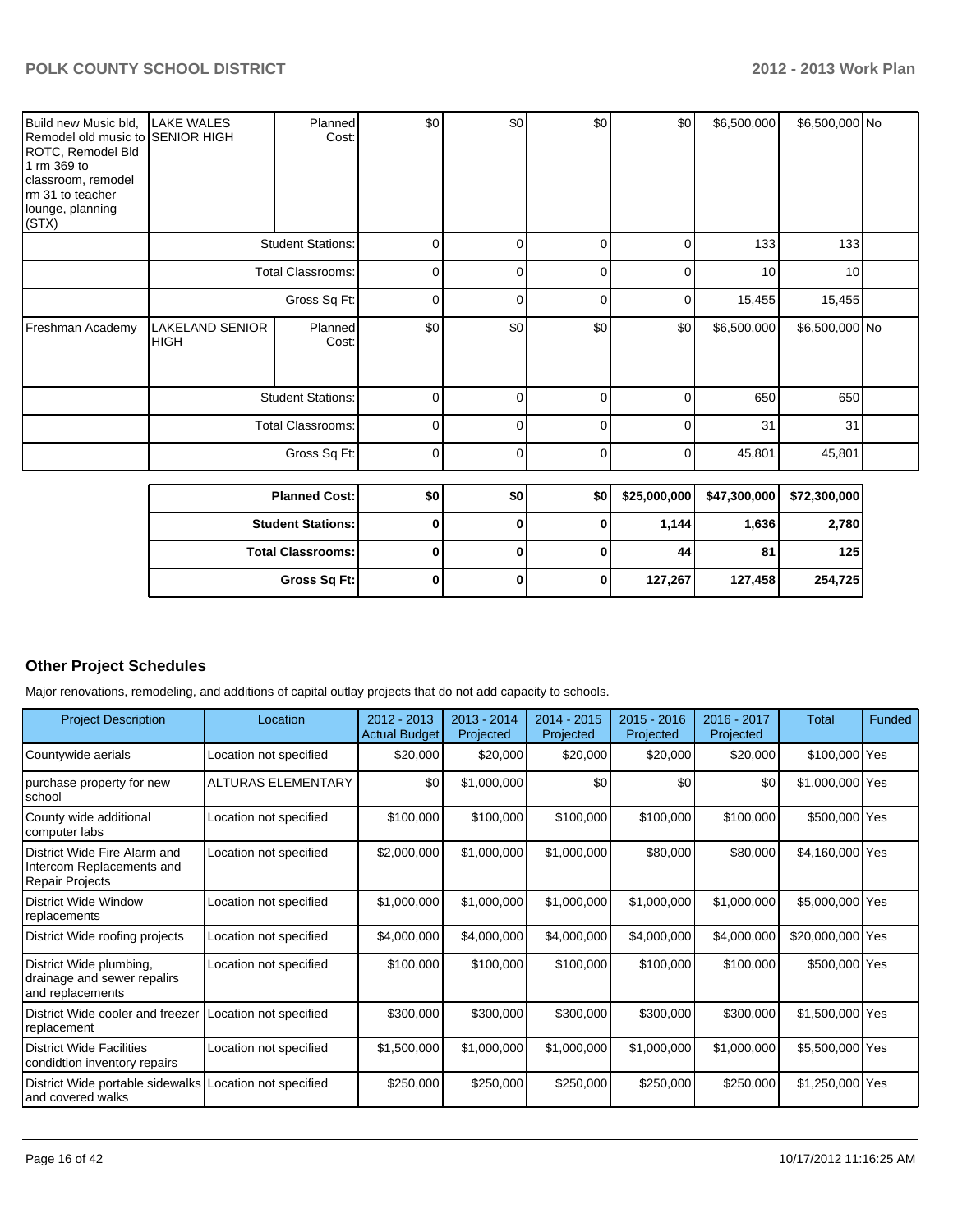| District Wide HVAC<br>replacements                                           | Location not specified                   | \$2,000,000  | \$2,000,000  | \$2,000,000  | \$2,000,000  | \$2,000,000  | \$10,000,000 Yes |  |
|------------------------------------------------------------------------------|------------------------------------------|--------------|--------------|--------------|--------------|--------------|------------------|--|
| District Wide ADA corrections.<br>life safety, IAQ Site / drainage           | Location not specified                   | \$250,000    | \$250,000    | \$250,000    | \$250,000    | \$250,000    | \$1,250,000 Yes  |  |
| <b>District Wide Paving Projects</b>                                         | Location not specified                   | \$100,000    | \$100,000    | \$100,000    | \$100,000    | \$100,000    | \$500,000 Yes    |  |
| <b>District Wide Site</b><br>Improvements                                    | Location not specified                   | \$50,000     | \$50,000     | \$50,000     | \$0          | \$0          | \$150,000 Yes    |  |
| District Wide Fire Sprinkler<br>Projects                                     | Location not specified                   | \$500,000    | \$500,000    | \$50,000     | \$0          | \$0          | \$1,050,000 Yes  |  |
| Cafeteria, kitchen renovation<br>and remodel. New outdoor<br>dining          | <b>LAKE GIBSON SENIOR</b><br><b>HIGH</b> | \$4,501,440  | \$0          | \$0          | \$0          | \$0          | \$4,501,440 Yes  |  |
| District Wide Play ground<br>replacement                                     | Location not specified                   | \$30,000     | \$30,000     | \$30,000     | \$30,000     | \$30,000     | \$150,000 Yes    |  |
| District Wide Bathroom ADA<br>compliance/ remodeling and<br>renovation       | Location not specified                   | \$50,000     | \$50,000     | \$50,000     | \$50,000     | \$50,000     | \$250,000 Yes    |  |
| <b>District Wide Fencing</b><br>Replacement and Repair                       | Location not specified                   | \$30,000     | \$30,000     | \$30,000     | \$0          | \$0          | \$90,000 Yes     |  |
| District Wide door and<br>hardware replacement                               | Location not specified                   | \$25,000     | \$25,000     | \$25,000     | \$25,000     | \$25,000     | \$125,000 Yes    |  |
| District Wide Renovations and<br>Remodels due to program<br>needs            | Location not specified                   | \$5,461,549  | \$4,436,860  | \$950,000    | \$1,515,682  | \$1,850,070  | \$14,214,161 Yes |  |
| District Wide covered walks<br>new and replacement, awnings<br>and overhangs | Location not specified                   | \$500,000    | \$500,000    | \$0          | \$500,000    | \$500,000    | \$2,000,000 Yes  |  |
| District Wide Elevators and lifts                                            | Location not specified                   | \$200,000    | \$200,000    | \$0          | \$200,000    | \$0          | \$600,000 Yes    |  |
| <b>District Wide Flooring</b><br>replacement                                 | Location not specified                   | \$50,000     | \$30,000     | \$3,398      | \$30,000     | \$30,000     | \$143,398 Yes    |  |
| District Wide Kitchen HVAC<br>Installations                                  | Location not specified                   | \$1,000,000  | \$1,000,000  | \$1,000,000  | \$1,000,000  | \$1,000,000  | \$5,000,000 Yes  |  |
| District Wide ITV studios and<br>control rooms                               | Location not specified                   | \$500,000    | \$100,000    | \$0          | \$0          | \$0          | \$600,000 Yes    |  |
|                                                                              |                                          | \$24,517,989 | \$18,071,860 | \$12,308,398 | \$12,550,682 | \$12,685,070 | \$80,133,999     |  |

#### **Additional Project Schedules**

Any projects that are not identified in the last approved educational plant survey.

Nothing reported for this section.

#### **Non Funded Growth Management Project Schedules**

Schedule indicating which projects, due to planned development, that CANNOT be funded from current revenues projected over the next five years.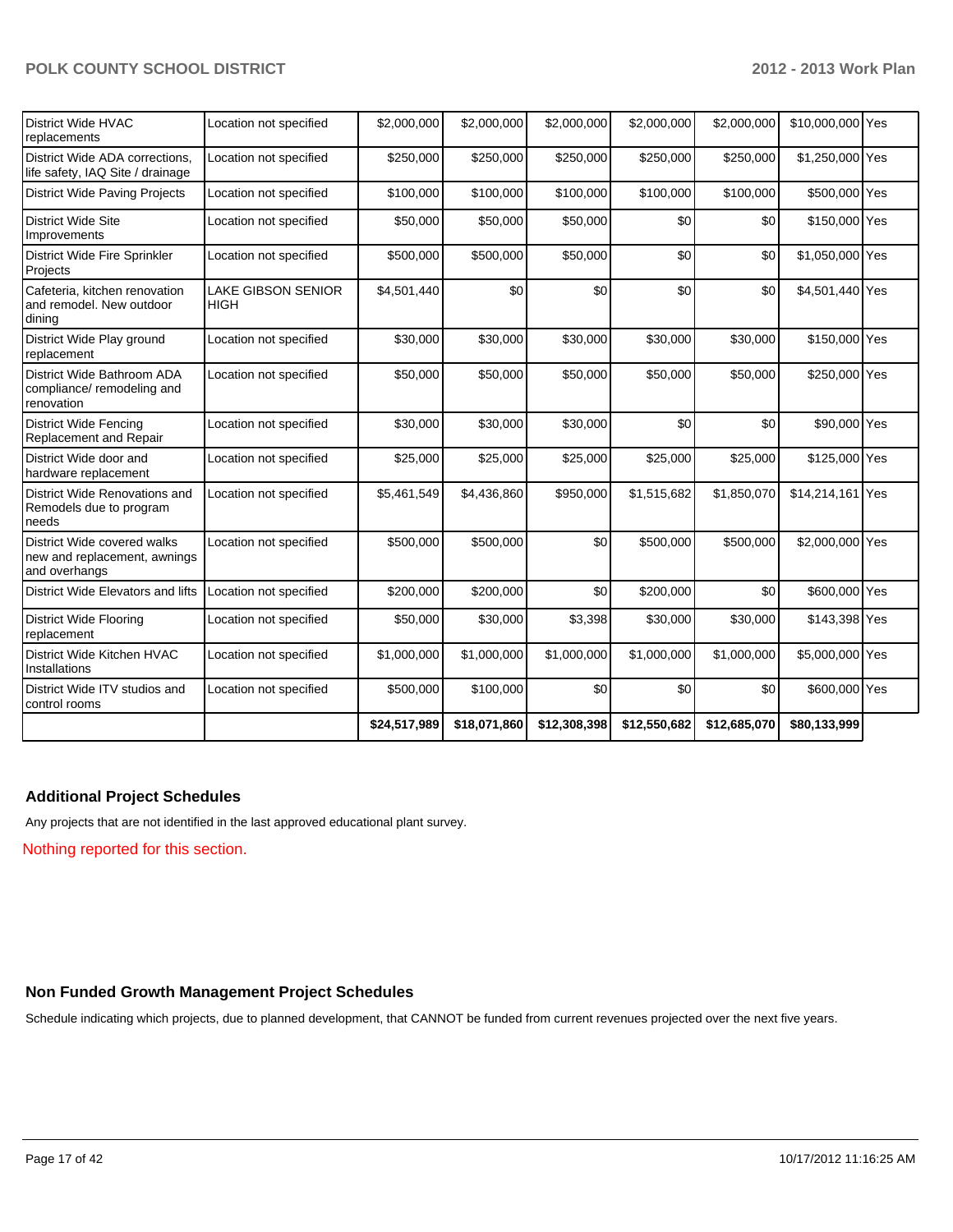Nothing reported for this section.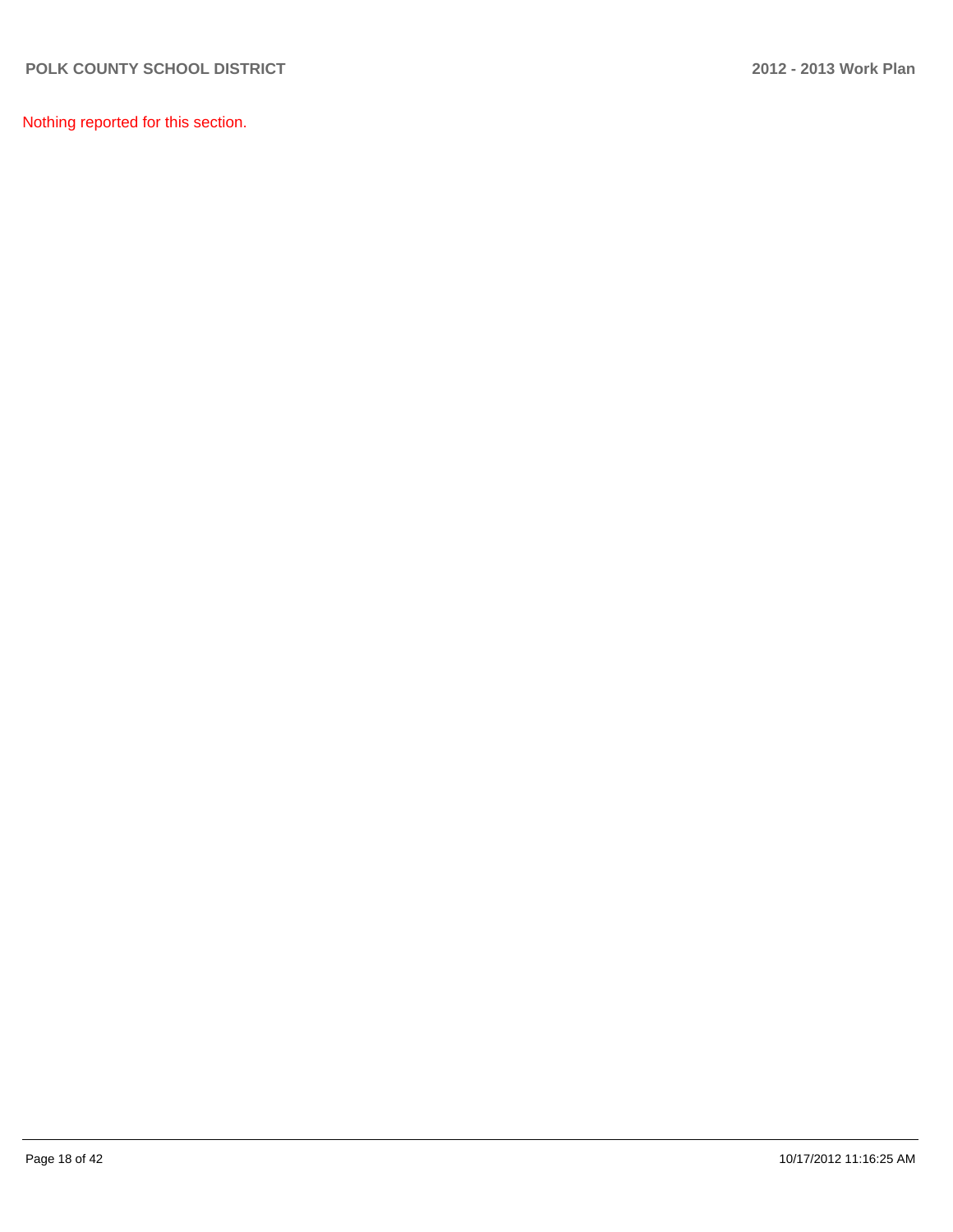## **Capacity Tracking**

| Location                                                        | $2012 -$<br>2013 Satis.<br>Stu. Sta. | Actual<br>$2012 -$<br><b>2013 FISH</b><br>Capacity | Actual<br>$2011 -$<br>2012<br><b>COFTE</b> | # Class<br><b>Rooms</b> | Actual<br>Average<br>$2012 -$<br><b>2013 Class</b><br><b>Size</b> | Actual<br>$2012 -$<br>2013<br><b>Utilization</b> | <b>New</b><br>Stu.<br>Capacity | <b>New</b><br>Rooms to<br>be<br>Added/Re<br>moved | Projected<br>$2016 -$<br>2017<br><b>COFTE</b> | Projected<br>$2016 -$<br>2017<br><b>Utilization</b> | Projected<br>$2016 -$<br>2017 Class<br><b>Size</b> |
|-----------------------------------------------------------------|--------------------------------------|----------------------------------------------------|--------------------------------------------|-------------------------|-------------------------------------------------------------------|--------------------------------------------------|--------------------------------|---------------------------------------------------|-----------------------------------------------|-----------------------------------------------------|----------------------------------------------------|
| <b>LAKELAND SENIOR</b><br>HIGH                                  | 2,459                                | 2,336                                              | 1,832                                      | 103                     | 18                                                                | 78.00 %                                          | $-25$                          | $-1$                                              | 1,550                                         | 67.00%                                              | 15                                                 |
| LOIS COWLES<br><b>HARRISON CENTER</b><br>FOR THE ARTS           | 504                                  | 504                                                | 159                                        | 22                      | $\overline{7}$                                                    | 32.00 %                                          | $\Omega$                       | $\Omega$                                          | 476                                           | 94.00%                                              | 22                                                 |
| <b>LAWTON CHILES</b><br><b>MIDDLE ACADEMY</b>                   | 765                                  | 688                                                | 649                                        | 32                      | 20                                                                | 94.00 %                                          | $\Omega$                       | $\Omega$                                          | 643                                           | 93.00 %                                             | 20                                                 |
| SOUTHWEST MIDDLE                                                | 2,100                                | 1,890                                              | 930                                        | 92                      | 10                                                                | 49.00 %                                          | $-249$                         | $-13$                                             | 903                                           | 55.00 %                                             | 11                                                 |
| <b>CARLTON PALMORE</b><br><b>ELEMENTARY</b>                     | 755                                  | 755                                                | 534                                        | 40                      | 13                                                                | 71.00 %                                          | $-40$                          | $-2$                                              | 470                                           | 66.00%                                              | 12                                                 |
| <b>WEST AREA ADULT</b><br><b>SCHOOL</b>                         | 435                                  | 652                                                | $\Omega$                                   | 18                      | $\mathbf 0$                                                       | 0.00 %                                           | $-100$                         | $-4$                                              | $\mathbf 0$                                   | 0.00%                                               | $\mathbf 0$                                        |
| <b>CLEVELAND COURT</b><br><b>ELEMENTARY</b>                     | 465                                  | 465                                                | 416                                        | 24                      | 17                                                                | 89.00 %                                          | $-18$                          | $-1$                                              | 426                                           | 95.00 %                                             | 19                                                 |
| <b>COMBEE ELEMENTARY</b>                                        | 878                                  | 878                                                | 652                                        | 48                      | 14                                                                | 74.00 %                                          | $-41$                          | $-3$                                              | 615                                           | 73.00 %                                             | 14                                                 |
| <b>DORIS A SANDERS</b><br><b>LEARNING CENTER</b>                | 132                                  | 132                                                | 90                                         | 13                      | $\overline{7}$                                                    | 68.00 %                                          | $\Omega$                       | $\Omega$                                          | 65                                            | 49.00%                                              | 5                                                  |
| <b>CRYSTAL LAKE</b><br><b>ELEMENTARY</b>                        | 699                                  | 699                                                | 455                                        | 38                      | 12                                                                | 65.00 %                                          | -45                            | $-3$                                              | 405                                           | 62.00%                                              | 12                                                 |
| <b>DIXIELAND</b><br><b>ELEMENTARY</b>                           | 475                                  | 475                                                | 421                                        | 25                      | 17                                                                | 89.00 %                                          | $-58$                          | $-3$                                              | 420                                           | 101.00%                                             | 19                                                 |
| PHILIP O'BRIEN<br><b>ELEMENTARY</b>                             | 759                                  | 759                                                | 600                                        | 41                      | 15                                                                | 79.00 %                                          | $\mathbf 0$                    | $\Omega$                                          | 600                                           | 79.00 %                                             | 15                                                 |
| <b>MEDULLA ELEMENTARY</b>                                       | 876                                  | 876                                                | 590                                        | 49                      | 12                                                                | 67.00 %                                          | $-36$                          | $-2$                                              | 530                                           | 63.00%                                              | 11                                                 |
| <b>NORTH LAKELAND</b><br><b>ELEMENTARY</b>                      | 936                                  | 936                                                | 666                                        | 50                      | 13                                                                | 71.00 %                                          | $-108$                         | -6                                                | 590                                           | 71.00%                                              | 13                                                 |
| <b>SOUTHWEST</b><br><b>ELEMENTARY</b>                           | 682                                  | 682                                                | 460                                        | 35                      | 13                                                                | 67.00 %                                          | $\Omega$                       | $\Omega$                                          | 445                                           | 65.00 %                                             | 13                                                 |
| <b>LINCOLN ACADEMY</b>                                          | 669                                  | 669                                                | 528                                        | 36                      | 15                                                                | 79.00 %                                          | $-18$                          | $-1$                                              | 520                                           | 80.00%                                              | 15                                                 |
| ROCHELLE SCHOOL OF<br><b>THE ARTS</b>                           | 1,277                                | 1,149                                              | 790                                        | 57                      | 14                                                                | 69.00 %                                          | $\mathbf 0$                    | $\Omega$                                          | 810                                           | 70.00%                                              | 14                                                 |
| <b>DANIEL JENKINS</b><br><b>ACADEMY OF</b><br><b>TECHNOLOGY</b> | 753                                  | 677                                                | 504                                        | 33                      | 15                                                                | 74.00 %                                          | $\Omega$                       | $\Omega$                                          | 507                                           | 75.00 %                                             | 15                                                 |
| <b>SHELLEY S BOONE</b><br>MIDDLE                                | 1,373                                | 1,235                                              | 902                                        | 58                      | 16                                                                | 73.00 %                                          | $\mathbf 0$                    | $\overline{0}$                                    | 844                                           | 68.00%                                              | 15                                                 |
| <b>ALTA VISTA</b><br><b>ELEMENTARY</b>                          | 1,022                                | 1,022                                              | 798                                        | 56                      | 14                                                                | 78.00 %                                          | $-108$                         | $-6$                                              | 771                                           | 84.00%                                              | 15                                                 |
| <b>EASTSIDE</b><br><b>ELEMENTARY</b>                            | 1,298                                | 1,298                                              | 1,011                                      | 69                      | 15                                                                | 78.00 %                                          | 180                            | 10                                                | 1,031                                         | 70.00 %                                             | 13                                                 |
| <b>BETHUNE ACADEMY</b>                                          | 517                                  | 517                                                | 459                                        | 28                      | 16                                                                | 89.00 %                                          | 0                              | $\overline{0}$                                    | 464                                           | 90.00%                                              | 17                                                 |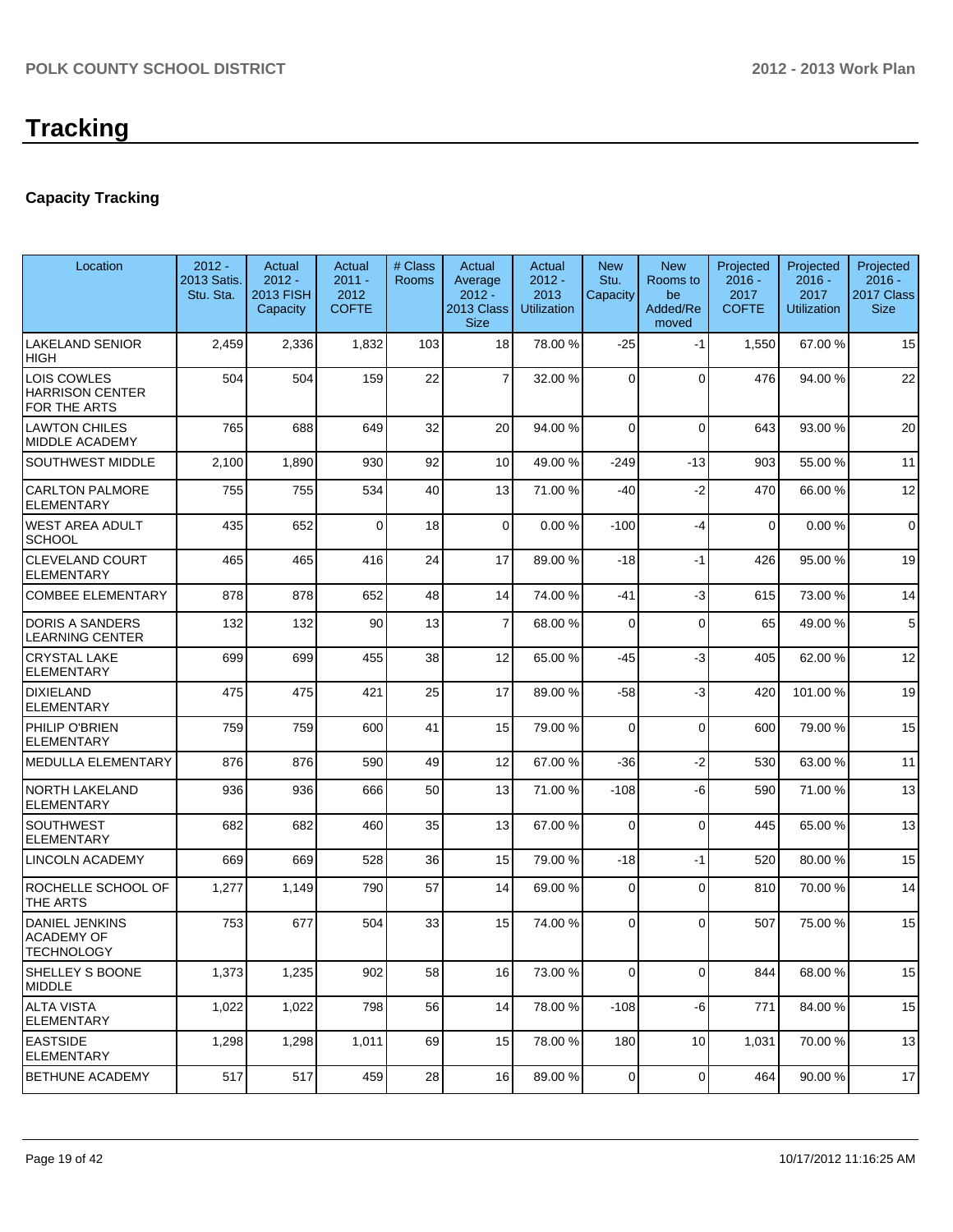| DAVENPORT SCHOOL<br>OF THE ARTS (OLD)                   | 810   | $\mathbf 0$ | $\Omega$ | 43  | $\overline{0}$  | 0.00%   | $-165$         | -9           | $\mathbf 0$    | 0.00%   | $\mathsf{O}\xspace$ |
|---------------------------------------------------------|-------|-------------|----------|-----|-----------------|---------|----------------|--------------|----------------|---------|---------------------|
| DONALD E WOODS<br><b>CENTER</b>                         | 210   | 210         | 125      | 17  | $\overline{7}$  | 59.00 % | -40            | $-4$         | 75             | 44.00%  | 6                   |
| <b>WINTER HAVEN SENIOR</b><br><b>HIGH</b>               | 2,470 | 2,346       | 1,570    | 105 | 15              | 67.00 % | $\Omega$       | $\mathbf 0$  | 1,650          | 70.00%  | 16                  |
| <b>DENISON MIDDLE</b>                                   | 1,188 | 1,069       | 947      | 55  | 17              | 89.00 % | $\Omega$       | $\Omega$     | 908            | 85.00 % | 17                  |
| <b>BRIGHAM ACADEMY</b>                                  | 687   | 687         | 525      | 37  | 14              | 76.00 % | $\Omega$       | $\Omega$     | 528            | 77.00 % | 14                  |
| WESTWOOD MIDDLE                                         | 1,429 | 1,286       | 947      | 67  | 14              | 74.00 % | $-210$         | $-10$        | 944            | 88.00 % | 17                  |
| <b>ELBERT ELEMENTARY</b>                                | 761   | 761         | 540      | 40  | 14              | 71.00 % | $\Omega$       | $\mathbf 0$  | 517            | 68.00%  | 13                  |
| <b>FRED G GARNER</b><br><b>ELEMENTARY</b>               | 945   | 945         | 661      | 52  | 13              | 70.00 % | $-45$          | -3           | 614            | 68.00%  | 13                  |
| INWOOD ELEMENTARY                                       | 543   | 543         | 433      | 29  | 15              | 80.00 % | $-18$          | $-1$         | 424            | 81.00%  | 15                  |
| <b>LAKE SHIPP</b><br><b>ELEMENTARY</b>                  | 679   | 679         | 549      | 37  | 15              | 81.00 % | $-43$          | $-3$         | 524            | 82.00%  | 15                  |
| JOHN SNIVELY<br><b>ELEMENTARY</b>                       | 711   | 711         | 474      | 38  | 12              | 67.00 % | $-54$          | $-4$         | 470            | 72.00 % | 14                  |
| LAKE ALFRED-ADDAIR<br><b>MIDDLE</b>                     | 1,062 | 955         | 702      | 44  | 16 <sup>1</sup> | 74.00 % | $\Omega$       | 0            | 760            | 80.00%  | 17                  |
| <b>LAKE ALFRED</b><br><b>ELEMENTARY</b>                 | 666   | 666         | 522      | 35  | 15              | 78.00 % | $\Omega$       | $\mathbf{0}$ | 480            | 72.00 % | 14                  |
| LAKE ALFRED BEST AT<br><b>FRUITLAND PARK</b>            | 96    | $\Omega$    | $\Omega$ | 10  | $\Omega$        | 0.00%   | $\Omega$       | $\Omega$     | $\mathbf 0$    | 0.00%   | $\overline{0}$      |
| <b>WAHNETA</b><br><b>ELEMENTARY</b>                     | 659   | 659         | 486      | 35  | 14              | 74.00 % | $-120$         | -6           | 513            | 95.00 % | 18                  |
| <b>JEWETT MIDDLE</b><br><b>ACADEMY</b>                  | 812   | 730         | 566      | 36  | 16              | 78.00 % | $\overline{0}$ | $\mathbf{0}$ | 574            | 79.00 % | 16                  |
| JEWETT SCHOOL OF<br>THE ARTS                            | 960   | 864         | 708      | 45  | 16              | 82.00 % | $\Omega$       | $\mathbf{0}$ | 718            | 83.00 % | 16                  |
| <b>LEWIS ELEMENTARY</b>                                 | 639   | 639         | 442      | 35  | 13              | 69.00 % | $-54$          | $-3$         | 401            | 69.00 % | 13                  |
| <b>GAUSE RIVERSIDE</b><br><b>ACADEMY</b>                | 152   | $\Omega$    | $\Omega$ | 9   | $\Omega$        | 0.00%   | $\Omega$       | $\Omega$     | 0              | 0.00%   | $\overline{0}$      |
| FORT MEADE MIDDLE<br><b>SENIOR HIGH</b>                 | 1,291 | 1,161       | 683      | 57  | 12              | 59.00 % | $\Omega$       | 0            | 670            | 58.00 % | 12                  |
| <b>ANNA WOODBURY</b><br><b>ELEMENTARY</b>               | 288   | 288         | 193      | 14  | 14              | 67.00 % | $\Omega$       | $\Omega$     | 205            | 71.00 % | 15                  |
| <b>AUBURNDALE SENIOR</b><br>HIGH                        | 2,605 | 2,474       | 1,448    | 105 | 14              | 59.00 % | $-125$         | -5           | 1,525          | 65.00 % | 15                  |
| JERE L STAMBAUGH<br><b>MIDDLE</b>                       | 1,306 | 1,175       | 874      | 58  | 15              | 74.00 % | $\overline{0}$ | 0            | 850            | 72.00 % | 15                  |
| LENA VISTA<br><b>ELEMENTARY</b>                         | 1,057 | 1,057       | 780      | 56  | 14              | 74.00 % | $-86$          | $-5$         | 762            | 78.00 % | 15                  |
| AUBURNDALE CENTRAL<br><b>ELEMENTARY</b>                 | 542   | 542         | 419      | 29  | 14              | 77.00 % | $-18$          | $-1$         | 432            | 82.00 % | 15                  |
| WALTER CALDWELL<br><b>ELEMENTARY</b>                    | 869   | 869         | 611      | 48  | 13              | 70.00 % | $-60$          | $-4$         | 593            | 73.00 % | 13                  |
| EAST AREA ADULT &<br><b>COMMUNITY SCHOOL</b>            | 470   | 705         | $\Omega$ | 20  | $\overline{0}$  | 0.00%   | $-90$          | $-4$         | $\mathbf 0$    | 0.00%   | $\mathbf 0$         |
| <b>POLK CITY</b><br>ELEMENTARY                          | 724   | 724         | 461      | 38  | 12              | 64.00 % | $-76$          | $-4$         | 428            | 66.00 % | 13                  |
| <b>BARTOW SENIOR HIGH</b>                               | 2,857 | 2,714       | 1,926    | 116 | 17              | 71.00 % | 25             | $\mathbf{1}$ | 2,007          | 73.00 % | 17                  |
| SOUTH CENTRAL<br><b>ADULT &amp; COMMUNITY</b><br>SCHOOL | 0     | 0           | $\Omega$ | 0   | $\overline{0}$  | 0.00%   | $\overline{0}$ | 0            | $\overline{0}$ | 0.00%   | $\pmb{0}$           |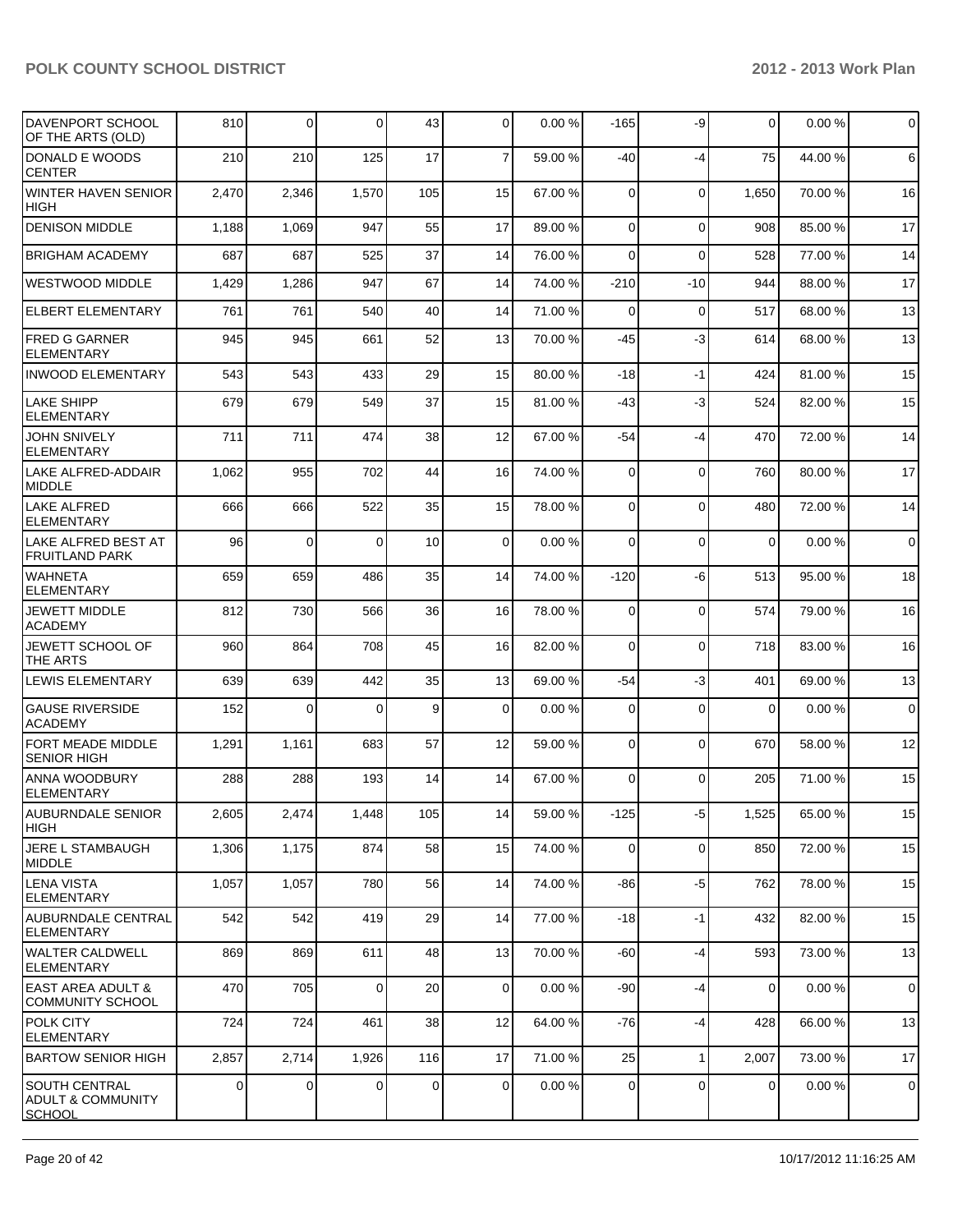| <b>BARTOW MIDDLE</b>                                                      | 1,430 | 1,287 | 1,011 | 67  | 15             | 79.00 % | $-66$       | $-5$        | 1,009 | 83.00%  | 16             |
|---------------------------------------------------------------------------|-------|-------|-------|-----|----------------|---------|-------------|-------------|-------|---------|----------------|
| <b>BARTOW ACADEMY</b>                                                     | 578   | 578   | 426   | 29  | 15             | 74.00 % | $\Omega$    | $\Omega$    | 428   | 74.00%  | 15             |
| <b>FLORAL AVENUE</b><br><b>ELEMENTARY</b>                                 | 749   | 749   | 503   | 40  | 13             | 67.00 % | -40         | $-2$        | 501   | 71.00%  | 13             |
| JEAN O'DELL LIFE AND<br>LEARNING CENTER                                   | 162   | 162   | 66    | 15  | $\overline{4}$ | 41.00 % | $\Omega$    | $\mathbf 0$ | 58    | 36.00%  | 4              |
| <b>UNION ACADEMY</b>                                                      | 670   | 603   | 396   | 29  | 14             | 66.00 % | -22         | $-1$        | 395   | 68.00%  | 14             |
| <b>GIBBONS STREET</b><br><b>ELEMENTARY</b>                                | 597   | 597   | 271   | 32  | 8              | 45.00 % | $-18$       | $-1$        | 250   | 43.00 % | 8              |
| ALTURAS ELEMENTARY                                                        | 481   | 481   | 340   | 26  | 13             | 71.00 % | $-36$       | $-2$        | 340   | 76.00%  | 14             |
| <b>HIGHLAND CITY</b><br><b>ELEMENTARY</b>                                 | 570   | 570   | 453   | 31  | 15             | 79.00 % | 0           | $\Omega$    | 390   | 68.00%  | 13             |
| <b>MULBERRY SENIOR</b><br><b>HIGH</b>                                     | 1,476 | 1,328 | 1,030 | 64  | 16             | 78.00 % | $\Omega$    | $\Omega$    | 1,022 | 77.00 % | 16             |
| PURCELL ELEMENTARY                                                        | 597   | 597   | 454   | 33  | 14             | 76.00 % | $-94$       | $-5$        | 409   | 81.00%  | 15             |
| <b>KINGSFORD</b><br><b>ELEMENTARY</b>                                     | 709   | 709   | 614   | 38  | 16             | 87.00 % | $\Omega$    | $\Omega$    | 610   | 86.00%  | 16             |
| MULBERRY MIDDLE                                                           | 1,334 | 1,200 | 971   | 55  | 18             | 81.00 % | $-132$      | -6          | 965   | 90.00 % | 20             |
| KATHLEEN SENIOR<br><b>HIGH</b>                                            | 3,054 | 2,901 | 1,770 | 130 | 14             | 61.00 % | 0           | $\mathbf 0$ | 1,840 | 63.00 % | 14             |
| KATHLEEN MIDDLE                                                           | 1,246 | 1,121 | 799   | 53  | 15             | 71.00 % | $-52$       | $-3$        | 850   | 80.00%  | 17             |
| <b>KATHLEEN</b><br><b>ELEMENTARY</b>                                      | 734   | 734   | 515   | 39  | 13             | 70.00 % | 0           | $\mathbf 0$ | 495   | 67.00 % | 13             |
| <b>GRIFFIN ELEMENTARY</b>                                                 | 695   | 695   | 508   | 37  | 14             | 73.00 % | -90         | $-5$        | 520   | 86.00 % | 16             |
| <b>JESSE KEEN</b><br><b>ELEMENTARY</b>                                    | 697   | 697   | 532   | 38  | 14             | 76.00 % | -36         | $-2$        | 550   | 83.00 % | 15             |
| <b>WINSTON ELEMENTARY</b>                                                 | 646   | 646   | 493   | 36  | 14             | 76.00 % | -44         | $-2$        | 471   | 78.00%  | 14             |
| <b>FROSTPROOF</b><br><b>ELEMENTARY</b>                                    | 583   | 583   | 383   | 33  | 12             | 66.00 % | $-18$       | $-1$        | 360   | 64.00 % | 11             |
| <b>MCLAUGHLIN MIDDLE</b><br><b>SCHOOL AND FINE</b><br><b>ARTS ACADEMY</b> | 1,299 | 1,169 | 746   | 58  | 13             | 64.00 % | 0           | $\Omega$    | 780   | 67.00 % | 13             |
| <b>POLK AVENUE</b><br><b>ELEMENTARY</b>                                   | 656   | 656   | 501   | 34  | 15             | 76.00 % | $-62$       | $-3$        | 590   | 99.00 % | 19             |
| <b>HILLCREST</b><br>ELEMENTARY                                            | 751   | 751   | 623   | 39  | 16             | 83.00 % | 0           | $\pmb{0}$   | 751   | 100.00% | 19             |
| Ispook hill<br><b>ELEMENTARY</b>                                          | 736   | 736   | 556   | 39  | 14             | 75.00 % | $-18$       | $-1$        | 535   | 75.00 % | 14             |
| <b>ROOSEVELT ACADEMY</b><br><b>OF APPLIED</b><br><b>TECHNOLOGY</b>        | 195   | 195   | 235   | 16  | 15             | 120.00% | $\mathbf 0$ | $\mathbf 0$ | 220   | 113.00% | 14             |
| <b>JANIE HOWARD</b><br><b>WILSON ELEMENTARY</b>                           | 727   | 727   | 503   | 39  | 13             | 69.00 % | $\mathbf 0$ | $\mathbf 0$ | 640   | 88.00 % | 16             |
| <b>BABSON PARK</b><br>ELEMENTARY                                          | 473   | 473   | 470   | 26  | 18             | 99.00 % | $\mathbf 0$ | $\mathbf 0$ | 474   | 100.00% | 18             |
| <b>EDGAR L PADGETT</b><br><b>ELEMENTARY</b>                               | 820   | 820   | 555   | 42  | 13             | 68.00 % | $\mathbf 0$ | $\mathbf 0$ | 500   | 61.00%  | 12             |
| <b>GAUSE ACADEMY OF</b><br>APPLIED TECHNOLOGY                             | 738   | 664   | 233   | 35  | $\overline{7}$ | 35.00 % | $-18$       | $-1$        | 250   | 39.00 % | $\overline{7}$ |
| <b>CRYSTAL LAKE MIDDLE</b>                                                | 1,474 | 1,326 | 840   | 63  | 13             | 63.00 % | $-22$       | $-1$        | 982   | 75.00 % | 16             |
| <b>OSCAR J POPE</b><br><b>ELEMENTARY</b>                                  | 679   | 679   | 393   | 41  | 10             | 58.00 % | $-22$       | $-1$        | 400   | 61.00%  | 10             |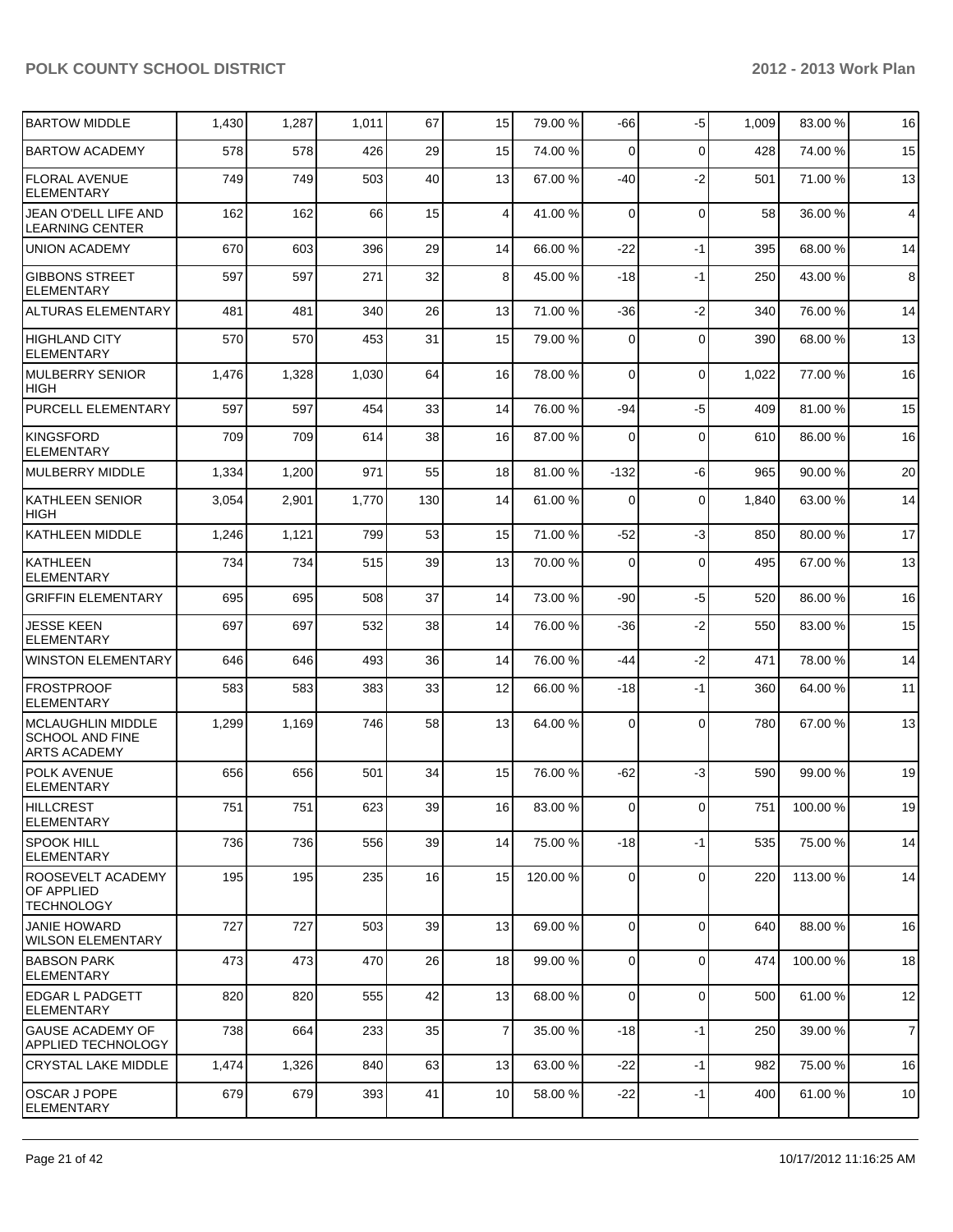| MAYNARD E TRAVISS<br><b>CAREER CENTER</b>      | 1,168 | 1,401 | 283   | 59              | 5 <sup>1</sup> | 20.00 %  | $-80$          | $-4$           | 160   | 12.00 % | $\mathbf{3}$     |
|------------------------------------------------|-------|-------|-------|-----------------|----------------|----------|----------------|----------------|-------|---------|------------------|
| MCKEEL ACADEMY FOR<br>APPLIED TECHNOLOGY       | 1,079 | 971   | 1,067 | 54              | 20             | 110.00 % | $-37$          | $-2$           | 1,150 | 123.00% | 22               |
| <b>SCOTT LAKE</b><br>ELEMENTARY                | 867   | 867   | 737   | 45              | 16             | 85.00 %  | $\Omega$       | $\mathbf 0$    | 726   | 84.00%  | 16               |
| <b>RIDGE CAREER</b><br><b>CENTER</b>           | 1,052 | 1,262 | 266   | 57              | 5 <sup>1</sup> | 21.00 %  | $-20$          | $-1$           | 229   | 18.00 % | 4                |
| <b>EAGLE LAKE</b><br><b>ELEMENTARY</b>         | 788   | 788   | 525   | 42              | 13             | 67.00 %  | -28            | $-2$           | 480   | 63.00 % | 12               |
| <b>GARDEN GROVE</b><br><b>ELEMENTARY</b>       | 758   | 758   | 626   | 39              | 16             | 83.00 %  | $\Omega$       | $\Omega$       | 610   | 80.00%  | 16               |
| LAKE WALES SENIOR<br><b>HIGH</b>               | 1,823 | 1,731 | 1,164 | 74              | 16             | 67.00 %  | $-65$          | $-3$           | 1,250 | 75.00 % | 18               |
| <b>JAMES E STEPHENS</b><br><b>ELEMENTARY</b>   | 602   | 602   | 370   | 33              | 11             | 61.00 %  | $-18$          | $-1$           | 305   | 52.00 % | 10               |
| LAKE GIBSON MIDDLE                             | 1,357 | 1,221 | 1,231 | 62              | 20             | 101.00 % | -44            | $-2$           | 1,178 | 100.00% | 20               |
| <b>LAKE GIBSON SENIOR</b><br>HIGH              | 2,419 | 2,298 | 1,762 | 102             | 17             | 77.00 %  | $-125$         | $-5$           | 1,700 | 78.00 % | 18               |
| <b>LAKELAND HIGHLANDS</b><br><b>MIDDLE</b>     | 1,575 | 1,417 | 1,327 | 72              | 18             | 94.00 %  | $-108$         | $-5$           | 1,263 | 96.00 % | 19               |
| <b>DUNDEE ELEMENTARY</b>                       | 713   | 713   | 442   | 39              | 11             | 62.00 %  | $-62$          | $-3$           | 400   | 61.00%  | 11               |
| <b>HAINES CITY SENIOR</b><br><b>HIGH</b>       | 2,533 | 2,406 | 2,050 | 111             | 18             | 85.00 %  | $\Omega$       | $\mathbf 0$    | 2,000 | 83.00 % | 18               |
| <b>FROSTPROOF MIDDLE</b><br><b>SENIOR HIGH</b> | 1,861 | 1,674 | 1,028 | 80              | 13             | 61.00%   | $-169$         | $-7$           | 1,072 | 71.00 % | 15               |
| <b>CLARENCE BOSWELL</b><br><b>ELEMENTARY</b>   | 617   | 617   | 434   | 34              | 13             | 70.00 %  | $\Omega$       | $\mathbf 0$    | 440   | 71.00%  | 13               |
| <b>JAMES W SIKES</b><br><b>ELEMENTARY</b>      | 981   | 981   | 896   | 52              | 17             | 91.00 %  | 72             | $\overline{4}$ | 849   | 81.00%  | 15               |
| R CLEM CHURCHWELL<br><b>ELEMENTARY</b>         | 831   | 831   | 570   | 45              | 13             | 69.00 %  | $-22$          | $-1$           | 530   | 66.00%  | 12               |
| <b>ROSABELLE W BLAKE</b><br><b>ACADEMY</b>     | 838   | 754   | 726   | 47              | 15             | 96.00 %  | $-18$          | $-1$           | 743   | 101.00% | 16               |
| <b>WENDELL H WATSON</b><br><b>ELEMENTARY</b>   | 970   | 970   | 846   | 52              | 16             | 87.00 %  | $\Omega$       | $\mathbf 0$    | 818   | 84.00%  | 16               |
| VALLEYVIEW<br><b>ELEMENTARY</b>                | 992   | 992   | 762   | 53              | 14             | 77.00 %  | $-55$          | $-3$           | 730   | 78.00 % | 15               |
| SOCRUM ELEMENTARY                              | 893   | 893   | 514   | 48              | 11             | 58.00 %  | $\overline{0}$ | 0              | 455   | 51.00%  | $\boldsymbol{9}$ |
| IBEN HILL GRIFFIN<br> ELEMENTARY               | 603   | 603   | 399   | 30 <sup>2</sup> | 13             | 66.00 %  | $-50$          | $-3$           | 355   | 64.00 % | 13               |
| <b>GEORGE JENKINS</b><br><b>SENIOR HIGH</b>    | 2.905 | 2,759 | 2,214 | 122             | 18             | 80.00 %  | $-250$         | -10            | 2,200 | 88.00%  | 20               |
| <b>LOUGHMAN OAKS</b><br><b>ELEMENTARY</b>      | 1,211 | 1,211 | 931   | 64              | 15             | 77.00 %  | $-40$          | $-2$           | 1,000 | 85.00 % | 16               |
| <b>BILL DUNCAN</b><br>IOPPORTUNITY CENTER      | 219   | 219   | 147   | 21              | $\overline{7}$ | 67.00 %  | $-10$          | $-1$           | 120   | 57.00 % | 6                |
| LAKE REGION SENIOR<br>HIGH                     | 2,643 | 2,510 | 1,860 | 110             | 17             | 74.00 %  | $\overline{0}$ | $\mathbf 0$    | 1,900 | 76.00 % | 17               |
| <b>DISCOVERY ACADEMY</b>                       | 1,208 | 1,087 | 1,011 | 53              | 19             | 93.00 %  | 18             | $\mathbf{1}$   | 1,021 | 92.00%  | 19               |
| <b>SLEEPY HILL MIDDLE</b>                      | 1,409 | 1,268 | 859   | 61              | 14             | 68.00 %  | $\overline{0}$ | $\mathbf 0$    | 836   | 66.00 % | 14               |
| DUNDEE RIDGE MIDDLE                            | 1,373 | 1,235 | 931   | 60              | 16             | 75.00 %  | $\overline{0}$ | $\mathbf 0$    | 941   | 76.00 % | 16               |
| <b>BERKLEY ELEMENTARY</b>                      | 748   | 748   | 696   | 40              | 17             | 93.00 %  | $\overline{0}$ | $\mathbf 0$    | 696   | 93.00 % | 17               |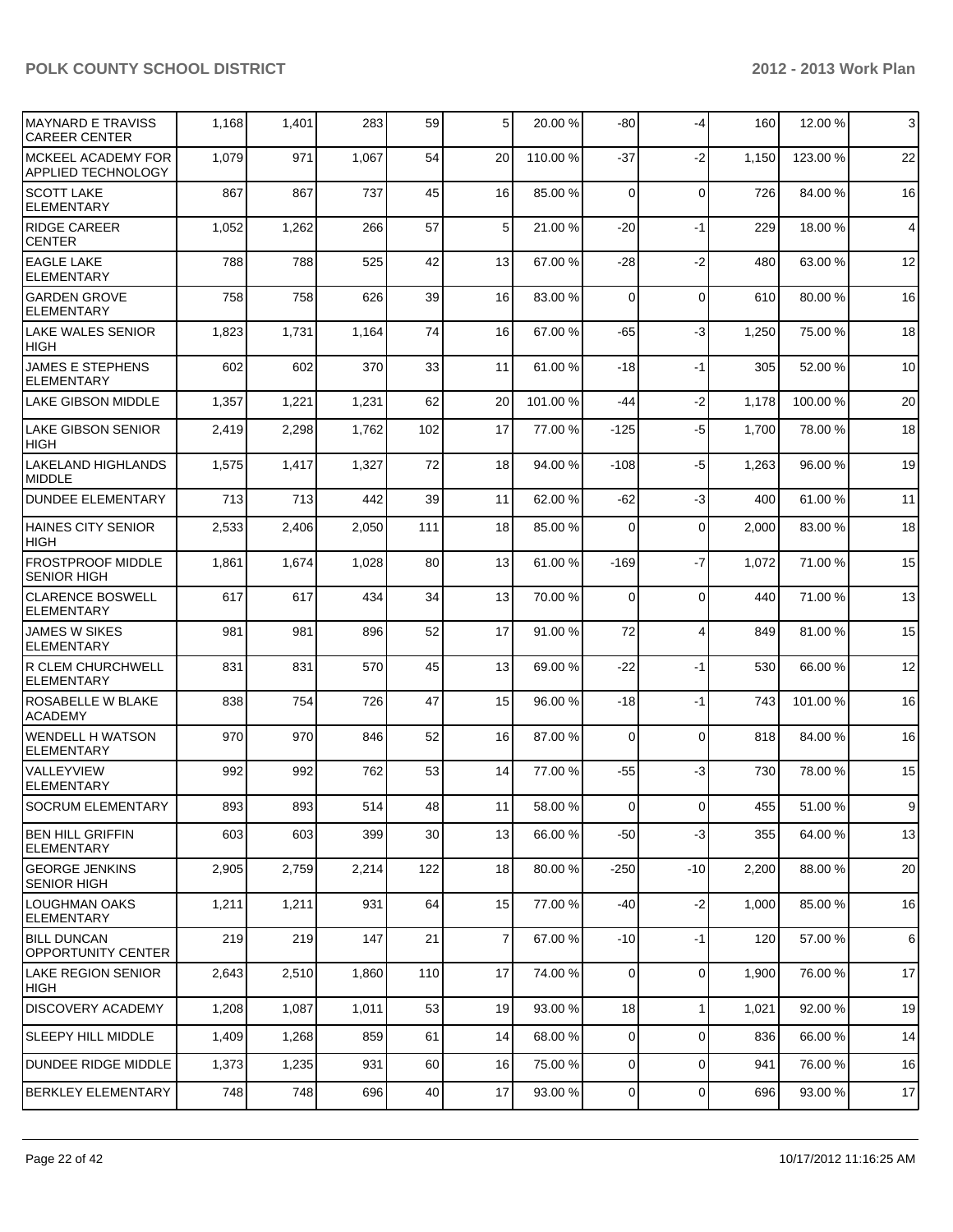| <b>PINEWOOD</b><br><b>ELEMENTARY</b>              | 753      | 753      | 639    | 40       | 16              | 85.00 % | $\Omega$     | $\Omega$       | 640      | 85.00 % | 16             |
|---------------------------------------------------|----------|----------|--------|----------|-----------------|---------|--------------|----------------|----------|---------|----------------|
| <b>SANDHILL</b><br><b>IELEMENTARY</b>             | 856      | 856      | 686    | 46       | 15              | 80.00 % | $\Omega$     | $\Omega$       | 683      | 80.00%  | 15             |
| <b>RIDGEVIEW GLOBAL</b><br><b>STUDIES ACADEMY</b> | 853      | 853      | 845    | 46       | 18              | 99.00 % | $\Omega$     | $\Omega$       | 840      | 98.00 % | 18             |
| IDWIGHT C SMITH<br><b>CENTER</b>                  | 285      | 285      | 98     | 24       | $\vert$         | 34.00 % | $\Omega$     | $\Omega$       | $\Omega$ | 0.00%   | $\mathbf 0$    |
| <b>IDR N E ROBERTS</b><br><b>ELEMENTARY</b>       | 850      | 850      | 634    | 46       | 14              | 75.00 % | $\Omega$     | $\Omega$       | 580      | 68.00 % | 13             |
| <b>R BRUCE WAGNER</b><br><b>ELEMENTARY</b>        | 962      | 962      | 778    | 52       | 15              | 81.00%  | $\Omega$     | $\Omega$       | 765      | 80.00%  | 15             |
| KAREN M SIEGEL<br><b>CENTER</b>                   | 304      | 304      | 151    | 25       | 6 <sup>1</sup>  | 50.00 % | $\mathbf{0}$ | $\Omega$       | 135      | 44.00%  | $\overline{5}$ |
| <b>CHAIN OF LAKES</b><br><b>ELEMENTARY</b>        | 1,083    | 1,083    | 919    | 57       | 16              | 85.00 % | 36           | $\overline{2}$ | 942      | 84.00%  | 16             |
| <b>RIDGE COMMUNITY</b><br> HIGH SCHOOL            | 2,523    | 2,396    | 2,134  | 108      | 20              | 89.00 % | $\Omega$     | $\Omega$       | 2,116    | 88.00 % | 20             |
| <b>HIGHLANDS GROVE</b><br>IELEMENTARY             | 868      | 868      | 700    | 47       | 15              | 81.00 % | $\Omega$     | $\Omega$       | 665      | 77.00 % | 14             |
| <b>SLEEPY HILL</b><br>ELEMENTARY                  | 922      | 922      | 697    | 50       | 14              | 76.00 % | $-66$        | $-3$           | 654      | 76.00 % | 14             |
| <b>LAUREL ELEMENTARY</b>                          | 881      | 881      | 504    | 46       | 11              | 57.00 % | $-88$        | $-4$           | 496      | 63.00%  | 12             |
| <b>LAKE MARION CREEK</b><br><b>SCHOOL</b>         | 1,192    | 1,192    | 848    | 56       | 15              | 71.00 % | $\Omega$     | $\Omega$       | 787      | 66.00 % | 14             |
| TENOROC SENIOR                                    | 1,942    | 1,844    | 1,244  | 80       | 16              | 67.00 % | $\Omega$     | $\mathbf 0$    | 1,300    | 70.00%  | 16             |
| <b>PALMETTO</b><br><b>ELEMENTARY SCHOOL</b>       | 872      | 872      | 760    | 47       | 16              | 87.00 % | $\Omega$     | $\Omega$       | 760      | 87.00 % | 16             |
| <b>HORIZONS</b><br><b>ELEMENTARY SCHOOL</b>       | 864      | 864      | 772    | 47       | 16              | 89.00 % | $\Omega$     | $\Omega$       | 752      | 87.00 % | 16             |
| <b>SPESSARD HOLLAND</b><br><b>ELEMENTARY</b>      | 952      | 952      | 756    | 51       | 15              | 79.00 % | 88           | $\overline{4}$ | 796      | 77.00 % | 14             |
| Davenport School of the<br>Arts (New)             | 1,612    | 1,450    | 730    | 76       | 10 <sup>1</sup> | 50.00 % | $\Omega$     | $\mathbf 0$    | 900      | 62.00%  | 12             |
| <b>Highland City Baseball</b><br>Park             | $\Omega$ | $\Omega$ | 0      | $\Omega$ | $\Omega$        | 0.00%   | $\Omega$     | $\Omega$       | $\Omega$ | 0.00%   | $\mathbf 0$    |
|                                                   | 128,483  | 123,161  | 88,783 | 6,239    | 14              | 72.09%  | $-3,776$     | $-194$         | 88,210   | 73.89%  | 15             |

The COFTE Projected Total (88,210) for 2016 - 2017 must match the Official Forecasted COFTE Total (88,210 ) for 2016 - 2017 before this section can be completed. In the event that the COFTE Projected Total does not match the Official forecasted COFTE, then the Balanced Projected COFTE Table should be used to balance COFTE.

| Projected COFTE for 2016 - 2017 |        |  |  |  |  |  |  |  |
|---------------------------------|--------|--|--|--|--|--|--|--|
| Elementary (PK-3)               | 29,695 |  |  |  |  |  |  |  |
| Middle (4-8)                    | 33,348 |  |  |  |  |  |  |  |
| High (9-12)                     | 25,167 |  |  |  |  |  |  |  |
|                                 | 88,210 |  |  |  |  |  |  |  |

| <b>Grade Level Type</b> | <b>Balanced Projected</b><br>COFTE for 2016 - 2017 |
|-------------------------|----------------------------------------------------|
| Elementary (PK-3)       |                                                    |
| Middle (4-8)            |                                                    |
| High (9-12)             |                                                    |
|                         | 88,210                                             |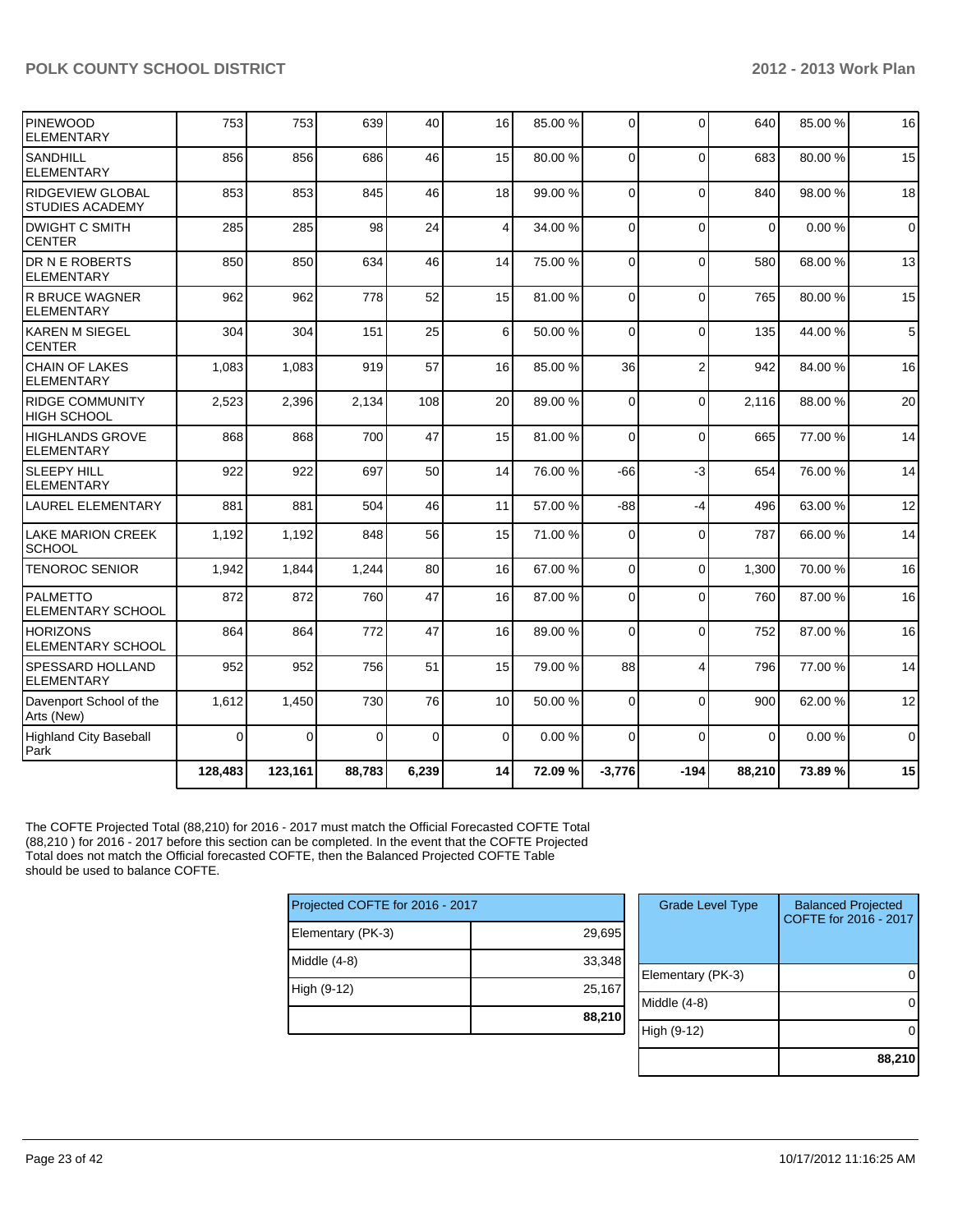#### **Relocatable Replacement**

Number of relocatable classrooms clearly identified and scheduled for replacement in the school board adopted financially feasible 5-year district work program.

| Location                              | $2012 - 2013$ | $2013 - 2014$ | $2014 - 2015$ | $2015 - 2016$ | $2016 - 2017$ | Year 5 Total    |
|---------------------------------------|---------------|---------------|---------------|---------------|---------------|-----------------|
| <b>ISOUTHWEST MIDDLE</b>              |               |               | 12            | 12            |               | 32 <sub>l</sub> |
| <b>IEASTSIDE ELEMENTARY</b>           |               |               |               |               |               | 12 <sub>l</sub> |
| IWINTER HAVEN SENIOR HIGH             |               |               |               |               |               | 3I              |
| <b>IFORT MEADE MIDDLE SENIOR HIGH</b> |               |               |               |               |               |                 |
| IAUBURNDALE SENIOR HIGH               | 5             |               |               |               |               | 5 <sub>l</sub>  |
| IMULBERRY MIDDLE                      | 6             |               |               |               |               | 6 I             |
| <b>IJAMES W SIKES ELEMENTARY</b>      |               |               | 12            |               |               | 23              |
| <b>ICHAIN OF LAKES ELEMENTARY</b>     |               |               | 10            | 10            |               | 22              |
| Total Relocatable Replacements:       | 16            |               | 38            | 34            | 17            | 105             |

#### **Charter Schools Tracking**

Information regarding the use of charter schools.

| Location-Type              | # Relocatable<br>units or<br>permanent<br>classrooms | Owner           | <b>Year Started or</b><br>Scheduled | <b>Student</b><br><b>Stations</b> | <b>Students</b><br>Enrolled | Years in<br>Contract | <b>Total Charter</b><br><b>Students</b><br>projected for<br>2016 - 2017 |
|----------------------------|------------------------------------------------------|-----------------|-------------------------------------|-----------------------------------|-----------------------------|----------------------|-------------------------------------------------------------------------|
| Achievement Academy        |                                                      | 8 PRIVATE       | 1997                                | 102                               | 102                         | 15                   | 200                                                                     |
| <b>Berkley Accelerated</b> |                                                      | 23 PRIVATE      | 2004                                | 506                               | 464                         | 15                   | 500                                                                     |
| <b>Berkley Charter</b>     |                                                      | 45 COMBINATION  | 2003                                | 696                               | 696                         | 15                   | 696                                                                     |
| <b>Compass Middle</b>      |                                                      | 9 SCHOOL BOARD  | 2002                                | 200                               | 160                         | 5                    | 220                                                                     |
| <b>Babson Park Elem</b>    |                                                      | 29 SCHOOL BOARD | 2004                                | 509                               | 468                         | 5                    | 500                                                                     |
| Discovery Academy          |                                                      | 52 SCHOOL BOARD | 2001                                | 1,135                             | 980                         | 9                    | 1,031                                                                   |
| Hartridge Academy          |                                                      | 2 LEASE RENT    | 2001                                | 300                               | 224                         | 15                   | 300                                                                     |
| <b>Hillcrest Elem</b>      |                                                      | 36 SCHOOL BOARD | 2004                                | 751                               | 585                         | 5                    | 751                                                                     |
| Janie Howard Wilson        |                                                      | 44 SCHOOL BOARD | 2004                                | 620                               | 515                         | 5                    | 530                                                                     |
| Lake Wales Senior          |                                                      | 75 SCHOOL BOARD | 2004                                | 1,823                             | 1,230                       | 5                    | 1,350                                                                   |
| McKeel Academy             |                                                      | 53 SCHOOL BOARD | 1998                                | 1,100                             | 1,050                       |                      | 1,250                                                                   |
| <b>McKeel Elem</b>         |                                                      | 20 PRIVATE      | 2003                                | 348                               | 348                         | 15                   | 640                                                                     |
| Our Children's Academy     |                                                      | 13 PRIVATE      | 2006                                | 126                               | 193                         | 3                    | 400                                                                     |
| <b>PSC Collegiate</b>      |                                                      | 6 PRIVATE       | 2004                                | 25                                | 275                         | 7                    | 275                                                                     |
| Polk Avenue Elementary     |                                                      | 35 COMBINATION  | 2004                                | 546                               | 500                         | 5                    | 600                                                                     |
| <b>Ridgeview Global</b>    |                                                      | 42 SCHOOL BOARD | 2001                                | 850                               | 850                         | 15                   | 850                                                                     |
| South McKeel               |                                                      | 60 LEASE RENT   | 2006                                | 1,164                             | 1,164                       | 15                   | 1,164                                                                   |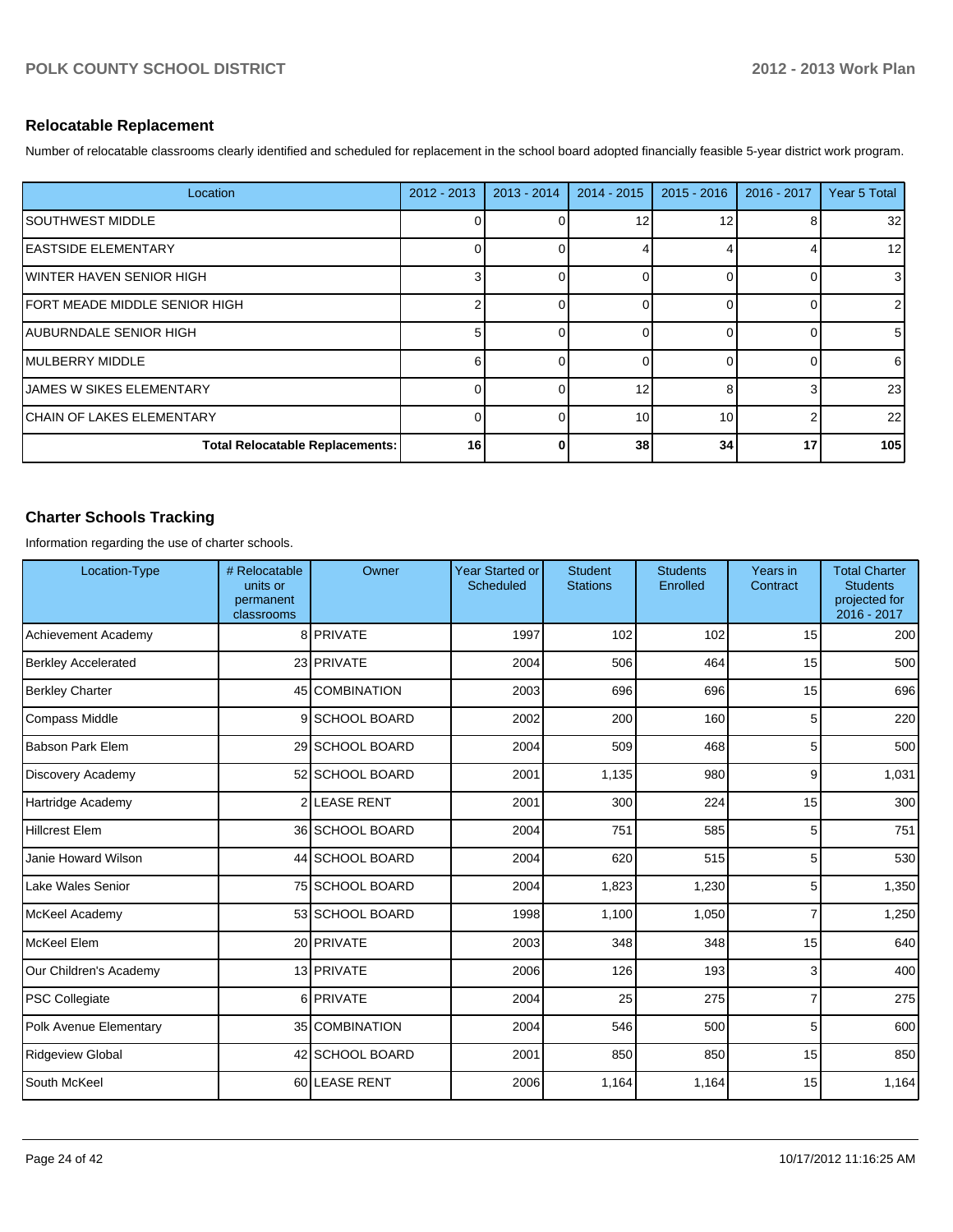| <b>Lakeland Montessori</b>    |     | 5 PRIVATE       | 2004 | 90     | 89     |                | 200    |
|-------------------------------|-----|-----------------|------|--------|--------|----------------|--------|
| <b>Bok Academy</b>            |     | 27 COMBINATION  | 2008 | 575    | 570    | 15             | 570    |
| PCC Chain of Lakes            |     | 9LEASE RENT     | 2006 | 225    | 280    | 10             | 300    |
| Montessori Middle             |     | 3 LEASE RENT    | 2010 | 60     | 50     | 4              | 100    |
| New Beginnings High School    |     | 17 LEASE RENT   | 2011 | 450    | 379    | 5              | 1,500  |
| Our Children's Middle Academy |     | 4 LEASE RENT    | 2012 | 110    | 55     | 6              | 200    |
| Polk Pre-Collegiate Academy   |     | 2 LEASE RENT    | 2011 | 54     | 25     | 5 <sup>1</sup> | 100    |
| Kathleen Step Up Academy      |     | 12 SCHOOL BOARD | 2012 | 150    | 112    | 5              | 300    |
| Lake Gibson Step Up Academy   |     | 6 SCHOOL BOARD  | 2012 | 150    | 140    | 5              | 375    |
| Lake Region Step Up Academy   |     | 5 SCHOOL BOARD  | 2012 | 150    | 15     | 5 <sup>1</sup> | 150    |
| Teneroc Step Up Academy       |     | 6 SCHOOL BOARD  | 2012 | 150    | 40     | 5 <sup>1</sup> | 300    |
| Winter Haven Step Up Academy  |     | 6 SCHOOL BOARD  | 2012 | 150    | 150    | 5              | 300    |
| Haines City Step Up Academy   |     | 5 SCHOOL BOARD  | 2012 | 150    | 134    | 5              | 300    |
|                               | 659 |                 |      | 13,265 | 11,843 |                | 15,952 |

#### **Special Purpose Classrooms Tracking**

The number of classrooms that will be used for certain special purposes in the current year, by facility and type of classroom, that the district will, 1), not use for educational purposes, and 2), the co-teaching classrooms that are not open plan classrooms and will be used for educational purposes.

| School                                             | School Type | # of Elementary<br>K-3 Classrooms | # of Middle 4-8<br><b>Classrooms</b> | # of High 9-12<br>Classrooms | # of ESE<br>Classrooms | # of Combo<br><b>Classrooms</b> | <b>Total</b><br><b>Classrooms</b> |
|----------------------------------------------------|-------------|-----------------------------------|--------------------------------------|------------------------------|------------------------|---------------------------------|-----------------------------------|
| <b>SOUTHWEST MIDDLE</b>                            | Educational | <sup>0</sup>                      | 28                                   |                              | <sup>0</sup>           | $\overline{0}$                  | 28                                |
| <b>ICARLTON PALMORE</b><br><b>ELEMENTARY</b>       | Educational |                                   | 0                                    | r                            | $\Omega$               | 0                               | $\mathbf{1}$                      |
| LAKE SHIPP ELEMENTARY                              | Educational |                                   | $\Omega$                             | ∩                            |                        | $\Omega$                        | $\overline{4}$                    |
| JOHN SNIVELY ELEMENTARY                            | Educational |                                   | 0                                    | ∩                            | $\Omega$               | $\Omega$                        | 1                                 |
| llake alfred elementary                            | Educational |                                   | 0                                    |                              | <sup>0</sup>           | $\overline{0}$                  | $\overline{2}$                    |
| llake alfred best at<br><b>IFRUITLAND PARK</b>     | Educational | 0                                 | 0                                    | ∩                            | 8                      | 0                               | 8                                 |
| WAHNETA ELEMENTARY                                 | Educational |                                   |                                      |                              | <sup>0</sup>           | 0                               | $\overline{2}$                    |
| <b>ILEWIS ELEMENTARY</b>                           | Educational |                                   |                                      |                              | 0                      | 0                               | $\mathbf{1}$                      |
| FORT MEADE MIDDLE SENIOR<br>IHIGH                  | Educational | $\Omega$                          | 2                                    | 3                            | $\Omega$               | $\overline{0}$                  | $5\phantom{.0}$                   |
| JERE L STAMBAUGH MIDDLE                            | Educational | U                                 |                                      |                              | U                      | $\Omega$                        | 1                                 |
| <b>AUBURNDALE CENTRAL</b><br><b>ELEMENTARY</b>     | Educational | 3                                 | 0                                    | $\Omega$                     | $\Omega$               | $\overline{0}$                  | 3                                 |
| <b>WALTER CALDWELL</b><br>IELEMENTARY              | Educational | 3                                 | 0                                    | ∩                            | $\Omega$               | $\Omega$                        | 3                                 |
| <b>IEAST AREA ADULT &amp;</b><br>ICOMMUNITY SCHOOL | Educational | $\Omega$                          | 0                                    | 3                            | $\Omega$               | $\Omega$                        | 3                                 |
| IPOLK CITY ELEMENTARY                              | Educational | 2                                 | 0                                    | ∩                            | $\Omega$               | $\overline{0}$                  | $\overline{2}$                    |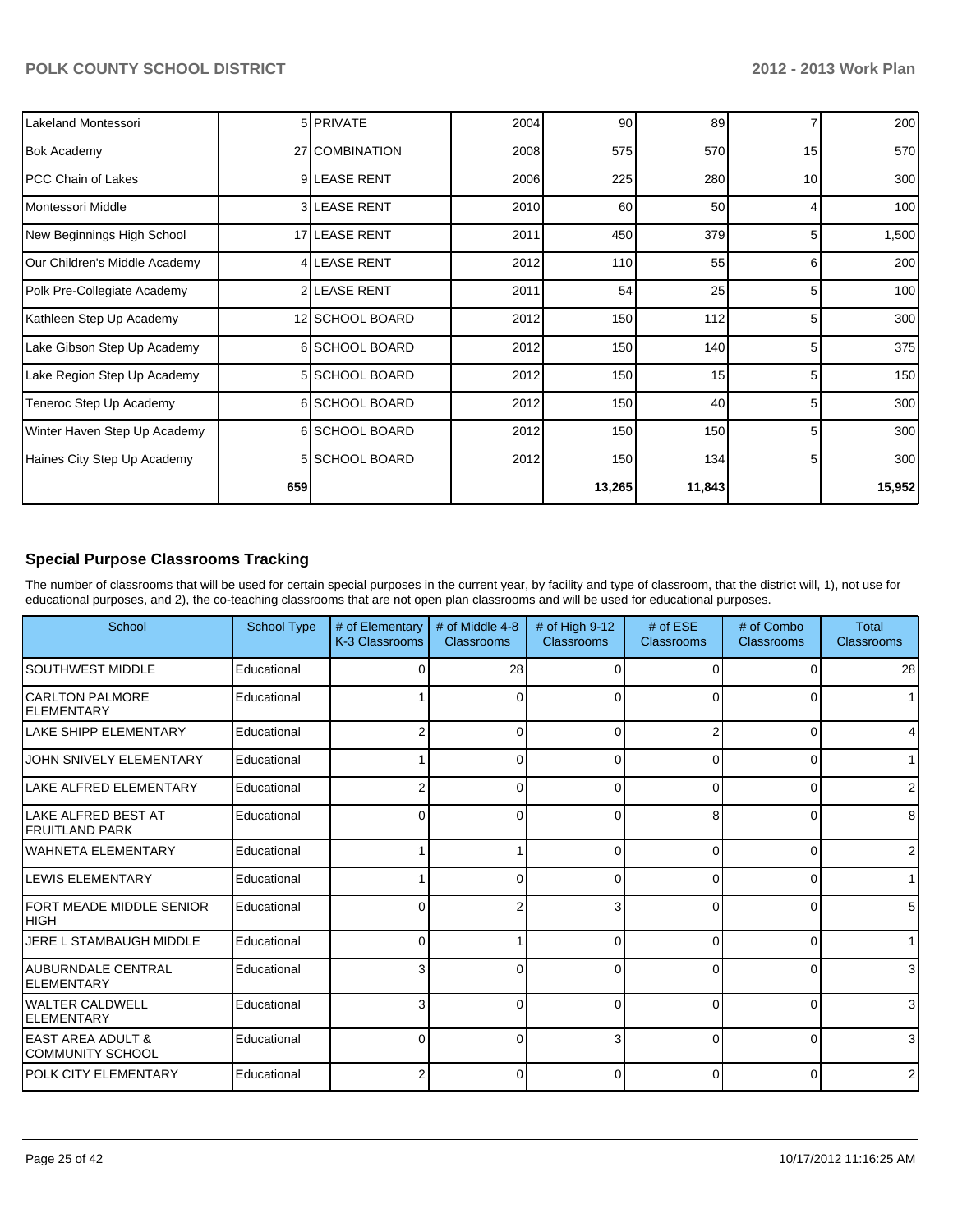| EDGAR L PADGETT<br><b>ELEMENTARY</b>                 | Educational | 3 | 0        | $\Omega$       | $\Omega$       | $\overline{0}$ | $\mathbf{3}$   |
|------------------------------------------------------|-------------|---|----------|----------------|----------------|----------------|----------------|
| <b>GAUSE ACADEMY OF APPLIED</b><br><b>TECHNOLOGY</b> | Educational | 2 | $\Omega$ | 2              | 0              | $\overline{0}$ | 4              |
| <b>CRYSTAL LAKE MIDDLE</b>                           | Educational | 0 | 1        | $\Omega$       | $\Omega$       | $\overline{0}$ | 1              |
| <b>OSCAR J POPE ELEMENTARY</b>                       | Educational | 0 | 1        | $\Omega$       | 0              | $\overline{0}$ | 1              |
| <b>EAGLE LAKE ELEMENTARY</b>                         | Educational | 2 | 1        | $\Omega$       | 0              | $\overline{0}$ | 3              |
| <b>JAMES E STEPHENS</b><br>ELEMENTARY                | Educational | 2 | 2        | $\Omega$       | 0              | 0              | 4              |
| HAINES CITY SENIOR HIGH                              | Educational | 0 | 0        | $\overline{2}$ | $\Omega$       | $\overline{0}$ | $\mathbf{2}$   |
| <b>JAMES W SIKES ELEMENTARY</b>                      | Educational |   | 0        | $\Omega$       | 0              | 0              | 1              |
| R CLEM CHURCHWELL<br><b>ELEMENTARY</b>               | Educational | 3 | 0        | $\Omega$       | $\Omega$       | $\Omega$       | $\mathbf{3}$   |
| <b>RIDGEVIEW GLOBAL STUDIES</b><br><b>ACADEMY</b>    | Educational |   | $\Omega$ | $\Omega$       | 0              | 0              | $\mathbf{1}$   |
| <b>DWIGHT C SMITH CENTER</b>                         | Educational | 0 | $\Omega$ | $\Omega$       | 12             | $\Omega$       | 12             |
| R BRUCE WAGNER ELEMENTARY                            | Educational |   | 1        | $\Omega$       |                | $\overline{0}$ | 3              |
| HIGHLANDS GROVE<br><b>ELEMENTARY</b>                 | Educational |   | 0        | $\Omega$       | 0              | 0              | 3              |
| <b>PALMETTO ELEMENTARY</b><br>SCHOOL                 | Educational | 0 | 1        | $\Omega$       | $\Omega$       | $\overline{0}$ | 1              |
| llaurel elementary                                   | Educational | 2 | 1        | $\Omega$       | $\Omega$       | $\overline{0}$ | 3              |
| <b>COMBEE ELEMENTARY</b>                             | Educational |   |          | $\Omega$       |                | 0              | 5              |
| <b>CRYSTAL LAKE ELEMENTARY</b>                       | Educational |   | 1        | $\Omega$       | $\Omega$       | 0              | $\overline{2}$ |
| PHILIP O'BRIEN ELEMENTARY                            | Educational | 2 | 0        | $\Omega$       | $\Omega$       | 0              | $\sqrt{2}$     |
| MEDULLA ELEMENTARY                                   | Educational | 0 | 2        | $\Omega$       | $\Omega$       | 1              | 3              |
| ALTA VISTA ELEMENTARY                                | Educational | 3 | 0        | $\Omega$       |                | 0              | 4              |
| DAVENPORT SCHOOL OF THE<br>ARTS (OLD)                | Educational | 5 | 6        | $\Omega$       | 0              | 0              | 11             |
| <b>DENISON MIDDLE</b>                                | Educational | 0 | 0        | $\Omega$       | 0              | 1              | $\mathbf{1}$   |
| <b>BRIGHAM ACADEMY</b>                               | Educational |   | 0        | ∩              | 0              | 0              | $\mathbf 1$    |
| <b>WESTWOOD MIDDLE</b>                               | Educational | 0 | 1        | 0              | 0              | 1              | $\overline{2}$ |
| <b>ELBERT ELEMENTARY</b>                             | Educational | 0 | 1        | $\Omega$       | 0              | 0              | 1              |
| <b>FRED G GARNER ELEMENTARY</b>                      | Educational |   | 1        | $\Omega$       | 0              | 0              | $\mathbf{2}$   |
| <b>FLORAL AVENUE ELEMENTARY</b>                      | Educational | 0 | 1        | $\Omega$       | 0              | 0              | 1              |
| <b>GIBBONS STREET ELEMENTARY</b>                     | Educational |   | 0        | $\Omega$       | 0              | 2              | 3              |
| <b>ALTURAS ELEMENTARY</b>                            | Educational |   | 0        | $\mathbf 0$    | 0              | 0              | 1              |
| <b>HIGHLAND CITY ELEMENTARY</b>                      | Educational |   | 1        | $\Omega$       | 0              | 0              | $\mathbf{2}$   |
| KINGSFORD ELEMENTARY                                 | Educational |   | 0        | $\Omega$       | 0              | 0              | 1              |
| <b>KATHLEEN ELEMENTARY</b>                           | Educational |   | 0        | $\Omega$       | 0              | 0              | $\overline{4}$ |
| <b>GRIFFIN ELEMENTARY</b>                            | Educational |   | 0        | $\mathbf 0$    | 0              | 0              | 1              |
| <b>WINSTON ELEMENTARY</b>                            | Educational |   | 0        | 0              | $\overline{0}$ | 0              | 1              |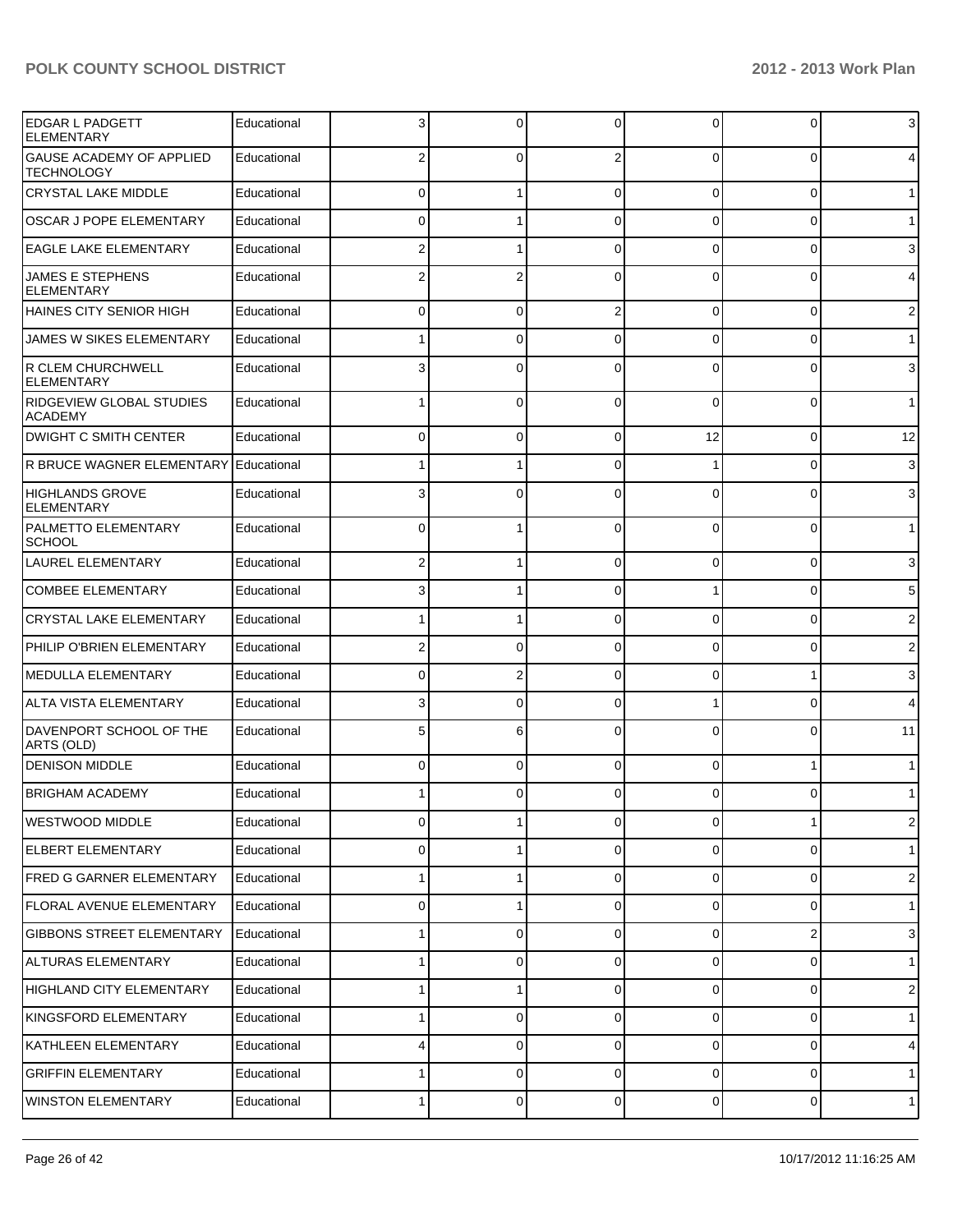| <b>IFROSTPROOF ELEMENTARY</b>                              | Educational                          |    |    |    |    |     |
|------------------------------------------------------------|--------------------------------------|----|----|----|----|-----|
| <b>IHILLCREST ELEMENTARY</b>                               | Educational                          |    |    |    |    |     |
| <b>IROOSEVELT ACADEMY OF</b><br><b>IAPPLIED TECHNOLOGY</b> | Educational                          |    |    |    |    |     |
| <b>IJANIE HOWARD WILSON</b><br><b>IELEMENTARY</b>          | Educational                          |    |    |    |    |     |
| <b>ISOCRUM ELEMENTARY</b>                                  | Educational                          |    |    |    |    |     |
| ILOUGHMAN OAKS ELEMENTARY                                  | Educational                          |    |    |    |    |     |
| Davenport School of the Arts (New)                         | Educational                          |    |    |    |    |     |
|                                                            | <b>Total Educational Classrooms:</b> | 68 | 64 | 10 | 28 | 175 |

| School                                   | <b>School Type</b> | # of Elementary<br>K-3 Classrooms | # of Middle 4-8<br><b>Classrooms</b> | # of High 9-12<br><b>Classrooms</b> | # of $ESE$<br><b>Classrooms</b> | # of Combo<br><b>Classrooms</b> | Total<br><b>Classrooms</b> |
|------------------------------------------|--------------------|-----------------------------------|--------------------------------------|-------------------------------------|---------------------------------|---------------------------------|----------------------------|
| <b>SOUTHWEST MIDDLE</b>                  | Co-Teaching        |                                   |                                      |                                     |                                 |                                 |                            |
| AUBURNDALE CENTRAL<br><b>IELEMENTARY</b> | Co-Teaching        |                                   |                                      |                                     |                                 |                                 |                            |
| IPOLK CITY ELEMENTARY                    | Co-Teaching        |                                   |                                      |                                     | $\Omega$                        | U                               |                            |
| <b>IBARTOW SENIOR HIGH</b>               | Co-Teaching        |                                   |                                      |                                     |                                 |                                 | 6                          |
| LAKE GIBSON SENIOR HIGH                  | Co-Teaching        |                                   |                                      |                                     |                                 |                                 |                            |
| <b>CHAIN OF LAKES ELEMENTARY</b>         | Co-Teaching        |                                   |                                      |                                     |                                 | 0                               |                            |
| İKINGSFORD ELEMENTARY                    | Co-Teaching        |                                   |                                      |                                     | $\Omega$                        | 0                               | 3 <sup>l</sup>             |
| <b>GEORGE JENKINS SENIOR HIGH</b>        | Co-Teaching        |                                   |                                      | 6                                   | $\Omega$                        | ი                               | 6                          |
| <b>PINEWOOD ELEMENTARY</b>               | Co-Teaching        |                                   |                                      |                                     | $\Omega$                        |                                 |                            |
| <b>Total Co-Teaching Classrooms:</b>     |                    |                                   |                                      | 13                                  |                                 |                                 | 21                         |

#### **Infrastructure Tracking**

**Necessary offsite infrastructure requirements resulting from expansions or new schools. This section should include infrastructure information related to capacity project schedules and other project schedules (Section 4).**

The three schools slated for expansion are connected to centralized services and should not require off site infrastructure.

**Proposed location of planned facilities, whether those locations are consistent with the comprehensive plans of all affected local governments, and recommendations for infrastructure and other improvements to land adjacent to existing facilities. Provisions of 1013.33(12), (13) and (14) and 1013.36 must be addressed for new facilities planned within the 1st three years of the plan (Section 5).**

23 classrooms at James Sikes Elementary

22 classrooms at Chain of Lakes Elementary

16 classrooms at Eastside Elementary

**Consistent with Comp Plan?** Yes

#### **Net New Classrooms**

The number of classrooms, by grade level and type of construction, that were added during the last fiscal year.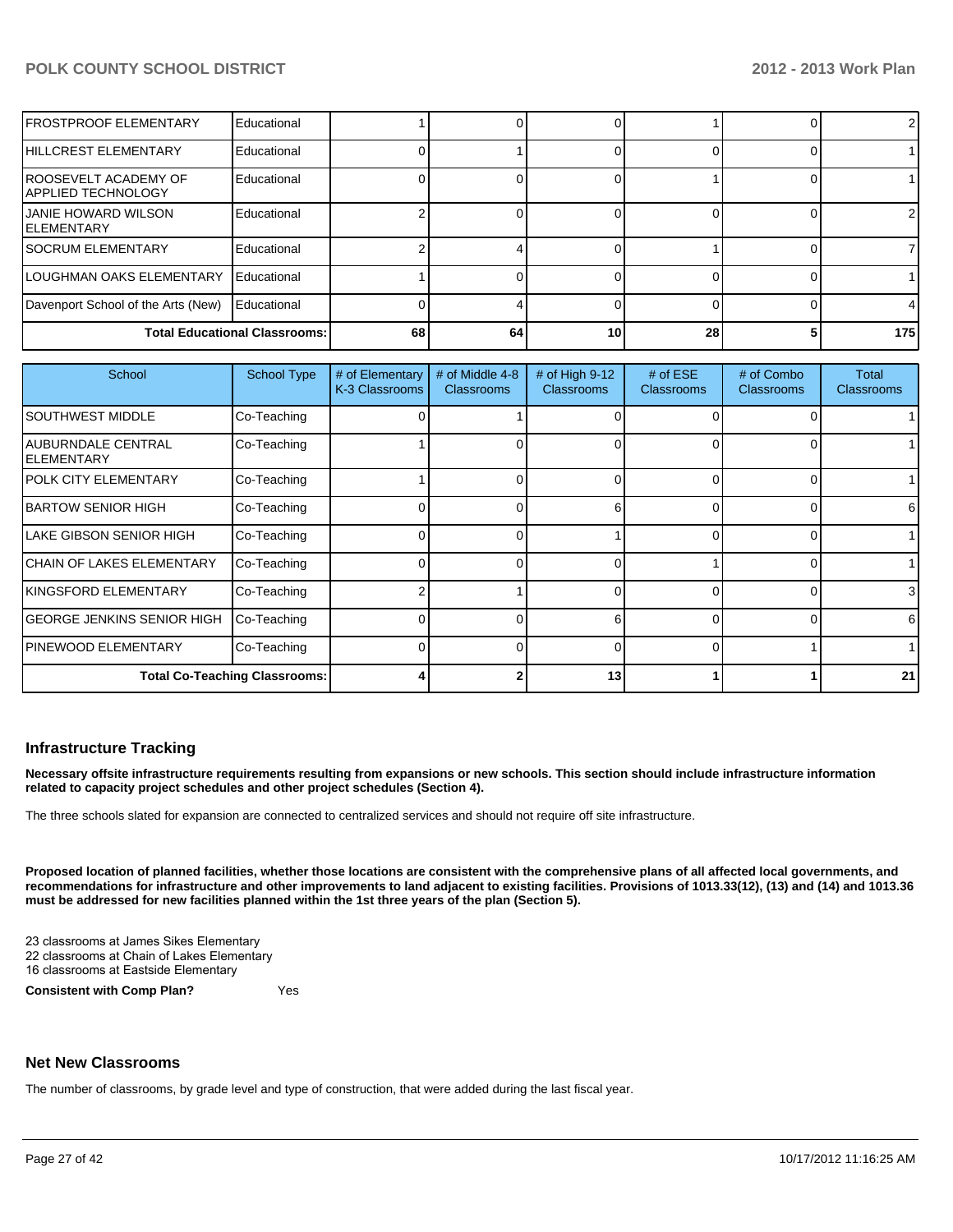| List the net new classrooms added in the 2011 - 2012 fiscal year.                                                                                       | Llist the net new classrooms to be added in the 2012 - 2013 fiscal<br>Ivear. |                            |                                |                                                                        |                               |                             |                                 |                        |
|---------------------------------------------------------------------------------------------------------------------------------------------------------|------------------------------------------------------------------------------|----------------------------|--------------------------------|------------------------------------------------------------------------|-------------------------------|-----------------------------|---------------------------------|------------------------|
| "Classrooms" is defined as capacity carrying classrooms that are added to increase<br>capacity to enable the district to meet the Class Size Amendment. |                                                                              |                            |                                | Totals for fiscal year 2012 - 2013 should match totals in Section 15A. |                               |                             |                                 |                        |
| Location                                                                                                                                                | $2011 - 2012$ #<br>Permanent                                                 | $2011 - 2012$ #<br>Modular | $2011 - 2012$ #<br>Relocatable | $2011 - 2012$<br>Total                                                 | $2012 - 2013 \#$<br>Permanent | $2012 - 2013 \#$<br>Modular | $2012 - 2013 \#$<br>Relocatable | $2012 - 2013$<br>Total |
| Elementary (PK-3)                                                                                                                                       |                                                                              |                            |                                |                                                                        |                               |                             |                                 |                        |
| Middle (4-8)                                                                                                                                            |                                                                              |                            |                                |                                                                        |                               |                             |                                 |                        |
| High (9-12)                                                                                                                                             | 90                                                                           |                            |                                | 90 <sup>1</sup>                                                        |                               |                             |                                 |                        |
|                                                                                                                                                         | 90                                                                           |                            |                                | 90 <sub>1</sub>                                                        |                               |                             |                                 |                        |

#### **Relocatable Student Stations**

Number of students that will be educated in relocatable units, by school, in the current year, and the projected number of students for each of the years in the workplan.

| <b>Site</b>                                        | $2012 - 2013$ | $2013 - 2014$ | $2014 - 2015$ | $2015 - 2016$ | $2016 - 2017$ | 5 Year Average |
|----------------------------------------------------|---------------|---------------|---------------|---------------|---------------|----------------|
| <b>LAKELAND SENIOR HIGH</b>                        | 75            | 50            | 50            | 50            | 50            | 55             |
| LOIS COWLES HARRISON CENTER FOR THE<br><b>ARTS</b> | $\Omega$      | $\Omega$      | $\Omega$      | $\Omega$      | 25            | 5              |
| <b>LAWTON CHILES MIDDLE ACADEMY</b>                | $\Omega$      | $\Omega$      | $\mathbf 0$   | $\Omega$      | $\mathbf 0$   | $\mathbf 0$    |
| <b>SOUTHWEST MIDDLE</b>                            | 909           | 877           | 877           | 877           | 638           | 836            |
| <b>CARLTON PALMORE ELEMENTARY</b>                  | 58            | 36            | 36            | 36            | 18            | 37             |
| <b>WEST AREA ADULT SCHOOL</b>                      | 100           | 75            | 50            | $\Omega$      | 0             | 45             |
| <b>CLEVELAND COURT ELEMENTARY</b>                  | 76            | 76            | 76            | 76            | 76            | 76             |
| <b>INWOOD ELEMENTARY</b>                           | 141           | 141           | 141           | 141           | 123           | 137            |
| LAKE SHIPP ELEMENTARY                              | 61            | 61            | 61            | 61            | 61            | 61             |
| JOHN SNIVELY ELEMENTARY                            | 259           | 223           | 223           | 223           | 205           | 227            |
| LAKE ALFRED-ADDAIR MIDDLE                          | 37            | 37            | 37            | 37            | 37            | 37             |
| LAKE ALFRED ELEMENTARY                             | 22            | 22            | 22            | 22            | 22            | 22             |
| LAKE ALFRED BEST AT FRUITLAND PARK                 | $\Omega$      | $\Omega$      | $\Omega$      | $\Omega$      | $\Omega$      | $\Omega$       |
| <b>WAHNETA ELEMENTARY</b>                          | 224           | 202           | 202           | 202           | 104           | 187            |
| JEWETT MIDDLE ACADEMY                              | 66            | 66            | 66            | 66            | 66            | 66             |
| JEWETT SCHOOL OF THE ARTS                          | 150           | 150           | 150           | 150           | 150           | 150            |
| <b>LEWIS ELEMENTARY</b>                            | 134           | 116           | 116           | 116           | 80            | 112            |
| <b>GAUSE RIVERSIDE ACADEMY</b>                     | $\Omega$      | $\Omega$      | $\Omega$      | $\Omega$      | $\Omega$      | $\Omega$       |
| <b>FORT MEADE MIDDLE SENIOR HIGH</b>               | 191           | 191           | 191           | 191           | 191           | 191            |
| <b>ANNA WOODBURY ELEMENTARY</b>                    | 18            | 18            | 18            | 18            | 18            | 18             |
| <b>AUBURNDALE SENIOR HIGH</b>                      | 125           | $\Omega$      | $\Omega$      | $\Omega$      | $\Omega$      | 25             |
| JERE L STAMBAUGH MIDDLE                            | 20            | 20            | 20            | 20            | 20            | 20             |
|                                                    |               |               |               |               |               |                |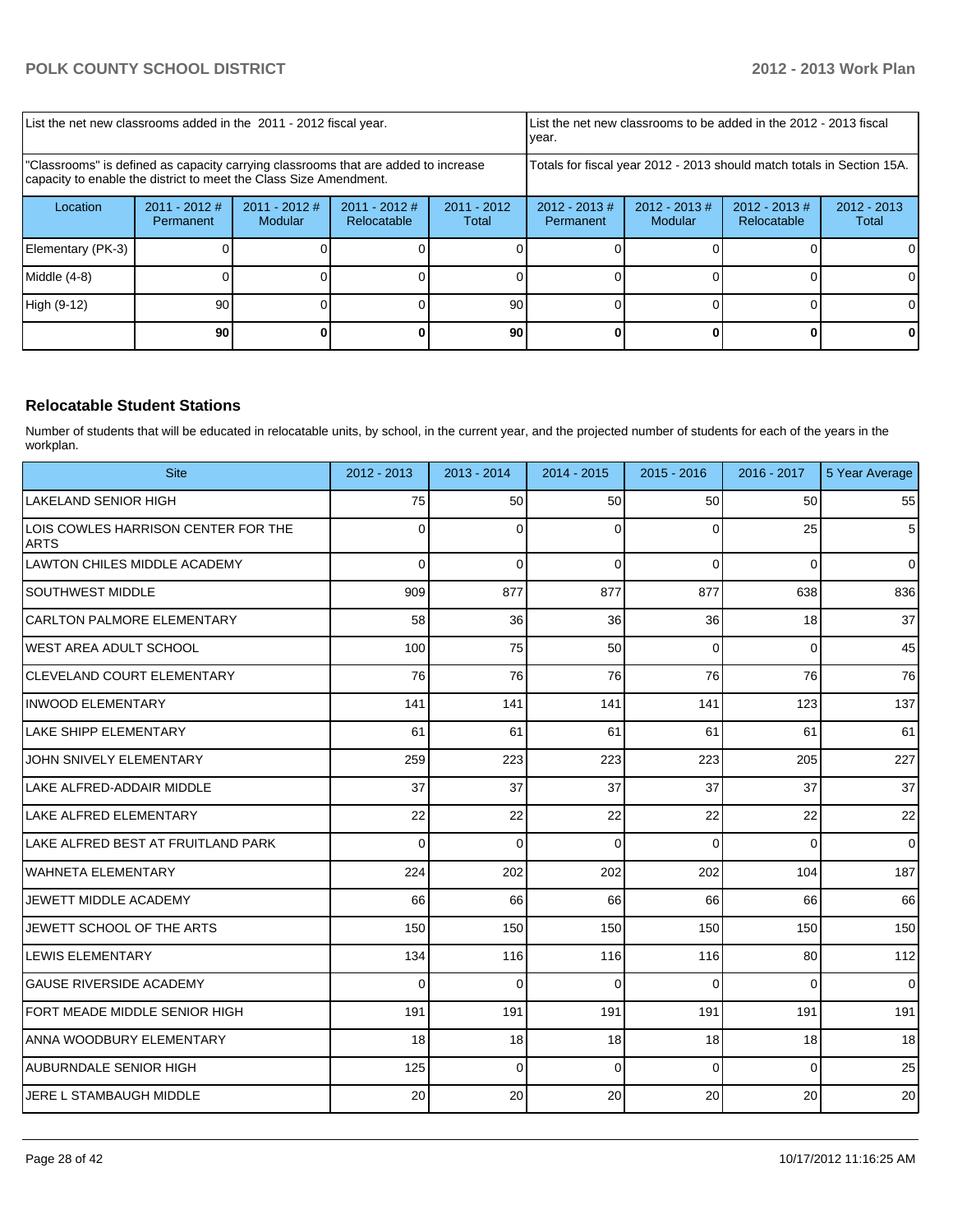| LENA VISTA ELEMENTARY                         | 329 | 319             | 319             | 319             | 243            | 306             |
|-----------------------------------------------|-----|-----------------|-----------------|-----------------|----------------|-----------------|
| AUBURNDALE CENTRAL ELEMENTARY                 | 144 | 126             | 126             | 126             | 104            | 125             |
| WALTER CALDWELL ELEMENTARY                    | 299 | 261             | 261             | 261             | 239            | 264             |
| <b>EAST AREA ADULT &amp; COMMUNITY SCHOOL</b> | 215 | 125             | 125             | 125             | 125            | 143             |
| POLK CITY ELEMENTARY                          | 134 | 94              | 76              | 76              | 58             | 88              |
| <b>BARTOW SENIOR HIGH</b>                     | 112 | 112             | 112             | 137             | 137            | 122             |
| SOUTH CENTRAL ADULT & COMMUNITY SCHOOL        | 0   | 0               | 0               | $\Omega$        | $\Omega$       | $\overline{0}$  |
| <b>BARTOW MIDDLE</b>                          | 242 | 176             | 176             | 176             | 176            | 189             |
| <b>EDGAR L PADGETT ELEMENTARY</b>             | 0   | 0               | 0               | $\Omega$        | $\Omega$       | $\overline{0}$  |
| GAUSE ACADEMY OF APPLIED TECHNOLOGY           | 206 | 206             | 206             | 206             | 188            | 202             |
| <b>CRYSTAL LAKE MIDDLE</b>                    | 242 | 240             | 240             | 240             | 220            | 236             |
| OSCAR J POPE ELEMENTARY                       | 62  | 40              | 40              | 40              | 40             | 44              |
| MAYNARD E TRAVISS CAREER CENTER               | 227 | 169             | 169             | 169             | 147            | 176             |
| MCKEEL ACADEMY FOR APPLIED TECHNOLOGY         | 37  | 37              | 37              | 37              | $\Omega$       | 30 <sup>°</sup> |
| <b>SCOTT LAKE ELEMENTARY</b>                  | 18  | 18              | 18              | 18              | 18             | 18              |
| <b>RIDGE CAREER CENTER</b>                    | 487 | 467             | 467             | 467             | 467            | 471             |
| <b>EAGLE LAKE ELEMENTARY</b>                  | 122 | 122             | 122             | 122             | 89             | 115             |
| <b>GARDEN GROVE ELEMENTARY</b>                | 138 | 156             | 156             | 156             | 156            | 152             |
| LAKE WALES SENIOR HIGH                        | 115 | 90              | 90              | 90              | 50             | 87              |
| JAMES E STEPHENS ELEMENTARY                   | 18  | 18              | 18              | 18              | $\Omega$       | 14              |
| LAKE GIBSON MIDDLE                            | 203 | 159             | 159             | 159             | 159            | 168             |
| LAKE GIBSON SENIOR HIGH                       | 425 | 325             | 325             | 325             | 300            | 340             |
| LAKELAND HIGHLANDS MIDDLE                     | 365 | 301             | 301             | 301             | 257            | 305             |
| <b>DUNDEE ELEMENTARY</b>                      | 80  | 40              | 40              | 40              | 40             | 48              |
| <b>HAINES CITY SENIOR HIGH</b>                | 0   | 0               | 0               | 0               | $\Omega$       | $\overline{0}$  |
| <b>FROSTPROOF MIDDLE SENIOR HIGH</b>          | 269 | 100             | 100             | 100             | 100            | 134             |
| <b>CLARENCE BOSWELL ELEMENTARY</b>            | 15  | 10 <sup>1</sup> | 10 <sup>1</sup> | 10 <sup>1</sup> | 10             | 11              |
| JAMES W SIKES ELEMENTARY                      | 374 | 312             | 272             | 272             | $\mathbf 0$    | 246             |
| R CLEM CHURCHWELL ELEMENTARY                  | 112 | 112             | 112             | 112             | 90             | 108             |
| ROSABELLE W BLAKE ACADEMY                     | 72  | 72              | 72              | 72              | 54             | 68              |
| RIDGEVIEW GLOBAL STUDIES ACADEMY              | 0   | 0               | 0               | $\overline{0}$  | $\mathbf{0}$   | $\overline{0}$  |
| DWIGHT C SMITH CENTER                         | 0   | 0               | 0               | $\Omega$        | $\overline{0}$ | $\overline{0}$  |
| DR N E ROBERTS ELEMENTARY                     | 0   | 0               | 0               | $\Omega$        | $\overline{0}$ | $\overline{0}$  |
| R BRUCE WAGNER ELEMENTARY                     | 100 | 100             | 100             | 100             | 100            | 100             |
| KAREN M SIEGEL CENTER                         | 70  | 70              | 70              | 70              | 70             | 70              |
| CHAIN OF LAKES ELEMENTARY                     | 365 | 347             | 347             | $\overline{0}$  | $\mathbf 0$    | 212             |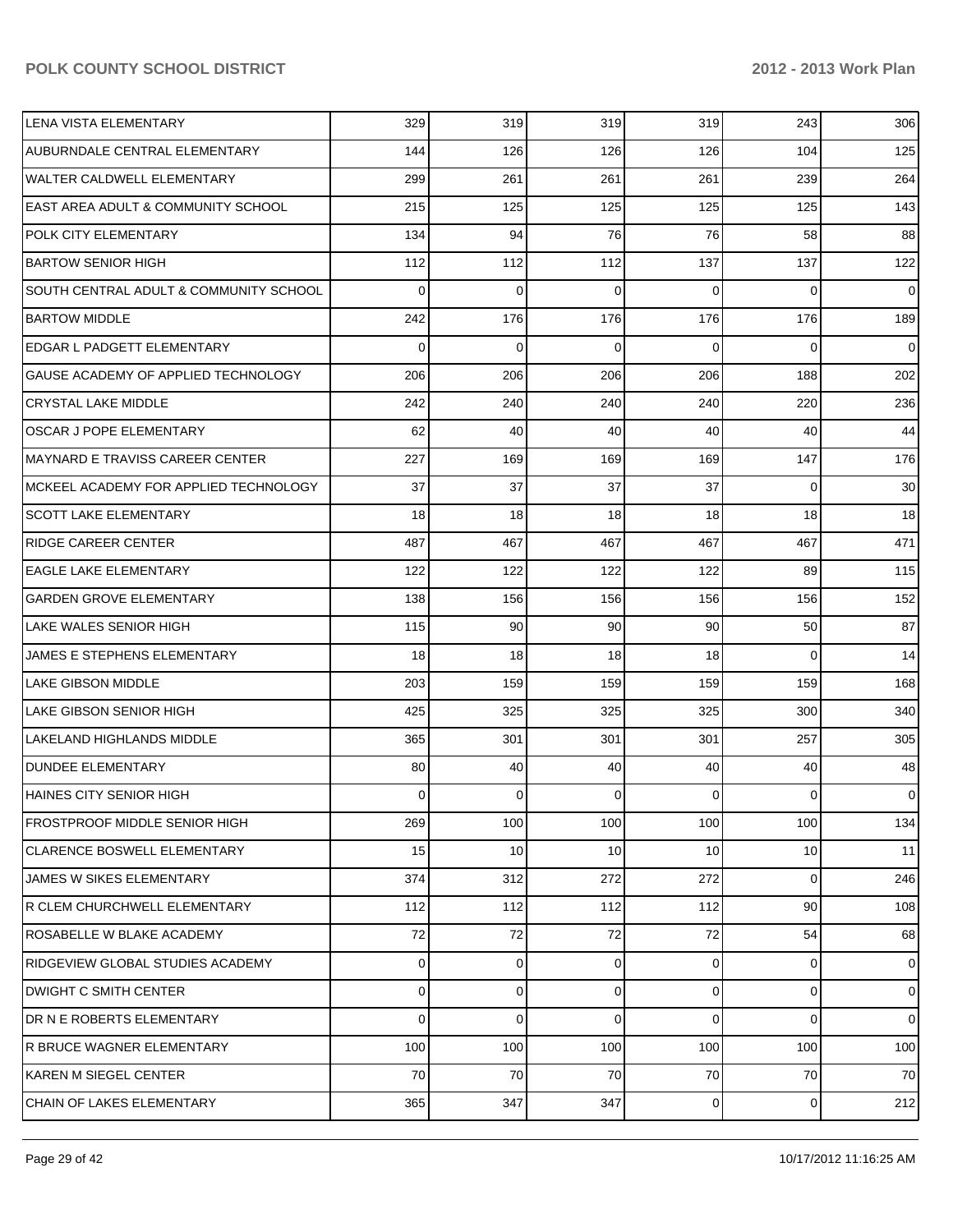| RIDGE COMMUNITY HIGH SCHOOL          | $\overline{0}$ | 0   | 0               | $\overline{0}$  | $\mathbf{0}$ | $\overline{0}$  |
|--------------------------------------|----------------|-----|-----------------|-----------------|--------------|-----------------|
| <b>HIGHLANDS GROVE ELEMENTARY</b>    | 0              | 0   | 0               | $\Omega$        | $\Omega$     | $\overline{0}$  |
| <b>SLEEPY HILL ELEMENTARY</b>        | 72             | 72  | 72              | 72              | 72           | 72              |
| PALMETTO ELEMENTARY SCHOOL           | 0              | 0   | 0               | $\Omega$        | 0            | $\overline{0}$  |
| <b>TENOROC SENIOR</b>                | 0              | 0   | 0               | $\Omega$        | 0            | $\overline{0}$  |
| LAUREL ELEMENTARY                    | 0              | 0   | 0               | $\Omega$        | 0            | $\overline{0}$  |
| LAKE MARION CREEK SCHOOL             | 0              | 0   | $\Omega$        | $\Omega$        | $\Omega$     | $\overline{0}$  |
| <b>COMBEE ELEMENTARY</b>             | 136            | 100 | 100             | 100             | 95           | 106             |
| DORIS A SANDERS LEARNING CENTER      | 10             | 10  | 10              | 10              | 10           | 10 <sup>1</sup> |
| CRYSTAL LAKE ELEMENTARY              | 135            | 131 | 90              | 90              | 90           | 107             |
| <b>DIXIELAND ELEMENTARY</b>          | 112            | 112 | 72              | 72              | 54           | 84              |
| PHILIP O'BRIEN ELEMENTARY            | 15             | 15  | 15              | 15              | 15           | 15              |
| <b>MEDULLA ELEMENTARY</b>            | 118            | 95  | 95              | 64              | 64           | 87              |
| NORTH LAKELAND ELEMENTARY            | 346            | 194 | 194             | 194             | 194          | 224             |
| SOUTHWEST ELEMENTARY                 | 18             | 18  | 18              | 18              | 18           | 18              |
| <b>LINCOLN ACADEMY</b>               | 62             | 44  | 44              | 44              | 44           | 48              |
| ROCHELLE SCHOOL OF THE ARTS          | 0              | 0   | 0               | 0               | $\Omega$     | $\overline{0}$  |
| DANIEL JENKINS ACADEMY OF TECHNOLOGY | 132            | 132 | 132             | 132             | 132          | 132             |
| SHELLEY S BOONE MIDDLE               | 0              | 0   | 0               | $\Omega$        | $\Omega$     | $\overline{0}$  |
| ALTA VISTA ELEMENTARY                | 322            | 214 | 214             | 214             | 214          | 236             |
| <b>EASTSIDE ELEMENTARY</b>           | 440            | 382 | 382             | 382             | 94           | 336             |
| <b>BETHUNE ACADEMY</b>               | 0              | 0   | 0               | 0               | 0            | $\overline{0}$  |
| DAVENPORT SCHOOL OF THE ARTS (OLD)   | 183            | 139 | 139             | $\Omega$        | $\mathbf{0}$ | 92              |
| DONALD E WOODS CENTER                | 40             | 30  | 30              | 30 <sup>°</sup> | $\mathbf{0}$ | 26              |
| WINTER HAVEN SENIOR HIGH             | 0              | 0   | 0               | 0               | 0            | $\overline{0}$  |
| <b>DENISON MIDDLE</b>                | 0              | 0   | 0               | $\overline{0}$  | $\mathbf{0}$ | $\overline{0}$  |
| <b>BRIGHAM ACADEMY</b>               | 0              | 0   | 0               | $\overline{0}$  | $\mathbf{0}$ | $\overline{0}$  |
| <b>WESTWOOD MIDDLE</b>               | 317            | 176 | 176             | 176             | 154          | 200             |
| <b>ELBERT ELEMENTARY</b>             | 124            | 124 | 124             | 124             | 124          | 124             |
| FRED G GARNER ELEMENTARY             | 117            | 112 | 112             | 72              | 72           | 97              |
| <b>BARTOW ACADEMY</b>                | 22             | 22  | 22              | 22              | 22           | 22              |
| <b>FLORAL AVENUE ELEMENTARY</b>      | 153            | 131 | 131             | 131             | 113          | 132             |
| JEAN O'DELL LIFE AND LEARNING CENTER | $30$           | 30  | 30 <sup>2</sup> | 30 <sup>°</sup> | 30           | 30              |
| UNION ACADEMY                        | 110            | 88  | 88              | 88              | 88           | 92              |
| <b>GIBBONS STREET ELEMENTARY</b>     | 126            | 126 | 126             | 126             | 108          | 122             |
| <b>ALTURAS ELEMENTARY</b>            | 235            | 217 | 217             | 217             | 199          | 217             |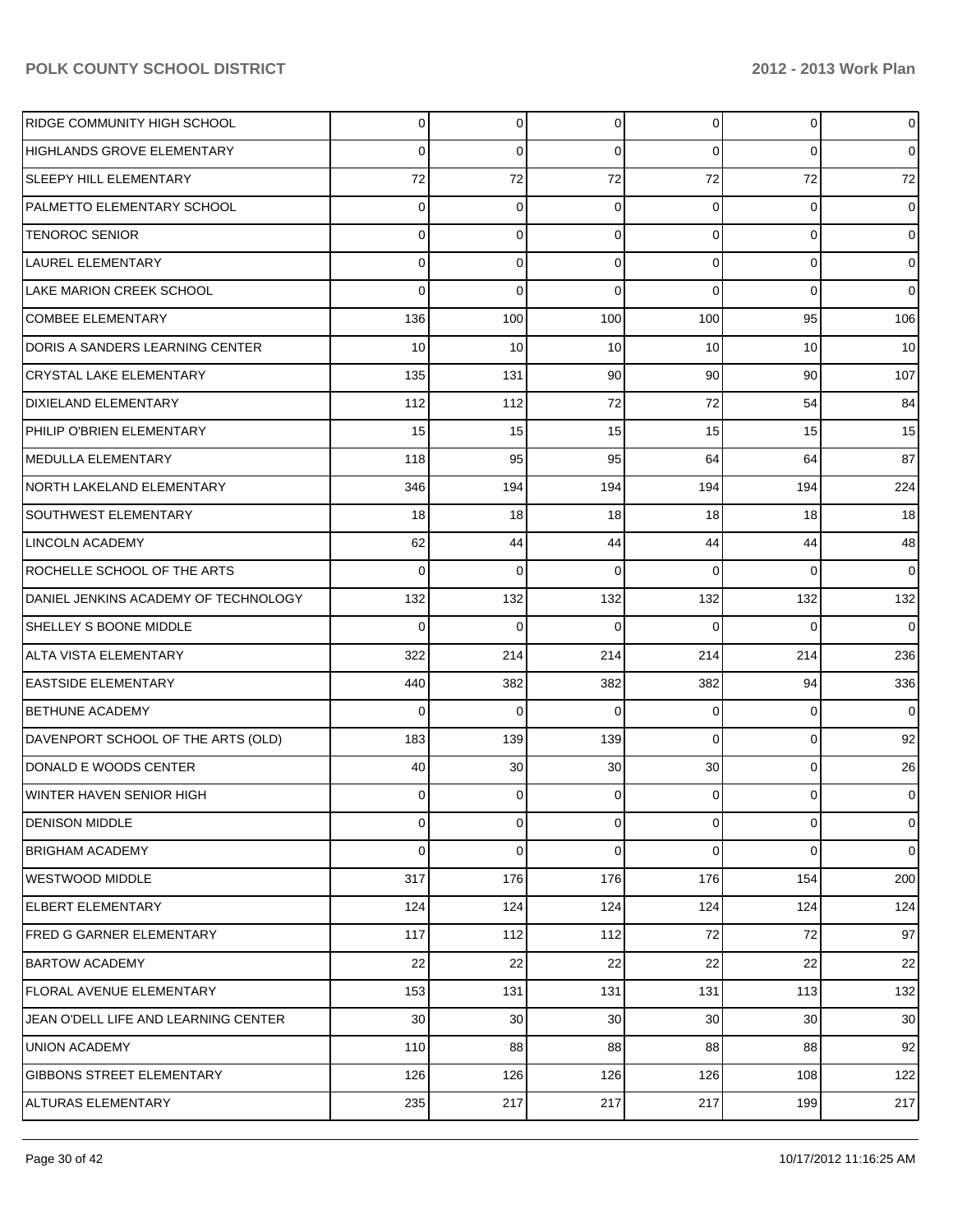| <b>HIGHLAND CITY ELEMENTARY</b>                          | 18             | 18             | 18             | 18             | 18             | 18             |
|----------------------------------------------------------|----------------|----------------|----------------|----------------|----------------|----------------|
| MULBERRY SENIOR HIGH                                     | 140            | 140            | 140            | 140            | 140            | 140            |
| <b>PURCELL ELEMENTARY</b>                                | 126            | 94             | 94             | 32             | 32             | 76             |
| KINGSFORD ELEMENTARY                                     | 267            | 267            | 267            | 267            | 267            | 267            |
| MULBERRY MIDDLE                                          | 132            | 66             | 66             | 0              | $\Omega$       | 53             |
| KATHLEEN SENIOR HIGH                                     | $\mathbf 0$    | 0              | 0              | $\Omega$       | $\Omega$       | $\overline{0}$ |
| <b>KATHLEEN MIDDLE</b>                                   | 74             | 74             | 22             | 22             | 22             | 43             |
| KATHLEEN ELEMENTARY                                      | $\Omega$       | 0              | 0              | $\Omega$       | $\Omega$       | $\overline{0}$ |
| <b>GRIFFIN ELEMENTARY</b>                                | 249            | 249            | 199            | 199            | 199            | 219            |
| JESSE KEEN ELEMENTARY                                    | 72             | 36             | 36             | 36             | 36             | 43             |
| <b>WINSTON ELEMENTARY</b>                                | 44             | 44             | 44             | 44             | $\Omega$       | 35             |
| <b>FROSTPROOF ELEMENTARY</b>                             | 36             | 36             | 36             | 36             | 18             | 32             |
| MCLAUGHLIN MIDDLE SCHOOL AND FINE ARTS<br><b>ACADEMY</b> | 0              | 22             | 22             | 22             | 22             | 18             |
| POLK AVENUE ELEMENTARY                                   | 138            | 76             | 76             | 76             | 76             | 88             |
| HILLCREST ELEMENTARY                                     | 84             | 84             | 84             | 84             | 84             | 84             |
| <b>SPOOK HILL ELEMENTARY</b>                             | 76             | 76             | 76             | 76             | 54             | 72             |
| ROOSEVELT ACADEMY OF APPLIED<br><b>TECHNOLOGY</b>        | 15             | 15             | 15             | 15             | 15             | 15             |
| JANIE HOWARD WILSON ELEMENTARY                           | 0              | $\mathbf 0$    | 0              | $\Omega$       | $\Omega$       | $\overline{0}$ |
| <b>BABSON PARK ELEMENTARY</b>                            | 79             | 79             | 79             | 79             | 79             | 79             |
| WENDELL H WATSON ELEMENTARY                              | 126            | 126            | 126            | 126            | 126            | 126            |
| <b>VALLEYVIEW ELEMENTARY</b>                             | 88             | 66             | 66             | 66             | 33             | 64             |
| SOCRUM ELEMENTARY                                        | 72             | 72             | 72             | 72             | 72             | 72             |
| BEN HILL GRIFFIN ELEMENTARY                              | $\Omega$       | 0              | $\Omega$       | $\Omega$       | $\Omega$       | $\overline{0}$ |
| <b>GEORGE JENKINS SENIOR HIGH</b>                        | 350            | 225            | 225            | 225            | 100            | 225            |
| LOUGHMAN OAKS ELEMENTARY                                 | 389            | 389            | 389            | 389            | 349            | 381            |
| BILL DUNCAN OPPORTUNITY CENTER                           | 35             | 25             | 25             | 25             | 25             | 27             |
| LAKE REGION SENIOR HIGH                                  | 0              | 0              | 0              | $\overline{0}$ | $\mathbf{0}$   | $\overline{0}$ |
| DISCOVERY ACADEMY                                        | $\overline{0}$ | 0              | 0              | 18             | 18             | 7 <sup>1</sup> |
| <b>SLEEPY HILL MIDDLE</b>                                | 213            | 191            | 191            | 191            | 191            | 195            |
| DUNDEE RIDGE MIDDLE                                      | 44             | 44             | 44             | 44             | 44             | 44             |
| BERKLEY ELEMENTARY                                       | 36             | 36             | 36             | 36             | 36             | 36             |
| PINEWOOD ELEMENTARY                                      | 36             | 36             | 36             | 36             | 36             | 36             |
| SANDHILL ELEMENTARY                                      | $\overline{0}$ | 0              | 0              | $\overline{0}$ | $\overline{0}$ | $\overline{0}$ |
| HORIZONS ELEMENTARY SCHOOL                               | $\overline{0}$ | $\overline{0}$ | $\overline{0}$ | $\overline{0}$ | $\overline{0}$ | $\overline{0}$ |
| SPESSARD HOLLAND ELEMENTARY                              | 88             | 88             | 88             | 88             | 88             | 88             |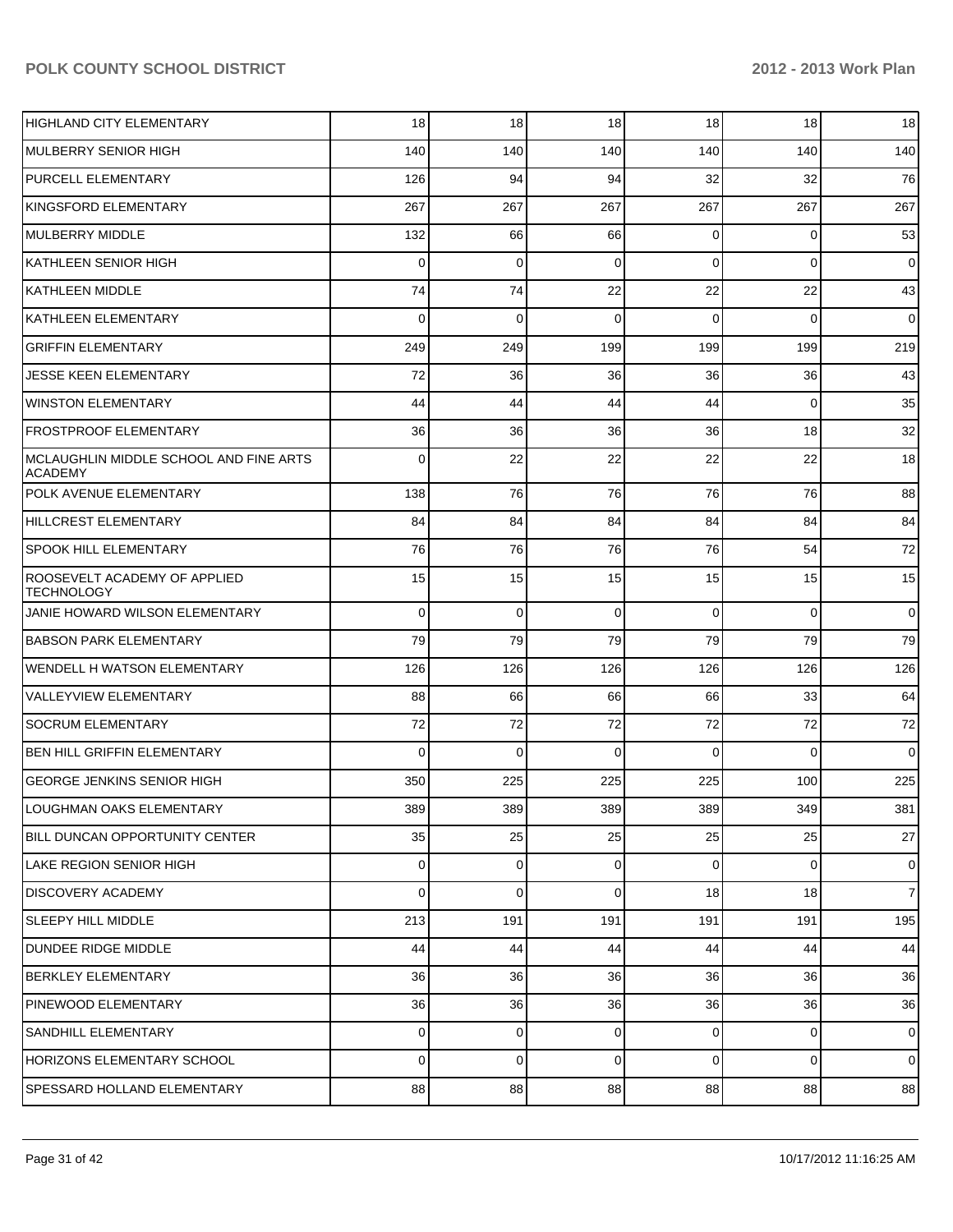| Davenport School of the Arts (New) |  |  |  |
|------------------------------------|--|--|--|
| Highland City Baseball Park        |  |  |  |

| Totals for POLK COUNTY SCHOOL DISTRICT            |        |        |        |        |        |        |
|---------------------------------------------------|--------|--------|--------|--------|--------|--------|
| Total students in relocatables by year.           | 14,665 | 12.473 | 12.207 | 11.515 | 9.707  | 12,113 |
| Total number of COFTE students projected by year. | 89,164 | 89,306 | 89.057 | 88.728 | 88.210 | 88,893 |
| Percent in relocatables by year.                  | $16\%$ | 14%    | 14%    | 13%    | $11\%$ | 14%    |

### **Leased Facilities Tracking**

Exising leased facilities and plans for the acquisition of leased facilities, including the number of classrooms and student stations, as reported in the educational plant survey, that are planned in that location at the end of the five year workplan.

| Location                                 | # of Leased<br>Classrooms 2012 -<br>2013 | <b>FISH Student</b><br><b>Stations</b> | Owner             | # of Leased<br>Classrooms 2016 -<br>2017 | <b>FISH Student</b><br><b>Stations</b> |
|------------------------------------------|------------------------------------------|----------------------------------------|-------------------|------------------------------------------|----------------------------------------|
| <b>UNION ACADEMY</b>                     | 0                                        | $\Omega$                               |                   | $\Omega$                                 | $\Omega$                               |
| POLK AVENUE ELEMENTARY                   | $\Omega$                                 | $\Omega$                               |                   | 0                                        | $\overline{0}$                         |
| <b>LAKELAND SENIOR HIGH</b>              | 0                                        |                                        | 0 Lake Bonny Park | 3                                        | 66                                     |
| LOIS COWLES HARRISON CENTER FOR THE ARTS | $\Omega$                                 | ∩                                      |                   | $\Omega$                                 | $\mathbf 0$                            |
| LAWTON CHILES MIDDLE ACADEMY             | 0                                        | ∩                                      |                   | $\Omega$                                 | $\Omega$                               |
| <b>SOUTHWEST MIDDLE</b>                  | 0                                        | $\Omega$                               |                   | $\Omega$                                 | $\Omega$                               |
| CARLTON PALMORE ELEMENTARY               | 0                                        | $\Omega$                               |                   | 0                                        | 0                                      |
| <b>WEST AREA ADULT SCHOOL</b>            | 0                                        | 0                                      |                   | 0                                        | 0                                      |
| <b>CLEVELAND COURT ELEMENTARY</b>        | 0                                        | 0                                      |                   | 0                                        | 0                                      |
| <b>COMBEE ELEMENTARY</b>                 | 0                                        | $\Omega$                               |                   | $\Omega$                                 | 0                                      |
| DORIS A SANDERS LEARNING CENTER          | 0                                        | $\Omega$                               |                   | $\Omega$                                 | 0                                      |
| <b>CRYSTAL LAKE ELEMENTARY</b>           | $\Omega$                                 | $\Omega$                               |                   | $\Omega$                                 | 0                                      |
| <b>DIXIELAND ELEMENTARY</b>              | 0                                        | $\Omega$                               |                   | $\Omega$                                 | 0                                      |
| PHILIP O'BRIEN ELEMENTARY                | $\Omega$                                 | $\Omega$                               |                   | $\Omega$                                 | 0                                      |
| <b>MEDULLA ELEMENTARY</b>                | 0                                        | $\Omega$                               |                   | $\Omega$                                 | $\Omega$                               |
| NORTH LAKELAND ELEMENTARY                | 0                                        | $\Omega$                               |                   | 0                                        | 0                                      |
| <b>SOUTHWEST ELEMENTARY</b>              | $\Omega$                                 | $\Omega$                               |                   | $\Omega$                                 | 0                                      |
| <b>LINCOLN ACADEMY</b>                   | $\Omega$                                 | $\Omega$                               |                   | $\Omega$                                 | 0                                      |
| ROCHELLE SCHOOL OF THE ARTS              | 0                                        | $\Omega$                               |                   | $\Omega$                                 | $\Omega$                               |
| DANIEL JENKINS ACADEMY OF TECHNOLOGY     | $\Omega$                                 | $\Omega$                               |                   | $\Omega$                                 | $\Omega$                               |
| SHELLEY S BOONE MIDDLE                   | 0                                        | $\Omega$                               |                   | $\Omega$                                 | 0                                      |
| <b>ALTA VISTA ELEMENTARY</b>             | 0                                        | $\Omega$                               |                   | $\Omega$                                 | 0                                      |
| <b>EASTSIDE ELEMENTARY</b>               | 0                                        | ∩                                      |                   | $\Omega$                                 | $\Omega$                               |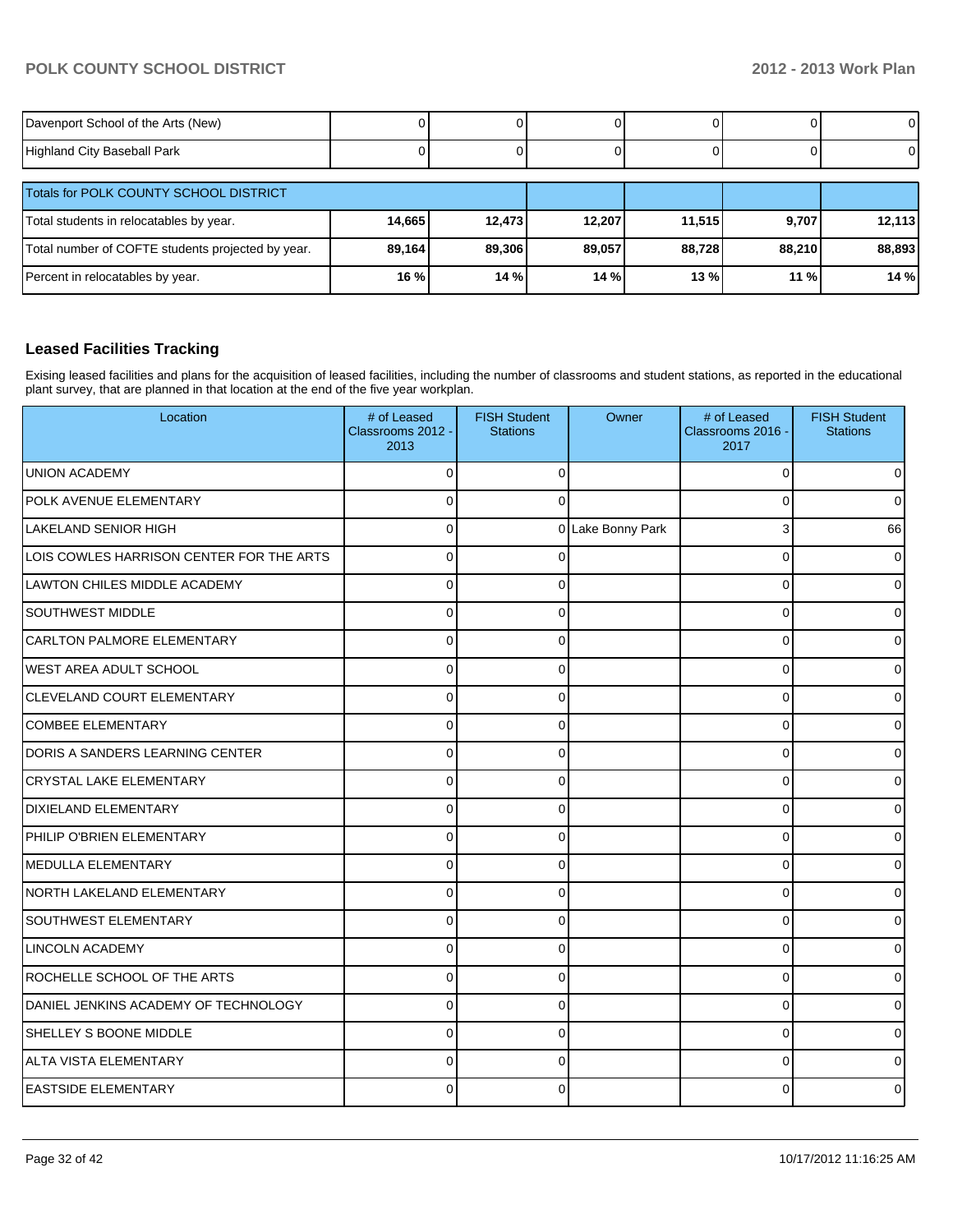| BETHUNE ACADEMY                        | $\overline{0}$ | $\Omega$ | 0 | 0              |
|----------------------------------------|----------------|----------|---|----------------|
| DAVENPORT SCHOOL OF THE ARTS (OLD)     | 0              | O        | 0 |                |
| DONALD E WOODS CENTER                  | 0              | ∩        | 0 |                |
| WINTER HAVEN SENIOR HIGH               | 0              | $\Omega$ | 0 |                |
| <b>DENISON MIDDLE</b>                  | 0              | ∩        | 0 |                |
| <b>BRIGHAM ACADEMY</b>                 | 0              | $\Omega$ | 0 |                |
| WESTWOOD MIDDLE                        | 0              | n        | 0 |                |
| ELBERT ELEMENTARY                      | $\Omega$       | $\Omega$ | 0 |                |
| FRED G GARNER ELEMENTARY               | 0              | ∩        | 0 |                |
| <b>INWOOD ELEMENTARY</b>               | 0              | $\Omega$ | 0 |                |
| LAKE SHIPP ELEMENTARY                  | 0              | n        | 0 |                |
| JOHN SNIVELY ELEMENTARY                | $\Omega$       | $\Omega$ | 0 |                |
| LAKE ALFRED-ADDAIR MIDDLE              | 0              | n        | 0 |                |
| LAKE ALFRED ELEMENTARY                 | $\Omega$       | $\Omega$ | 0 |                |
| LAKE ALFRED BEST AT FRUITLAND PARK     | 0              | ∩        | 0 |                |
| WAHNETA ELEMENTARY                     | 0              | $\Omega$ | 0 |                |
| JEWETT MIDDLE ACADEMY                  | 0              | n        | 0 |                |
| JEWETT SCHOOL OF THE ARTS              | 0              | $\Omega$ | 0 |                |
| <b>LEWIS ELEMENTARY</b>                | 0              | n        | 0 |                |
| <b>GAUSE RIVERSIDE ACADEMY</b>         | $\Omega$       | $\Omega$ | 0 |                |
| FORT MEADE MIDDLE SENIOR HIGH          | 0              | n        | 0 |                |
| ANNA WOODBURY ELEMENTARY               | 0              | $\Omega$ | 0 |                |
| AUBURNDALE SENIOR HIGH                 | 0              | n        | 0 |                |
| JERE L STAMBAUGH MIDDLE                | 0              | ∩        | 0 |                |
| LENA VISTA ELEMENTARY                  |                |          |   |                |
| AUBURNDALE CENTRAL ELEMENTARY          | 0              | $\Omega$ | 0 | 0              |
| <b>WALTER CALDWELL ELEMENTARY</b>      | 0              | $\Omega$ | 0 | 0              |
| EAST AREA ADULT & COMMUNITY SCHOOL     | $\Omega$       | $\Omega$ | 0 | 0              |
| POLK CITY ELEMENTARY                   | 0              | $\Omega$ | 0 | 0              |
| <b>BARTOW SENIOR HIGH</b>              | 0              | n        | 0 | 0              |
| SOUTH CENTRAL ADULT & COMMUNITY SCHOOL | 0              | $\Omega$ | 0 | 0              |
| <b>BARTOW MIDDLE</b>                   | 0              | $\Omega$ | 0 | 0              |
| <b>BARTOW ACADEMY</b>                  | 0              | $\Omega$ | 0 | 0              |
| FLORAL AVENUE ELEMENTARY               | 0              | O        | 0 | 0              |
| JEAN O'DELL LIFE AND LEARNING CENTER   | 0              | $\Omega$ | 0 | 0              |
| GIBBONS STREET ELEMENTARY              | $\overline{0}$ | $\Omega$ | 0 | $\overline{0}$ |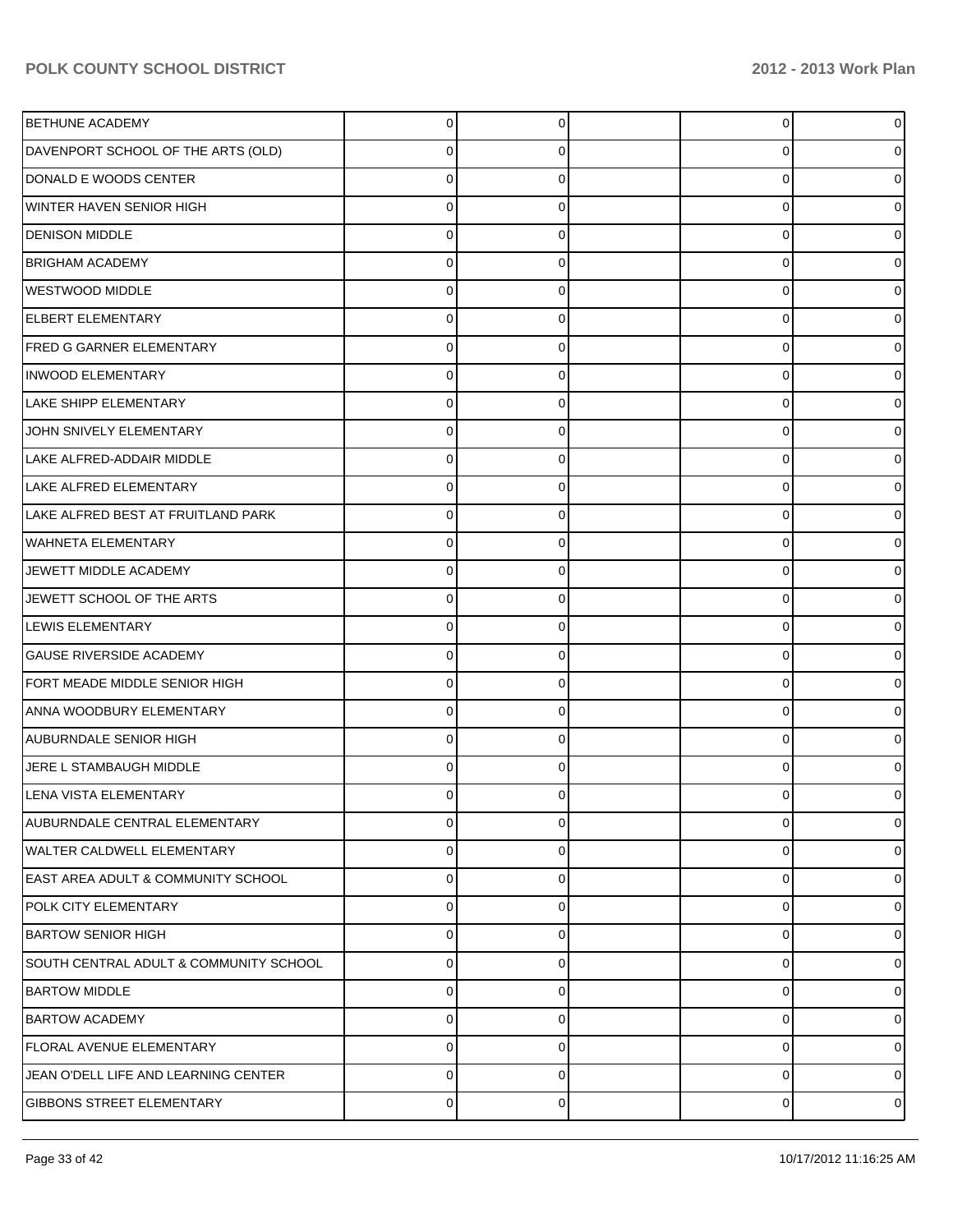| ALTURAS ELEMENTARY                                       | 0        | $\Omega$ |                      | $\Omega$    | $\overline{0}$ |
|----------------------------------------------------------|----------|----------|----------------------|-------------|----------------|
| HIGHLAND CITY ELEMENTARY                                 | 0        |          |                      | U           | 0              |
| MULBERRY SENIOR HIGH                                     | 0        |          |                      | $\Omega$    | 0              |
| PURCELL ELEMENTARY                                       | 0        |          |                      | 0           | 0              |
| KINGSFORD ELEMENTARY                                     | o        |          |                      | $\Omega$    | 0              |
| MULBERRY MIDDLE                                          | 0        |          |                      | $\Omega$    | 0              |
| KATHLEEN SENIOR HIGH                                     |          |          | 100 Sun n' Fun, Inc. | 24          | 550            |
| KATHLEEN MIDDLE                                          | 0        |          |                      | 0           | 01             |
| KATHLEEN ELEMENTARY                                      |          |          |                      | $\Omega$    | 0              |
| <b>GRIFFIN ELEMENTARY</b>                                |          |          |                      | U           | 0              |
| JESSE KEEN ELEMENTARY                                    | o        |          |                      | $\Omega$    | 0              |
| <b>WINSTON ELEMENTARY</b>                                | 0        |          |                      | 0           | 0              |
| <b>FROSTPROOF ELEMENTARY</b>                             |          |          |                      | U           | 0              |
| MCLAUGHLIN MIDDLE SCHOOL AND FINE ARTS<br><b>ACADEMY</b> |          |          |                      | U           |                |
| HILLCREST ELEMENTARY                                     | $\Omega$ | $\Omega$ |                      | 0           | 0              |
| <b>SPOOK HILL ELEMENTARY</b>                             | 0        | 0        |                      | $\Omega$    |                |
| ROOSEVELT ACADEMY OF APPLIED TECHNOLOGY                  | $\Omega$ | $\Omega$ |                      | 0           | 0              |
| JANIE HOWARD WILSON ELEMENTARY                           | 0        | 0        |                      | $\Omega$    | 0              |
| <b>BABSON PARK ELEMENTARY</b>                            | $\Omega$ | $\Omega$ |                      | $\Omega$    |                |
| EDGAR L PADGETT ELEMENTARY                               | 0        |          |                      | $\Omega$    |                |
| GAUSE ACADEMY OF APPLIED TECHNOLOGY                      | $\Omega$ | $\Omega$ |                      | $\Omega$    | 0              |
| <b>CRYSTAL LAKE MIDDLE</b>                               | 0        | $\Omega$ |                      | $\Omega$    | 0              |
| OSCAR J POPE ELEMENTARY                                  | $\Omega$ | $\Omega$ |                      | $\Omega$    |                |
| MAYNARD E TRAVISS CAREER CENTER                          |          |          |                      | ∩           |                |
| MCKEEL ACADEMY FOR APPLIED TECHNOLOGY                    | U        |          |                      |             |                |
| <b>SCOTT LAKE ELEMENTARY</b>                             | 0        | $\Omega$ |                      | $\Omega$    | 0              |
| <b>RIDGE CAREER CENTER</b>                               | $\Omega$ | $\Omega$ |                      | $\Omega$    | 0              |
| <b>EAGLE LAKE ELEMENTARY</b>                             | $\Omega$ | $\Omega$ |                      | $\Omega$    | 0              |
| <b>GARDEN GROVE ELEMENTARY</b>                           | $\Omega$ | $\Omega$ |                      | $\Omega$    | $\Omega$       |
| LAKE WALES SENIOR HIGH                                   | $\Omega$ | $\Omega$ |                      | $\mathbf 0$ | $\overline{0}$ |
| JAMES E STEPHENS ELEMENTARY                              | $\Omega$ | $\Omega$ |                      | $\Omega$    | $\overline{0}$ |
| <b>LAKE GIBSON MIDDLE</b>                                | $\Omega$ | $\Omega$ |                      | $\Omega$    | 0              |
| <b>LAKE GIBSON SENIOR HIGH</b>                           | $\Omega$ | $\Omega$ |                      | $\Omega$    | $\Omega$       |
| LAKELAND HIGHLANDS MIDDLE                                | $\Omega$ | $\Omega$ |                      | $\Omega$    | $\overline{0}$ |
| DUNDEE ELEMENTARY                                        | 0        | $\Omega$ |                      | 0           | $\overline{0}$ |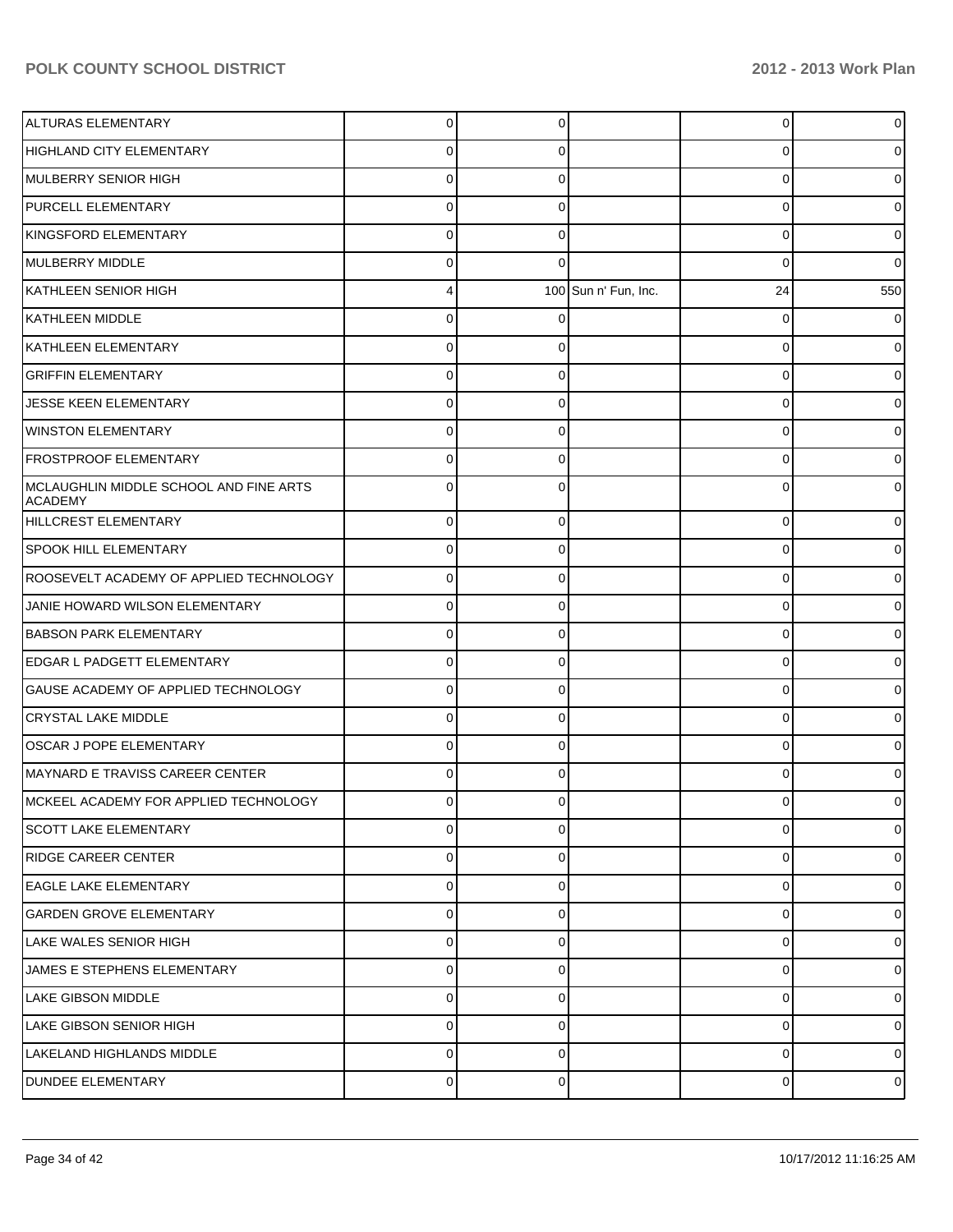| FROSTPROOF MIDDLE SENIOR HIGH      | 0           | $\Omega$ | 0           |   |
|------------------------------------|-------------|----------|-------------|---|
| CLARENCE BOSWELL ELEMENTARY        | 0           | 0        | $\mathbf 0$ |   |
| JAMES W SIKES ELEMENTARY           | 0           | 0        | 0           |   |
| R CLEM CHURCHWELL ELEMENTARY       | 0           | 0        | 0           |   |
| ROSABELLE W BLAKE ACADEMY          | U           | 0        | 0           |   |
| WENDELL H WATSON ELEMENTARY        | 0           | 0        | 0           |   |
| <b>VALLEYVIEW ELEMENTARY</b>       | 0           | 0        | 0           |   |
| <b>SOCRUM ELEMENTARY</b>           | 0           | 0        | 0           |   |
| BEN HILL GRIFFIN ELEMENTARY        |             | U        | 0           |   |
| <b>GEORGE JENKINS SENIOR HIGH</b>  | 0           | 0        | 0           |   |
| LOUGHMAN OAKS ELEMENTARY           | 0           | 0        | 0           |   |
| BILL DUNCAN OPPORTUNITY CENTER     | 0           | 0        | $\mathbf 0$ |   |
| LAKE REGION SENIOR HIGH            |             | U        | 0           |   |
| <b>DISCOVERY ACADEMY</b>           | 0           | 0        | 0           |   |
| SLEEPY HILL MIDDLE                 | ი           | 0        | 0           |   |
| DUNDEE RIDGE MIDDLE                | 0           | 0        | $\mathbf 0$ |   |
| <b>BERKLEY ELEMENTARY</b>          |             | 0        | 0           |   |
| PINEWOOD ELEMENTARY                | 0           | 0        | 0           |   |
| SANDHILL ELEMENTARY                |             | 0        | 0           |   |
| RIDGEVIEW GLOBAL STUDIES ACADEMY   | 0           | 0        | $\mathbf 0$ |   |
| <b>DWIGHT C SMITH CENTER</b>       |             | 0        | 0           |   |
| <b>DR N E ROBERTS ELEMENTARY</b>   | 0           | 0        | 0           |   |
| R BRUCE WAGNER ELEMENTARY          |             | U        | 0           |   |
| KAREN M SIEGEL CENTER              | 0           | 0        | $\Omega$    |   |
| CHAIN OF LAKES ELEMENTARY          |             | U        | 0           |   |
| RIDGE COMMUNITY HIGH SCHOOL        | 0           | $\Omega$ | 0           |   |
| HIGHLANDS GROVE ELEMENTARY         | 0           | $\Omega$ | $\mathbf 0$ |   |
| SLEEPY HILL ELEMENTARY             | $\mathbf 0$ | $\Omega$ | 0           |   |
| LAUREL ELEMENTARY                  | 0           | $\Omega$ | 0           |   |
| LAKE MARION CREEK SCHOOL           | 0           | 0        | 0           |   |
| TENOROC SENIOR                     | 0           | 0        | 0           |   |
| PALMETTO ELEMENTARY SCHOOL         | 0           | 0        | 0           |   |
| HORIZONS ELEMENTARY SCHOOL         | 0           | $\Omega$ | 0           |   |
| SPESSARD HOLLAND ELEMENTARY        | 0           | 0        | $\mathbf 0$ |   |
| HAINES CITY SENIOR HIGH            | 0           | 0        | $\mathbf 0$ |   |
| Davenport School of the Arts (New) | 0           | 0        | 0           | 0 |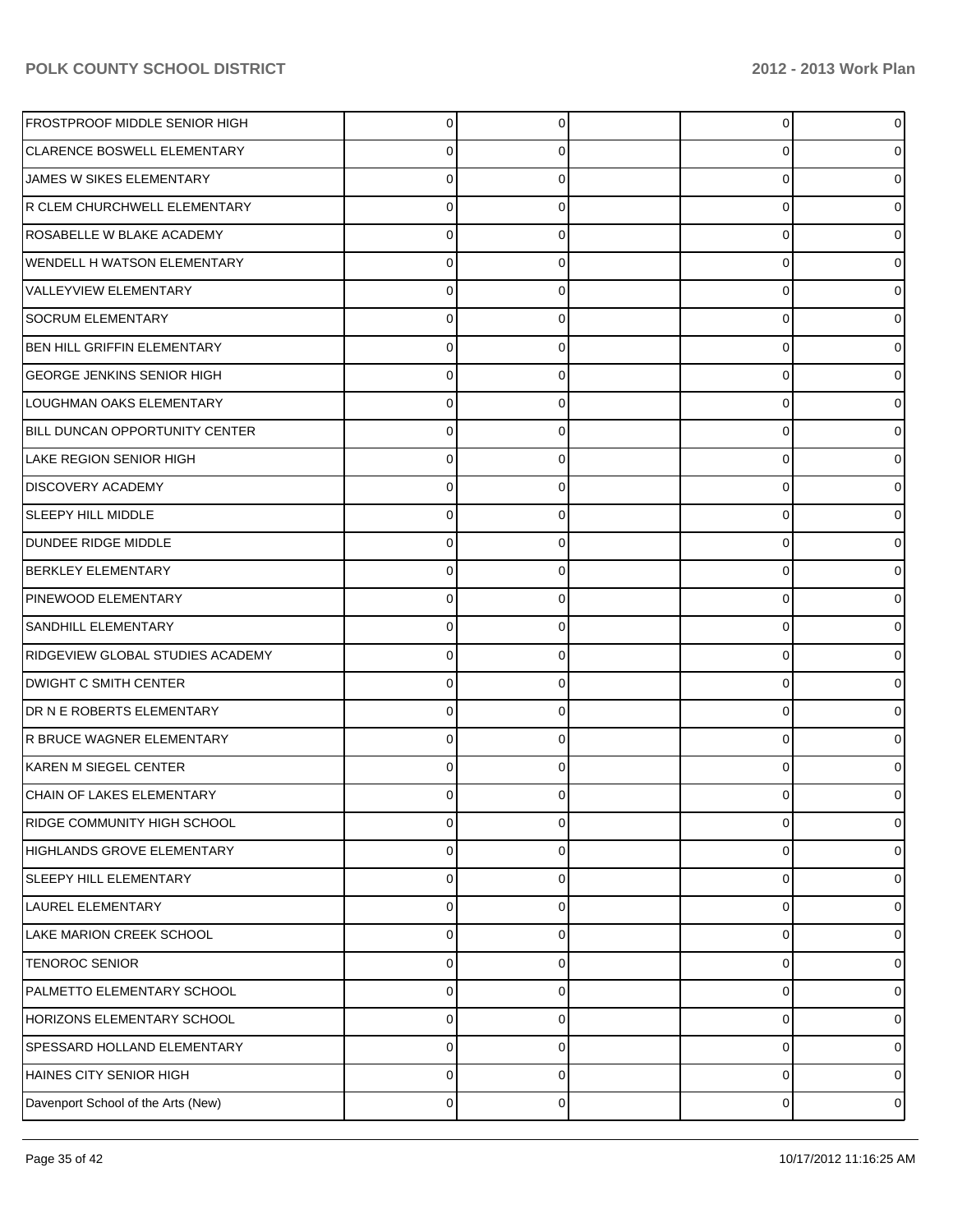| Highland City Baseball Park |     |           |                           |
|-----------------------------|-----|-----------|---------------------------|
|                             | 100 | ^7<br>- - | C <sub>1</sub> C<br>ס ו ס |

#### **Failed Standard Relocatable Tracking**

Relocatable units currently reported by school, from FISH, and the number of relocatable units identified as 'Failed Standards'.

Nothing reported for this section.

# **Planning**

#### **Class Size Reduction Planning**

**Plans approved by the school board that reduce the need for permanent student stations such as acceptable school capacity levels, redistricting, busing, year-round schools, charter schools, magnet schools, public-private partnerships, multitrack scheduling, grade level organization, block scheduling, or other alternatives.**

The Polk County School Board has been and continues to be a leader in the awarding of charter status to applicants which meet the statutory requirements as well as being receptive to public-private partnerships. As an ongoing process, a utilization of schools is completed on a room by room basis with the results being shared with the Principal and the Senior Director having supervision responsibility for the school. This utilization will also include site visits to increase the utilization of the school(s) to the DOE utilization percentages. Inclusion of ESE students into the regular curriculum will continue to be implemented and should result in ESE rooms converting to regular classroom usage. The advent of school concurrency will hasten the rezoning of schools not only as new schools or additions come on line but also when additions to schools are added or on as needed basis depending on the life cycles of existing neighborhoods and the construction of new developments. The usage of year round schools is an option but is used infrequently and the use of double sessions is an emergency option only. The District continually reviews scheduling models to increase efficiency but State mandated programs as well as Federal mandated programs must be taken into account and do affect the usage of buildings. Changing demographics as well as programs needed to prepare students for successful passage of the FCAT as well as meeting the requirements of AYP put additional strain upon the utilization of the facilities, especially in areas the are out of the control of the **District.** 

#### **School Closure Planning**

#### **Plans for the closure of any school, including plans for disposition of the facility or usage of facility space, and anticipated revenues.**

At this time there are no plans to close any current active school sites. However, several school sites are being evaluted for repurposing possibilities, and combining to achieve maximum efficiency and delivery of the educational process. The District has implemented a "Facilities Condition Inventory" in concert with a "Validation and Utilization process to analyze every site regarding the physical status and future of the campus. This process will be reflected in future work plans and plant surveys. Also, the plans to remodel and renovate the old existing Davenport School of the Arts facilities to its former elementary status has been redirected to a "Adult and Career Education Center".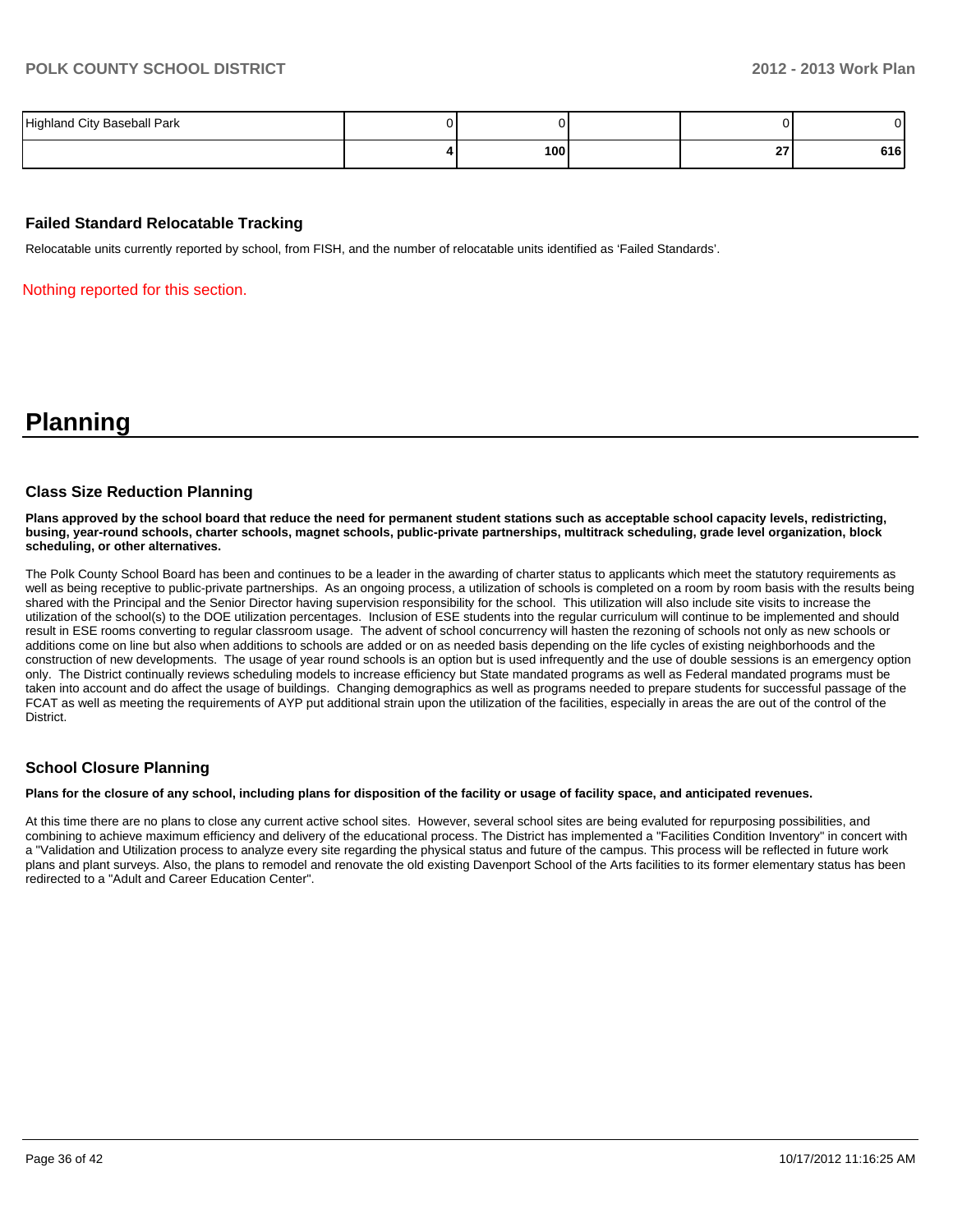# Five Year Survey - Ten Year Capacity **10/17/2012** POLK COUNTY SCHOOL DISTRICT

**Schedule of capital outlay projects projected to ensure the availability of satisfactory student stations for the projected student enrollment in K - 12 programs for the future 5 years beyond the 5-year district facilities work program.**

| Project                   | Location, Community, Quadrant or other general<br>location | <b>Projected Cost</b> |
|---------------------------|------------------------------------------------------------|-----------------------|
| 8 CR Building             | <b>Ben Hill Griffin Elementar</b>                          | \$1,400,000           |
| New Elementary            | N Auburndale                                               | \$26,000,000          |
| New Elementary            | NE Area                                                    | \$26,000,000          |
| New BEST Centers (2 6 CR) | Districtwide                                               | \$3,200,000           |
| New Elementary            | S Dundee                                                   | \$26,000,000          |
| New Elementary            | S Lakeland                                                 | \$26,000,000          |
|                           |                                                            | \$108,600,000         |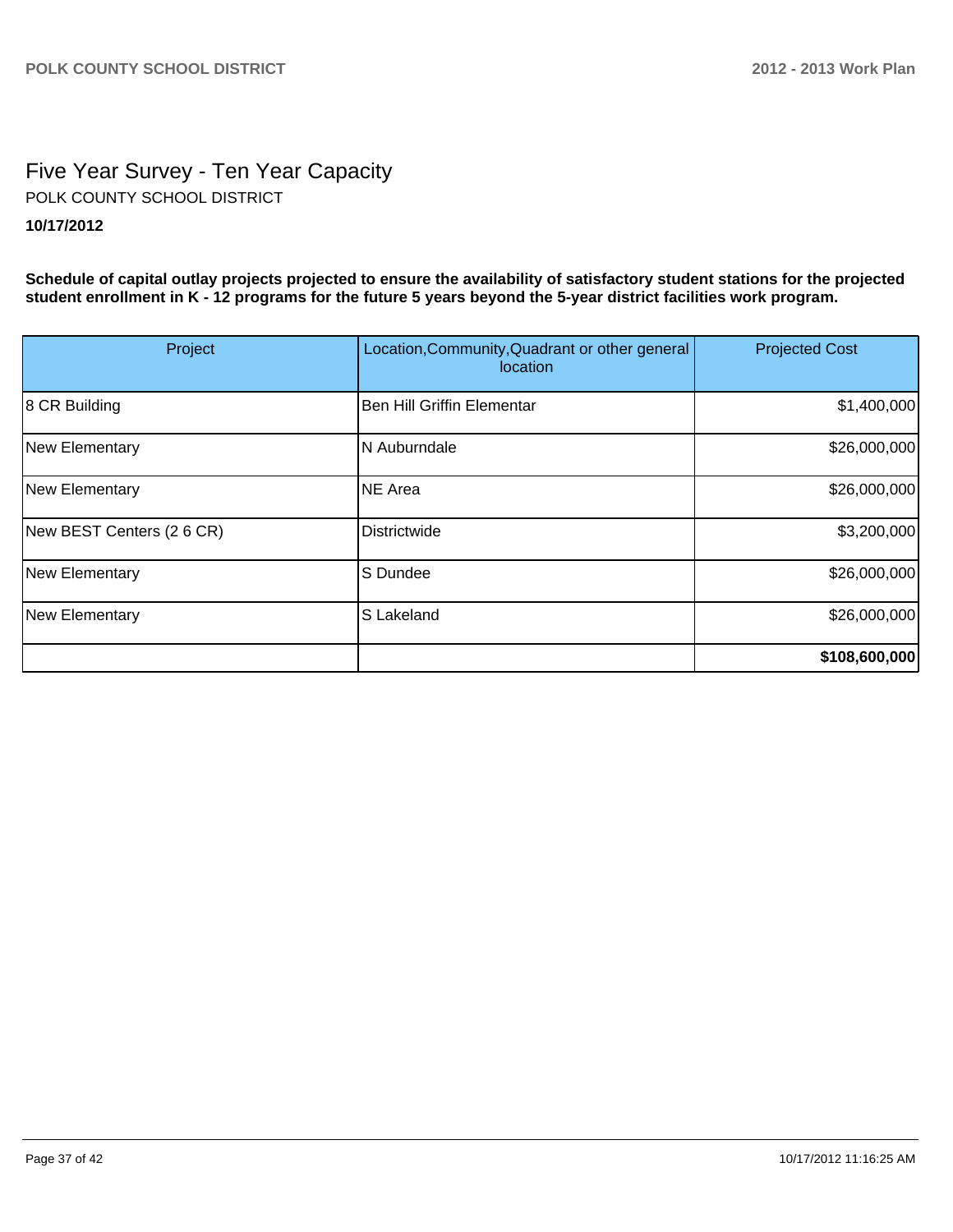## Five Year Survey - Ten Year Infrastructure **10/17/2012** POLK COUNTY SCHOOL DISTRICT

**Proposed Location of Planned New, Remodeled, or New Additions to Facilities in 6 thru 10 out years (Section 28).**

8 CR building at Ben Hill Griffin

2 new BEST centers 6 CR each - Districtwide

New Elementary School North Auburndale - 850 Student Stations

New Elementary School NE Polk County - 850 Student Stations

New Elementary School South Dundee - 850 Student Stations

New Elementary School South Lakeland - 850 Student Stations

Remodel existing elementary, middle and high schools with blds 50 years of age and older.

**Plans for closure of any school, including plans for disposition of the facility or usage of facility space, and anticipated revenues in the 6 thru 10 out years (Section 29).**

None

Five Year Survey - Ten Year Maintenance POLK COUNTY SCHOOL DISTRICT

#### **10/17/2012**

**District projects and locations regarding the projected need for major renovation, repair, and maintenance projects within the district in years 6 - 10 beyond the projects plans detailed in the five years covered by the work plan.**

| Project           | <b>Projected Cost</b> |
|-------------------|-----------------------|
| Replace a/c units | \$11,050,902          |
|                   | \$11,050,902          |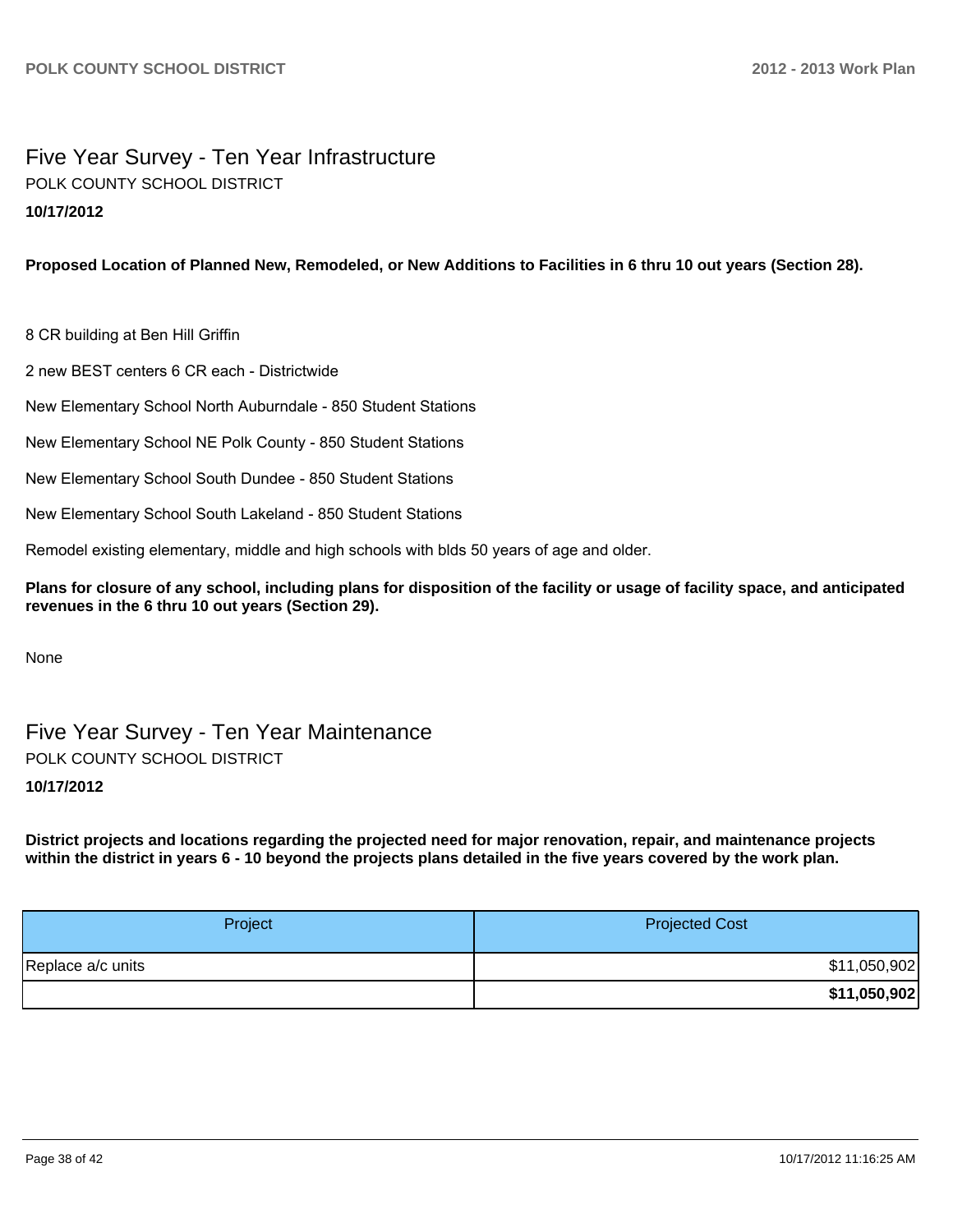# Five Year Survey - Ten Year Utilization **10/17/2012** POLK COUNTY SCHOOL DISTRICT

**Schedule of planned capital outlay projects identifying the standard grade groupings, capacities, and planned utilization rates of future educational facilities of the district for both permanent and relocatable facilities.**

| <b>Grade Level</b><br>Projections      | <b>FISH Student</b><br><b>Stations</b> | <b>Actual FISH</b><br>Capacity | Actual<br><b>COFTE</b> | Actual<br><b>Utilization</b> | Actual new<br><b>Student</b><br>Capacity to be<br>added/remove | Projected<br><b>COFTE</b> | Projected<br><b>Utilization</b> |
|----------------------------------------|----------------------------------------|--------------------------------|------------------------|------------------------------|----------------------------------------------------------------|---------------------------|---------------------------------|
| Elementary -<br><b>District Totals</b> | 60,720                                 | 60,720                         | 42,507.54              | 70.01 %                      | 3,544                                                          | 51,817                    | 80.63%                          |
| Middle - District<br>Totals            | 24,530                                 | 22,080                         | 17,022.13              | 77.09 %                      | 1,200                                                          | 20,748                    | 89.12 %                         |
| High - District<br>Totals              | 36,891                                 | 34,445                         | 27,870.98              | 80.91 %                      | 650                                                            | 33,973                    | 96.80 %                         |
| Other - ESE, etc                       | 8,522                                  | 5,466                          | 1,656.44               | 30.30%                       | 120                                                            | 2,019                     | 36.14 %                         |
|                                        | 130,663                                | 122,711                        | 89,057.09              | 72.57 %                      | 5,514                                                          | 108,557                   | 84.66 %                         |

**Combination schools are included with the middle schools for student stations, capacity, COFTE and utilization purposes because these facilities all have a 90% utilization factor. Use this space to explain or define the grade groupings for combination schools.**

No comments to report.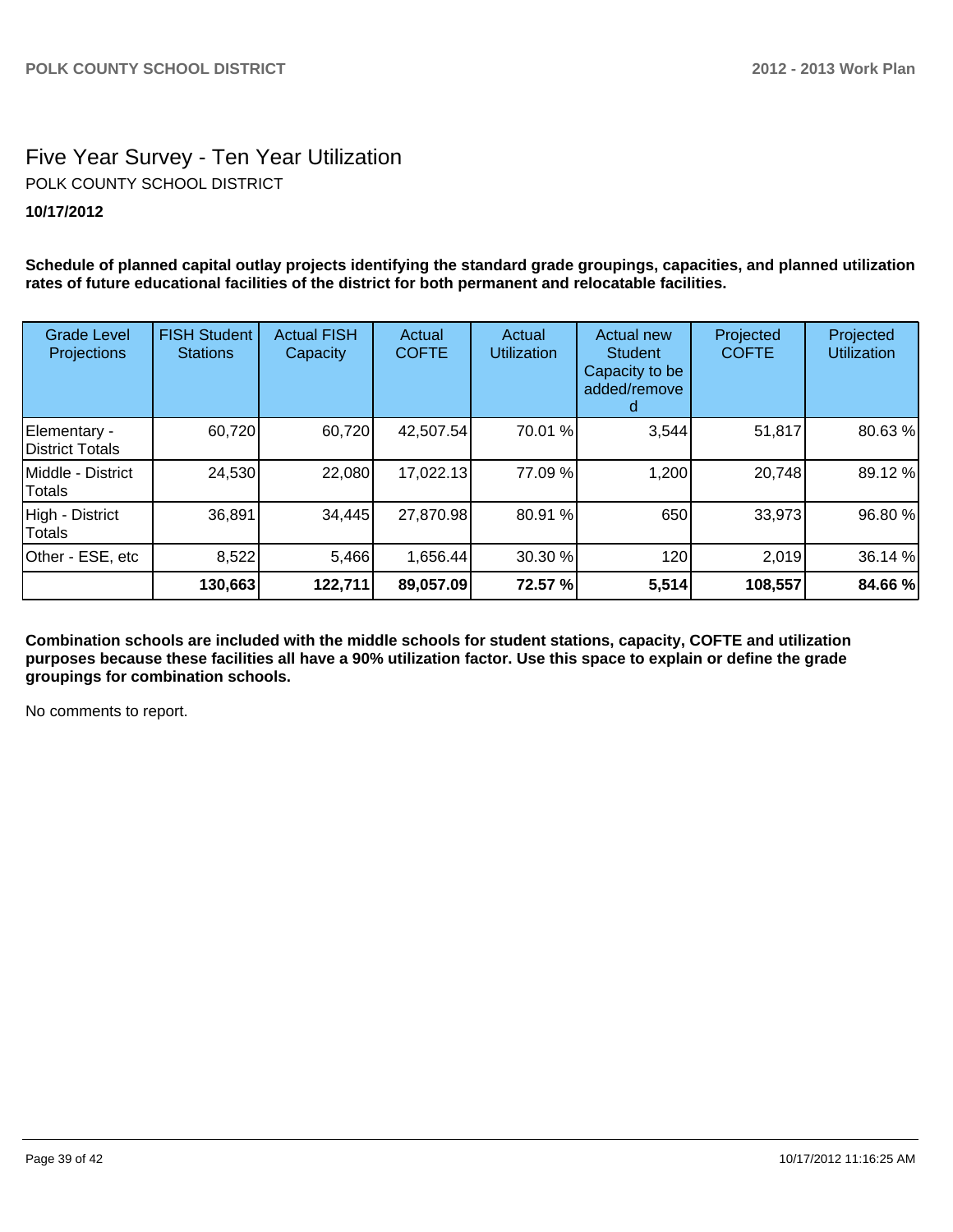## Five Year Survey - Twenty Year Capacity **10/17/2012** POLK COUNTY SCHOOL DISTRICT

**Schedule of capital outlay projects projected to ensure the availability of satisfactory student stations for the projected student enrollment in K - 12 programs for the future 11 - 20 years beyond the 5-year district facilities work program.**

| Project           | Location, Community, Quadrant or other<br>general location | <b>Projected Cost</b> |
|-------------------|------------------------------------------------------------|-----------------------|
| New High School   | South Lakeland                                             | \$75,000,000          |
| New High School   | South Dundee                                               | \$75,000,000          |
| New High School   | NE Polk County                                             | \$75,000,000          |
| New Middle School | <b>SE Winter Haven</b>                                     | \$50,000,000          |
| New Middle School | <b>SW Lakeland</b>                                         | \$50,000,000          |
|                   |                                                            | \$325,000,000         |

# Five Year Survey - Twenty Year Infrastructure POLK COUNTY SCHOOL DISTRICT

#### **10/17/2012**

#### **Proposed Location of Planned New, Remodeled, or New Additions to Facilities in the 11 through 20 out years (Section 28).**

New High School SW Lakeland - 1800 Student Stations

New High School S Dundee - 1800 Student Stations

New Middle School SW Lakeland - 1200 Student Stations

New Middle School S Winter Haven - 1200 Student Stations

Remodel of existing facilities to bring up to code and current usages

**Plans for closure of any school, including plans for disposition of the facility or usage of facility space, and anticipated revenues in the 11 through 20 out years (Section 29).**

No current plans but district will analyze facilities for cost effectiveness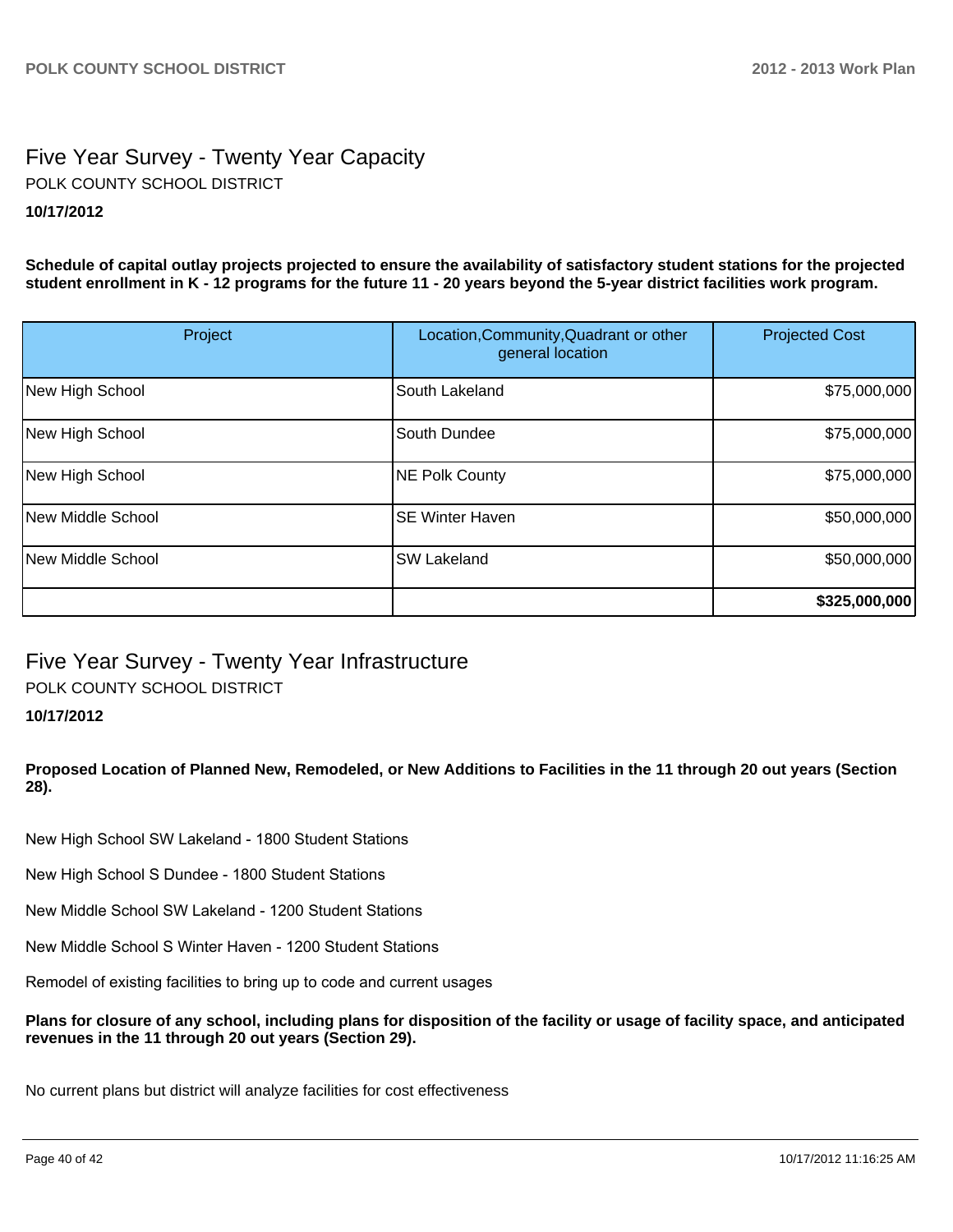# Five Year Survey - Twenty Year Maintenance **10/17/2012** POLK COUNTY SCHOOL DISTRICT

**District projects and locations regarding the projected need for major renovation, repair, and maintenance projects within the district in years 11 - 20 beyond the projects plans detailed in the five years covered by the work plan.**

| Project               | <b>Projected Cost</b> |
|-----------------------|-----------------------|
|                       |                       |
| Upgrade electrical    | \$50,000              |
| Replace Windows       | \$525,000             |
| Renovate Locker Rooms | \$100,000             |
| Renovate Restrooms    | \$75,000              |
| Replace a/c units     | \$1,379,000           |
|                       | \$2,129,000           |